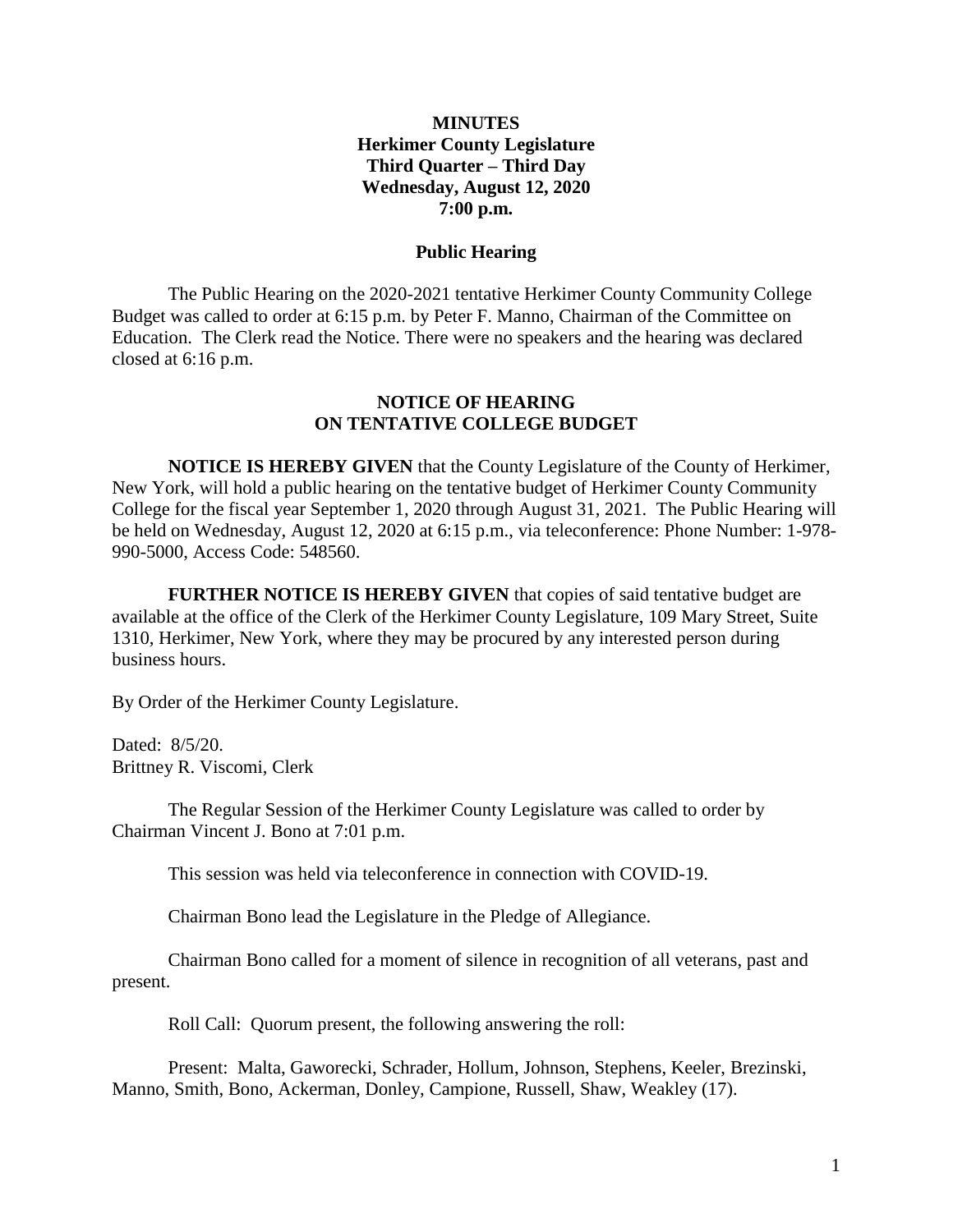#### Absent: None.

Chairman Bono suspended the public comment period due to COVID-19 and stated that any interested individuals could submit comments by mail: 109 Mary Street, Herkimer, NY 13350 or by email: hclegislature@herkimercounty.org.

Pursuant to Rule 8 of the Rules of the County Legislature, Chairman Bono asked if there were any objections or corrections to the minutes of July 1, 2020 or July 21, 2020. There were none, and the Chairman ordered them approved.

Chairman Bono: "I just wanted to make a quick comment before we get going. For those of you that tried to call into our 5:30 committee meeting, that meeting was rescheduled for down the road. We had some last minute information for that meeting and there was a change of plans there. So we postponed that to a later date."

Chairman Bono stated that the communications received by the Legislature and the committees to which they were referred were as listed on the agenda and asked if any member of the Legislature requested mention of any particular communication. There were no requests.

No. 254 – A communication was received from Capital District OTB submitting financial report for January 2020. Filed.

No. 255 – A communication was received from Capital District OTB submitting financial report for February 2020. Filed.

No. 256 – A communication was received from Capital District OTB submitting financial report for March 2020. Filed.

No. 257 – A communication was received from the State Parks, Recreation and Historic Preservation advising of Hildreth Homestead being listed on National Register. Filed.

No. 258 – A communication was received from Fulton County submitting resolution requesting APA to change policy for siting of telecommunications towers. Filed.

No. 259 – A communication was received from the Executive Director of the Historical Society expressing appreciation for County's allocation. Filed.

No. 260 – A communication was received from the Soil and Water Conservation District submitting notice of meeting. Filed.

No. 261 – A communication was received from Congressman Anthony Brindisi submitting acknowledgement of Herkimer County's concern of the recent bail reform laws in NYS. Filed.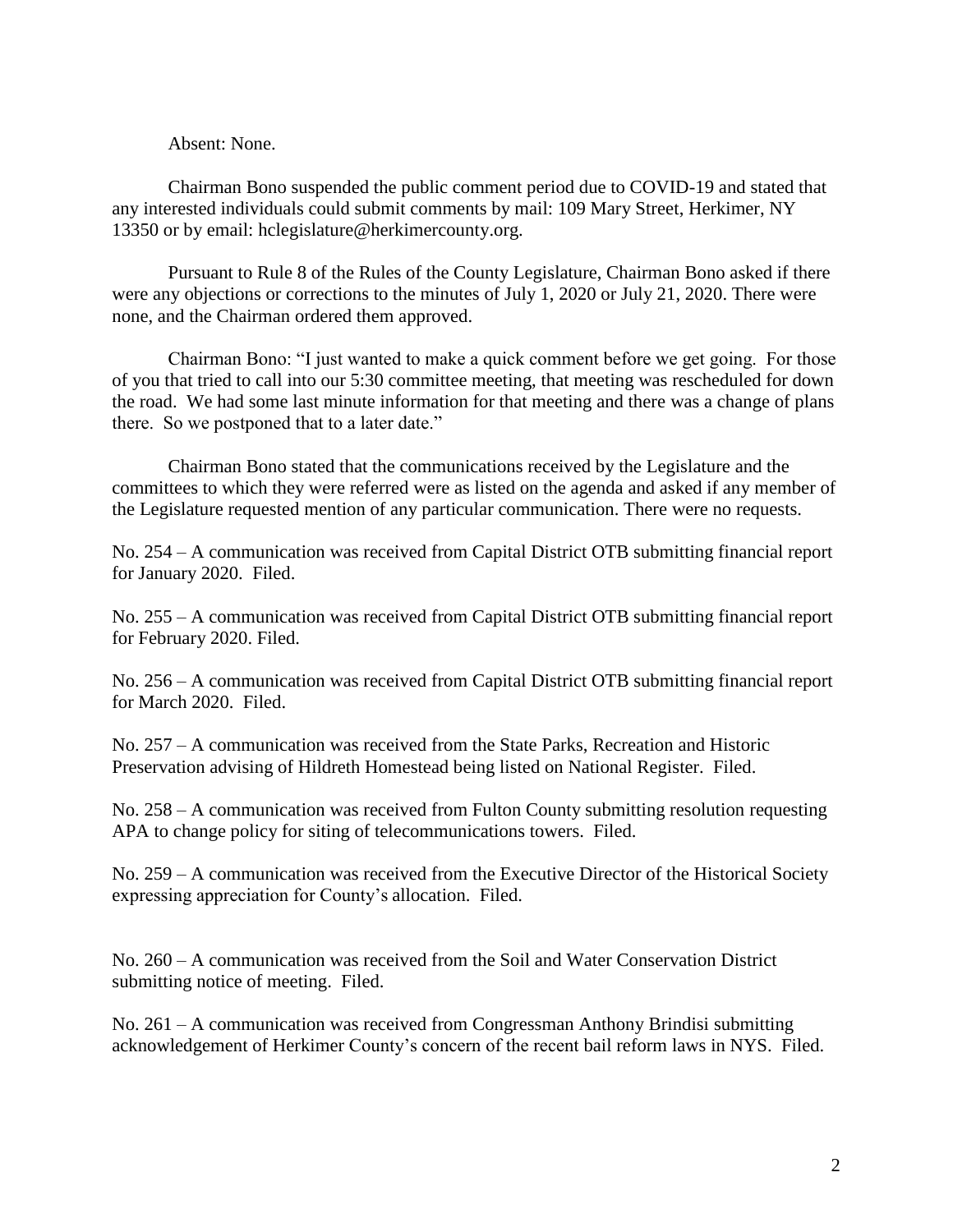No. 262 – A communication was received from Congressman Anthony Brindisi acknowledging receipt of June 10, 2020 Resolution. Filed.

No. 263 – A communication was received from Senator Tedisco and Senator Seward submitting letter to Governor Cuomo regarding the opening of Enchanted Forest Water Safari. Filed.

No. 264 – A communication was received from the Director of Real Property submitting renewal contract for the Town of Stark. Filed.

No. 265 – A communication was received from the Herkimer County IDA submitting notice of Public Hearing. Filed.

No. 266 – A communication was received from the Sheriff submitting corrected November 2019 Sheriff Report. Referred to the Committee on Public Safety & Emergency Management.

No. 267 – A communication was received from the Senior VP for Administration & Finance of HCCC submitting Resolution adopting 2020-2021 Proposed College Operating Budget. Referred to the Committee on Education and the Committee on Ways & Means.

No. 268 – A communication was received from the County Treasurer requesting advance of funds to the County Road Fund. Referred to the Committee on Highways and the Committee on Ways & Means.

No. 269 – A communication was received from the Budget Officer/Purchasing Agent submitting recommendation for award of bid for installation of a concrete shelter. Referred to the Committee on Public Safety & Emergency Management and the Committee on Ways & Means.

No. 270 – A communication was received from the Personnel Officer requesting adoption of the 2021 Herkimer County Self-Insured Plan Budget. Referred to the Committee on Ways & Means.

No. 271 – A communication was received from the Executive Director of the Chamber of Commerce – Recommending appointment and reappointments to Workforce Development Board. Referred to the Committee on County Planning & Development.

No. 272 – A communication was received from the Sewer District submitting Resolution for Legislature approval. Referred to the Committee on Natural Resources and the Committee on Ways & Means.

No. 273 – A communication was received from the Highway Superintendent requesting 2020/2021 Capital Construction Projects. Referred to the Committee on Highways.

No. 274 – A communication was received from the Budget Officer/Purchasing Agent requesting transfers of funds in the Sheriff's Department for the purchase of a license plate reader/speed trailer. Referred to the Committee on Public Safety & Emergency Management and the Committee on Ways & Means.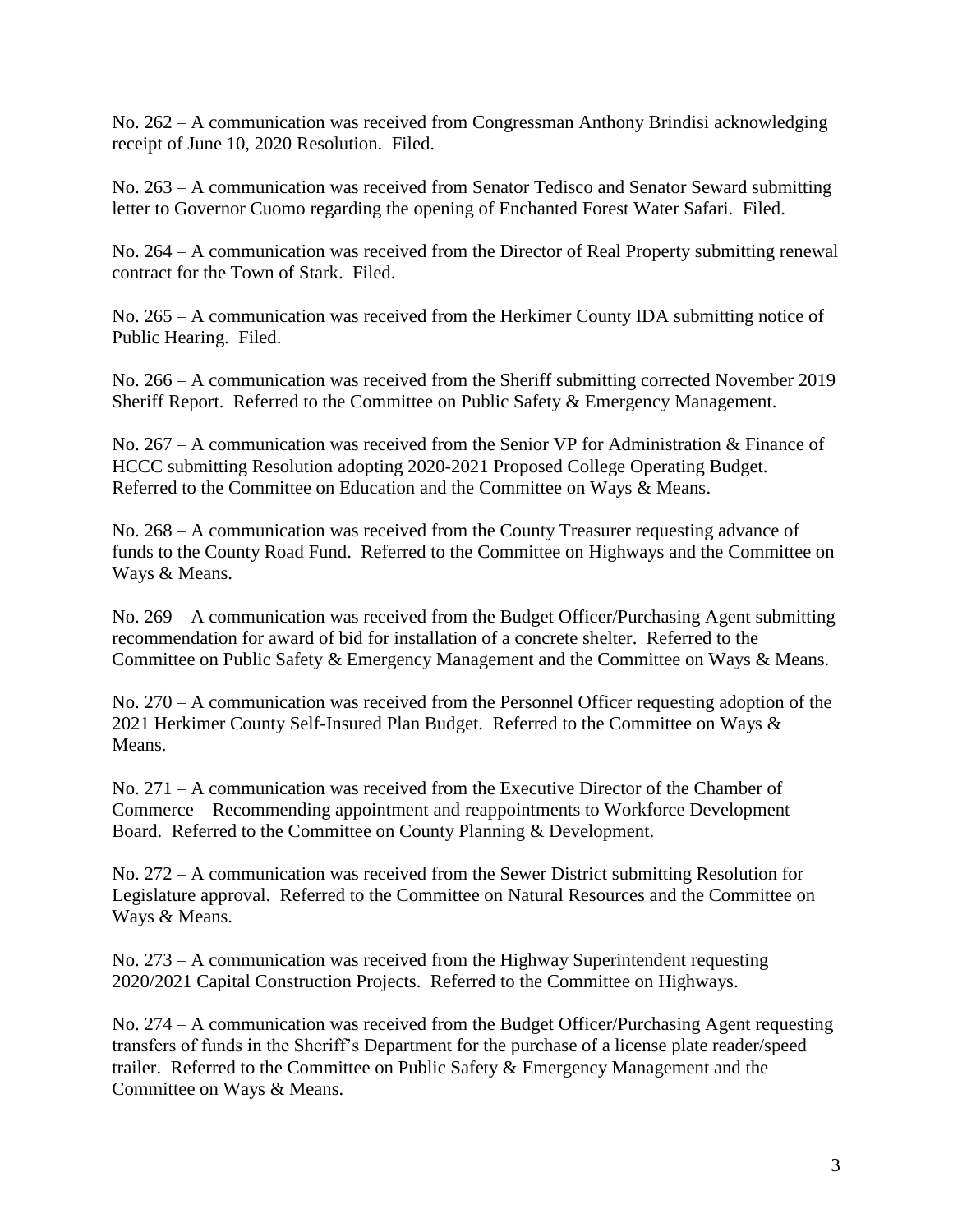No. 275 – A communication was received from the Budget Officer/Purchasing Agent requesting budget amendment in OFA. Referred to the Committee on Human Resources and the Committee on Ways & Means.

No. 276 – A communication was received from the Budget Officer/Purchasing Agent requesting transfer in OFA for purchase of a van. Referred to the Committee on Human Resources and the Committee on Ways & Means.

No. 277 – A communication was received from the Budget Officer/Purchasing Agent requesting accepting additional funds and a Budget amendment in OFA. Referred to the Committee on Human Resources and the Committee on Ways & Means.

No. 278 – A communication was received from the Commissioner of DSS requesting MOU with Office for the Aging for Administration of HEAP Services. Referred to the Committee on Human Resources and the Committee on Ways & Means.

No. 279 – A communication was received from the Commissioner of DSS requesting renewal of contract with Catholic Charities for the provision of services under the TREATY Program. Referred to the Committee on Human Resources and the Committee on Ways & Means.

No. 280 – A communication was received from the Budget Officer/Purchasing Agent requesting to renew grant and amend budget in Public Health. Referred to the Committee on Human Resources and the Committee on Ways & Means.

No. 281 – A communication was received from the Budget Officer/Purchasing Agent requesting transfer in Public Health. Referred to the Committee on Ways & Means.

No. 282 – A communication was received from the Budget Officer/Purchasing Agent requesting transfer. Referred to the Committee on Ways & Means.

No. 283 – A communication was received from the Personnel Officer requesting to extend temporary position in Emergency Services. Referred to the Committee on Public Safety & Emergency Management and the Committee on Ways & Means.

No. 284 – A communication was received from the Budget Officer/Purchasing Agent requesting budget amendment in connection with grant in Emergency Services. Referred to the Committee on Public Safety & Emergency Management and the Committee on Ways & Means.

No. 285 – A communication was received from the Highway Superintendent requesting purchase of AfterTreatment One Box. Referred to the Committee on Highways and the Committee on Ways & Means.

No. 286 – A communication was received from the Commissioners of Elections requesting Village of Ilion to use voting machines. Referred to the Committee on Administration/Veterans' Affairs and the Committee on Ways & Means.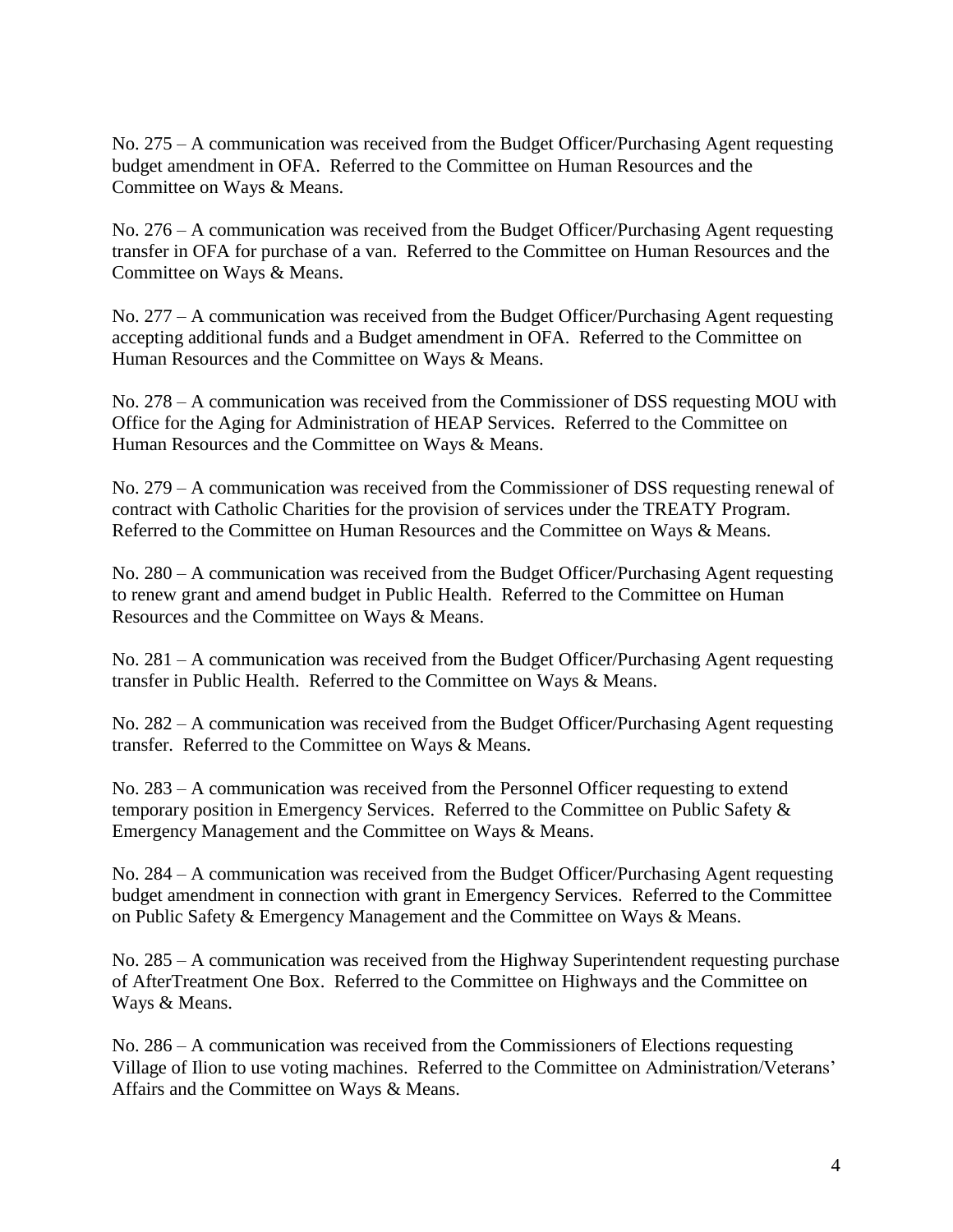No. 287 – A communication was received from the Highway Superintendent requesting authorization to replace culvert pipe in Town of Webb. Referred to the Committee on Highways.

No. 288 – A communication was received from the Highway Superintendent requesting payment of professional license for Deputy Highway Superintendent. Referred to the Committee on Highways.

No. 289 – A communication was received from HCCC submitting proposed operating budget overview. Referred to the Committee on Education and the Committee on Ways & Means.

No. 290 – A communication was received from the Budget Officer/Purchasing Agent requesting to award bid for snow plowing contract for the new correctional facility. Referred to the Committee on County Properties and the Committee on Ways & Means.

No. 291 – A communication was received from the Personnel Officer requesting amendment to Administrative Services Contract with Excellus Health Plan. Referred to the Committee on Ways & Means.

No. 292 – A communication was received from the Sheriff requesting amendment to the inmate telephone services agreement. Referred to the Committee on Public Safety & Emergency Management and the Committee on Ways & Means.

No. 293 – A communication was received from the Highway Superintendent requesting contract for Invasive Species Control. Referred to the Committee on Highways and the Committee on Ways & Means.

Pursuant to Rule 6, Chairman Bono then proceeded with Reports of Standing Committees.

Legislator Manno: "We had an Education meeting last week, we went over the Herkimer County Community College budget and we passed it unanimously."

The Chairman continued with the Regular Agenda.

On motion of Mr. Manno, seconded by Mr. Gaworecki, Report and Resolution No.184 sponsored by the Committee Education and the Committee on Ways & Means relative to the adoption of the Herkimer County Community College Budget was handed up; discussion was held; voted on and adopted by roll call vote:

For: Malta, Gaworecki, Schrader, Hollum, Johnson, Stephens, Keeler, Brezinski, Manno, Smith, Bono, Ackerman, Donley, Campione, Russell, Shaw, Weakley (17).

Against: None. Absent: None.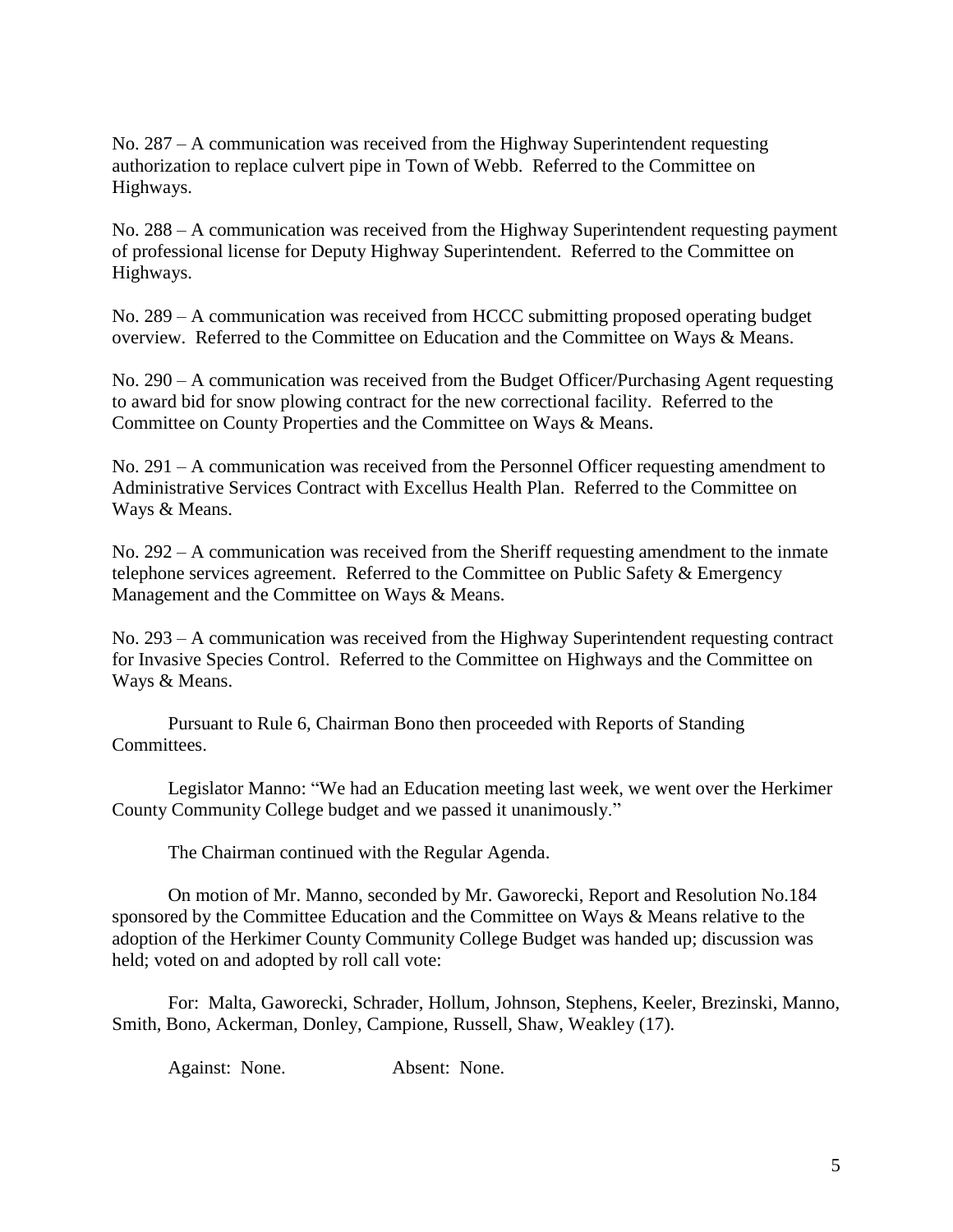Legislator Manno: "There is no increase in the amount that the County is contributing, that is remaining flat."

Chairman Bono: "Correct."

On motion of Mr. Smith, seconded by Mr. Ackerman, Report and Resolution No. 185 sponsored by the Committee on Highways and the Committee on Ways and Means authorizing advance of funds to the County Road Fund was handed up; voted on and adopted by voice vote:

For: Ayes (17). Against: None. Absent: None.

On motion of Mr. Ackerman, seconded by Mr. Schrader, Report and Resolution No. 186 sponsored by the Committee on Highways approving projects under Article 6, Section 116 of the Highway Law was handed up; voted on and adopted by voice vote:

For: Ayes (17). Against: None. Absent: None.

On motion of Mr. Campione, seconded by Mr. Gaworecki, Report and Resolution No. 187 sponsored by the Committee on Highways and the Committee on Ways & Means authorizing agreement with Herkimer County Soil and Water Conservation District for invasive species control was handed up; voted on and adopted by voice vote:

For: Ayes (17). Against: None. Absent: None.

On motion of Mr. Hollum, seconded by Mr. Stephens, Report and Resolution No. 188 sponsored by the Committee on Administration/Veterans' Affairs and the Committee on Ways & Means authorizing use of voting machines and equipment by the Village of Ilion was handed up; voted on and adopted by voice vote:

For: Ayes (17). Against: None. Absent: None.

On motion of Mr. Russell, seconded by Mr. Ackerman, Report and Resolution No. 189 sponsored by the Committee on Ways & Means authorizing transfer of funds was handed up; voted on and adopted by voice vote:

For: Ayes (17). Against: None. Absent: None.

On motion of Mr. Stephens, seconded by Mr. Gaworecki, Report and Resolution No. 190 sponsored by the Committee on Ways & Means authorizing transfer of funds in the Public Health Department was handed up; voted on and adopted by voice vote:

For: Ayes (17). Against: None. Absent: None.

On motion of Mr. Schrader, seconded by Mr. Malta, Report and Resolution No. 191 sponsored by the Committee on Human Resources and the Committee on Ways & Means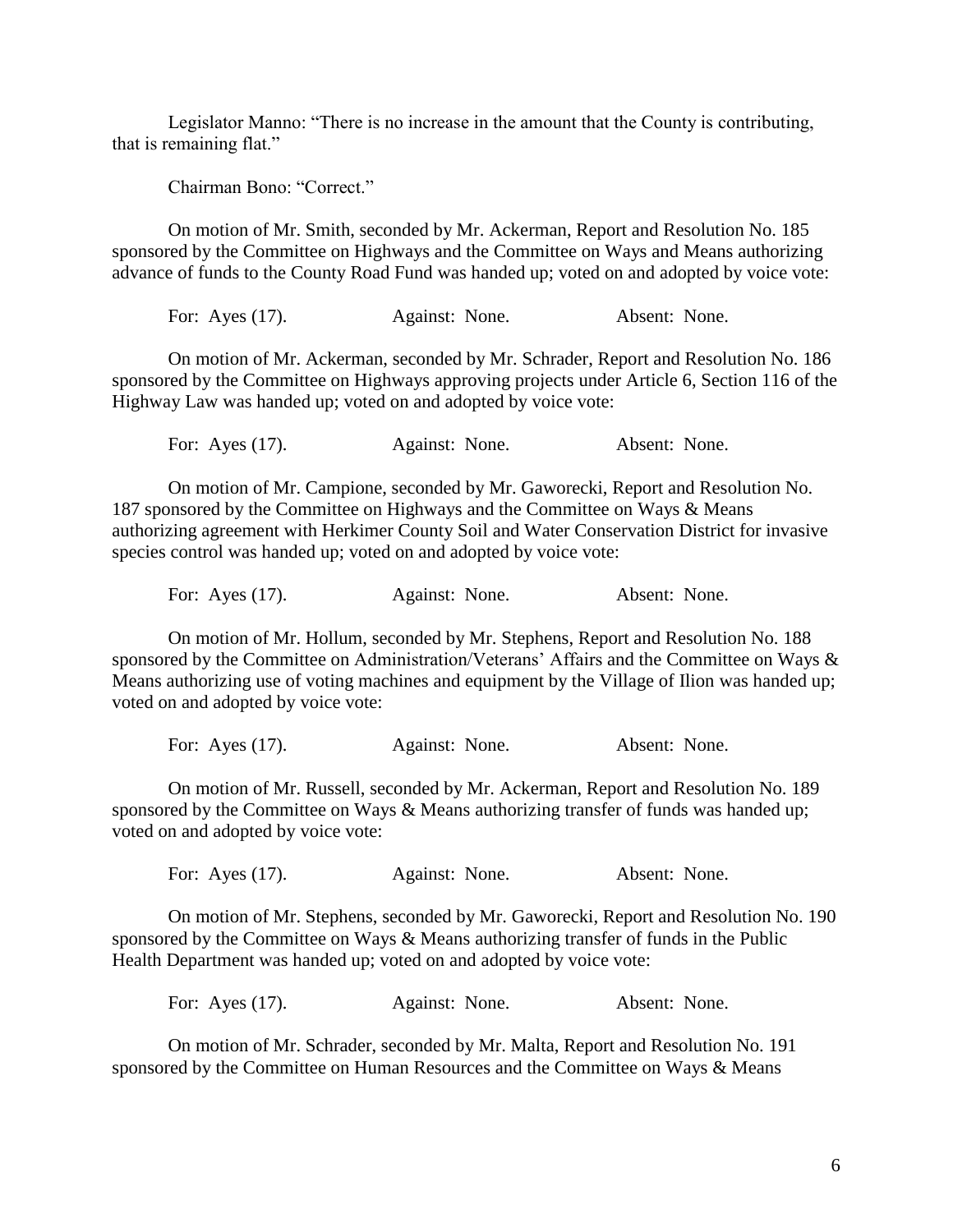amending budget and authorizing contract in connection with receipt of grant funding for Public Health Emergency Preparedness was handed up; voted on and adopted by voice vote:

For: Ayes (17). Against: None. Absent: None.

On motion of Mr. Russell, seconded by Mr. Ackerman, Report and Resolution No. 192 sponsored by the Committee on Ways & Means approving 2021 annual estimate and apportionment for the Herkimer County Workers' Compensation Self-Insured Plan was handed up; voted on and adopted by voice vote:

For: Ayes (17). Against: None. Absent: None.

On motion of Mr. Russell, seconded by Mr. Gaworecki, Report and Resolution No. 193 sponsored by the Committee on Ways & Means amending Resolution No. 386 of 2018 concerning contract with Excellus Health Plan, Inc. for administrative services was handed up; voted on and adopted by voice vote:

For: Ayes (17). Against: None. Absent: None.

On motion of Mr. Campione, seconded by Mr. Brezinski, Report and Resolution No. 194 sponsored by the Committee on Natural Resources and the Committee on Ways & Means authorizing an agreement to assist the Herkimer County Sewer District in soliciting bids was handed up; voted on and adopted by voice vote:

For: Ayes (17). Against: None. Absent: None.

On motion of Mr. Gaworecki, seconded by Mr. Ackerman, Report and Resolution No. 195 sponsored by the Committee on County Planning & Development concerning membership on the Workforce Development Board was handed up; voted on and adopted by voice vote:

For: Ayes (17). Against: None. Absent: None.

On motion of Mr. Schrader, seconded by Mr. Malta, Report and Resolution No. 196 sponsored by the Committee on Human Resources and the Committee on Ways & Means authorizing accepting additional funding, establishing account and amending budget for Respite Services under the Unmet Needs Funding Program was handed up; voted on and adopted by voice vote:

|  | For: Ayes $(17)$ . | Against: None. |  | Absent: None. |  |
|--|--------------------|----------------|--|---------------|--|
|--|--------------------|----------------|--|---------------|--|

On motion of Mr. Ackerman, seconded by Mr. Campione, Report and Resolution No. 197 sponsored by the Committee on Human Resources and the Committee on Ways & Means authorizing purchase of handicapped accessible van for Office for the Aging and transferring funds was handed up; voted on and adopted by voice vote: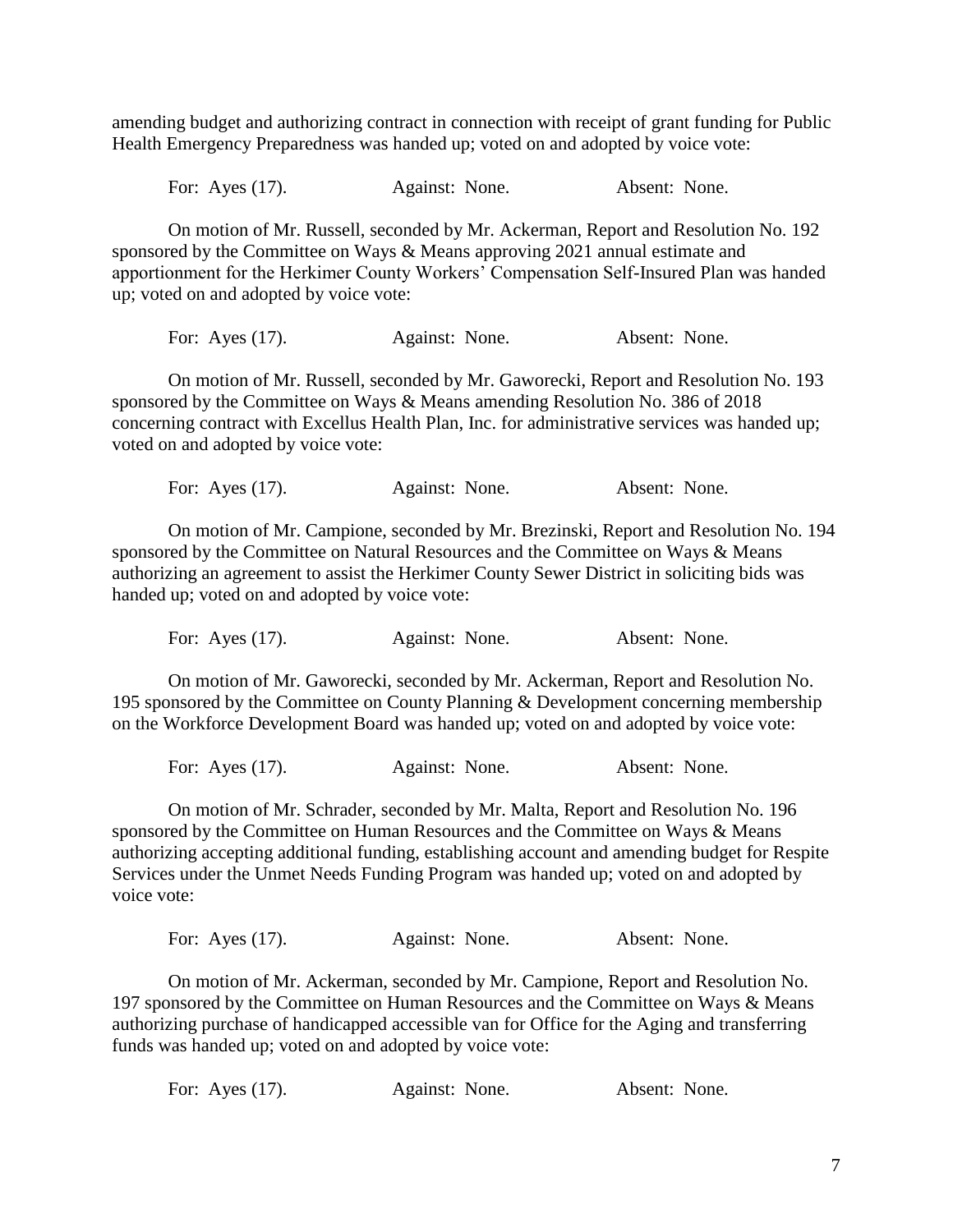On motion of Mr. Schrader, seconded by Mr. Gaworecki, Report and Resolution No. 198 sponsored by the Committee on Human Resources and the Committee on Ways & Means accepting funding for the Coronavirus Aid Relief, and Economic Security (CARES) Act, creating accounts and amending the budget in Office for the Aging was handed up; voted on and adopted by voice vote:

For: Ayes (17). Against: None. Absent: None.

On motion of Mr. Shaw, seconded by Mr. Stephens, Report and Resolution No. 199 sponsored by the Committee on Human Resources and the Committee on Ways & Means authorizing Memorandum of Understanding between the Herkimer County Department of Social Services and the Herkimer County Office for the Aging for Home Energy Assistance Program Services was handed up; voted on and adopted by voice vote:

For: Ayes (17). Against: None. Absent: None.

On motion of Mr. Shaw, seconded by Mr. Johnson, Report and Resolution No. 200 sponsored by the Committee on Human Resources and the Committee on Ways & Means authorizing extension of contract with Catholic Charities of Herkimer County and the Department of Social Services for a Youth Violence Prevention Program for schools in Herkimer County was handed up; voted on and adopted by voice vote:

For: Ayes (17). Against: None. Absent: None.

On motion of Mr. Stephens, seconded by Mr. Malta, Report and Resolution No. 201 sponsored by the Committee on Public Safety & Emergency Management and the Committee on Ways & Means amending Resolution No. 114 of 2020 to extend temporary part time position in Emergency Services was handed up; discussion was held; voted on and adopted by roll call vote:

For: Malta, Gaworecki, Schrader, Hollum, Johnson, Stephens, Keeler, Brezinski, Manno, Smith, Bono, Ackerman, Donley, Campione, Russell, Shaw, Weakley (17).

Against: None. Absent: None.

Legislator Stephens: "I just wanted to point out Mr. Chairman that this is funded through a grant which was received from our Director of Emergency Services."

On motion of Mr. Campione, seconded by Mr. Gaworecki, Report and Resolution No. 202 sponsored by the Committee on Public Safety & Emergency Management and the Committee on Ways & Means awarding bid for installation of a concrete equipment shelter was handed up; voted on and adopted by voice vote:

| For: Ayes $(17)$ .<br>Against: None. | Absent: None. |  |
|--------------------------------------|---------------|--|
|--------------------------------------|---------------|--|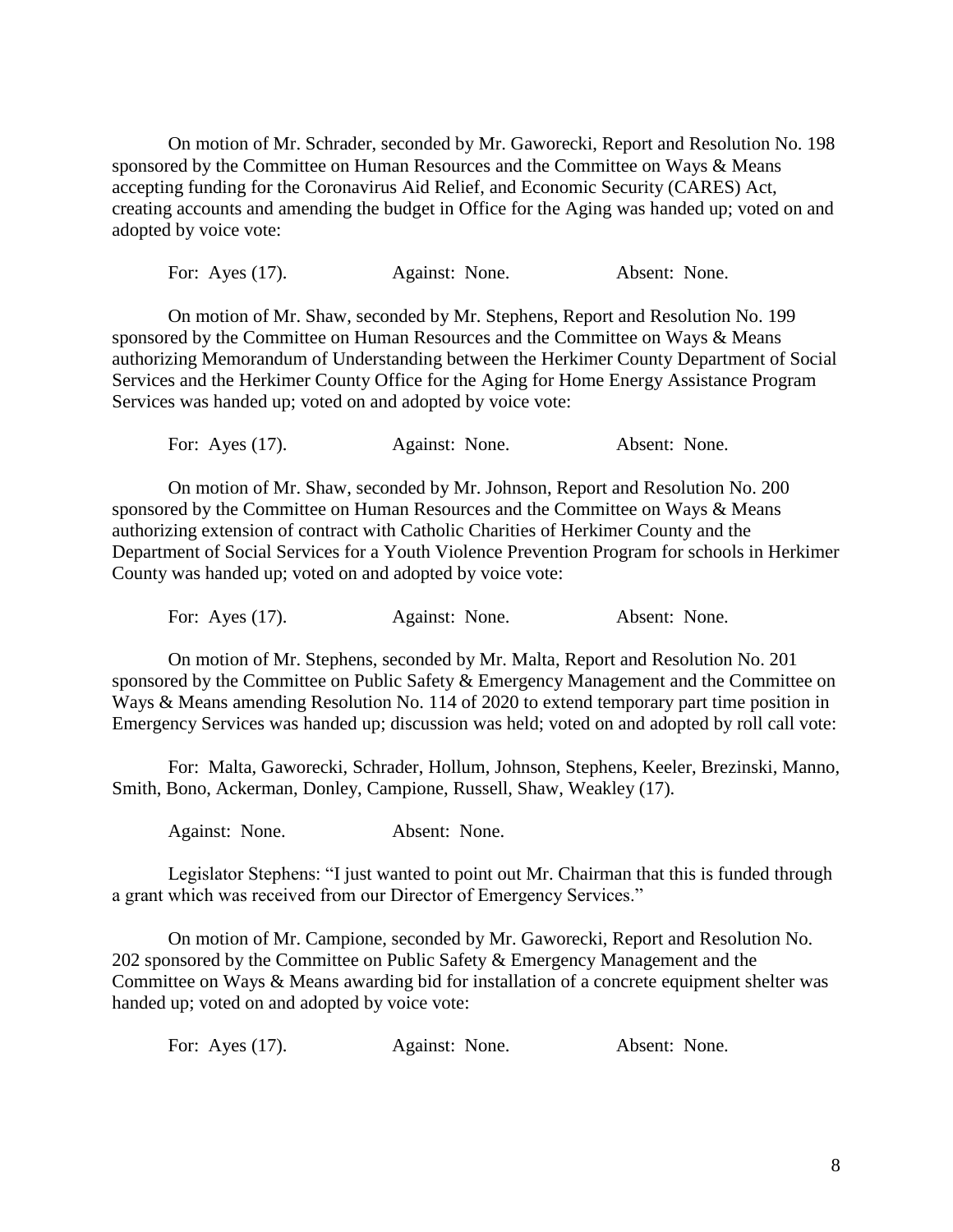On motion of Mr. Ackerman, seconded by Mr. Schrader, Report and Resolution No. 203 sponsored by the Committee on Public Safety & Emergency Management and the Committee on Ways & Means accepting grant, creating account, creating project, and amending the budget in Emergency Services was handed up; voted on and adopted by voice vote:

For: Ayes (17). Against: None. Absent: None.

On motion of Mr. Stephens, seconded by Mr. Malta, Report and Resolution No. 204 sponsored by the Committee on Public Safety & Emergency Management and the Committee on Ways & Means approving purchase of a license plate reader/speed trailer in Sheriff's Department and transferring funds was handed up; discussion was held; voted on and adopted by voice vote:

For: Ayes (17). Against: None. Absent: None.

Legislator Russell: "I was just curious, why do we need this?"

Sheriff Scherer: "Back in 2017 when Sheriff Farber was in office, we received Homeland Security money through the Federal Government that had to be used towards terrorism. We came up with a license plate reader (LPR) for any missing children or terrorists. This is 100% paid for by the Federal Government using these funds that were allocated for this back in 2017."

Legislator Russell: "Is it one unit?"

Sheriff Scherer: "That is correct, it is one unit. It is Wi-Fi connected and reports back to a computer live time if a car goes by and it is a wanted car, a terrorism suspect, or a missing child, so forth."

Legislator Gaworecki: "Will this issue speeding tickets?"

Sheriff Scherer: "It will not issue speeding tickets. It will give the speed that they are going, but the LPR part of it is what made it apply for the Homeland Security funds because it is a terrorist lookout for vehicles. It gives live feedback time if someone is looking for that vehicle that it just went by a certain location. They are used in border patrol a lot, and some other counties have one or two."

On motion of Mr. Stephens, seconded by Mr. Gaworecki, Report and Resolution No. 205 sponsored by the Committee on Public Safety & Emergency Management and the Committee on Ways & Means authorizing an amendment to agreement with Global Tel\*Link was handed up; voted on and adopted by voice vote:

For: Ayes (17). Against: None. Absent: None.

On motion of Mr. Hollum, seconded by Mr. Brezinski, Resolution No. 206 sponsored by the Committee on Administration/Veterans' Affairs recommending actions to strengthen the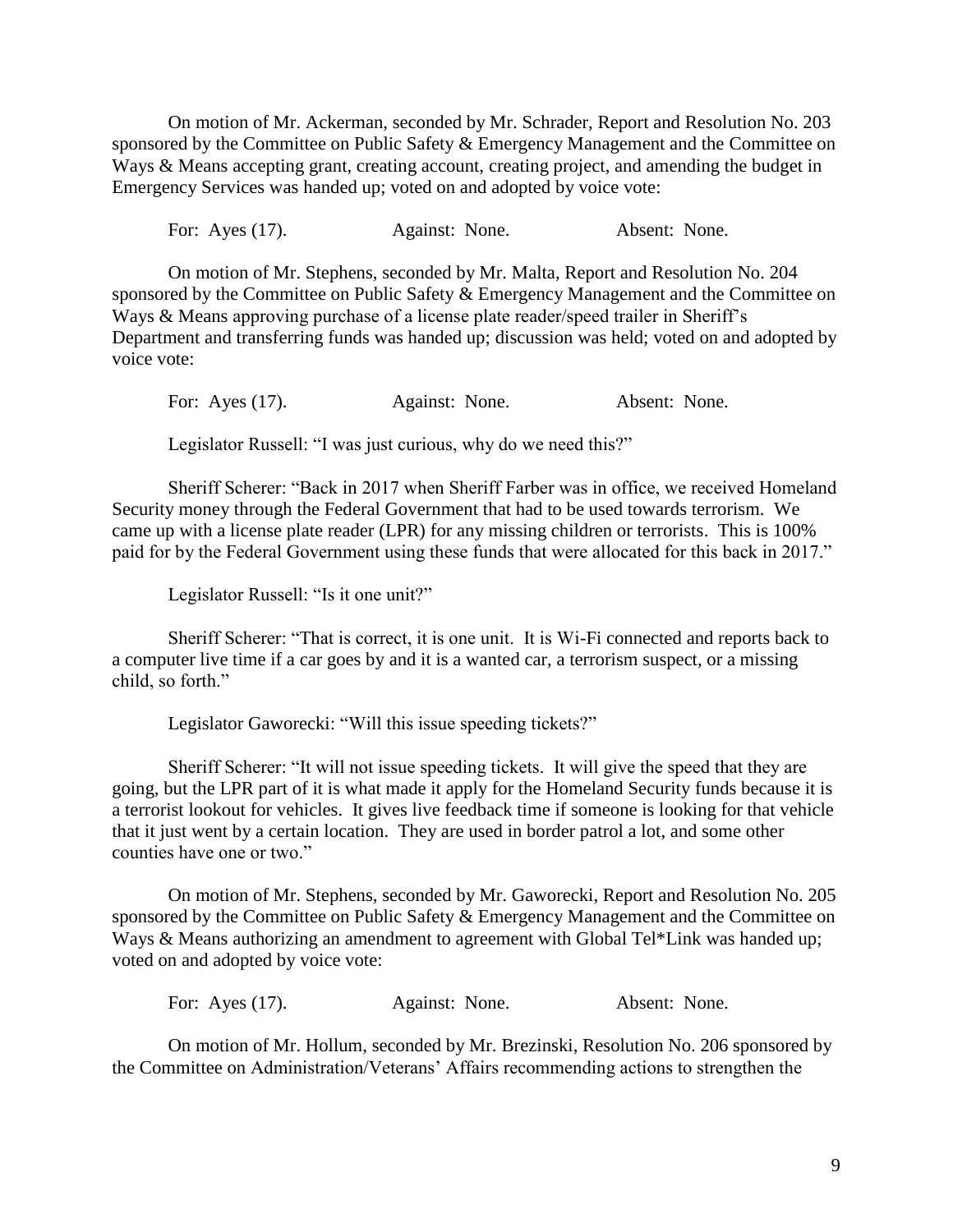Clean Drained and Dry Aquatic Invasive Species (AIS) Spread Prevention was handed up; voted on and adopted by voice vote:

For: Ayes (17). Against: None. Absent: None.

On motion of Mr. Weakley, seconded by Mr. Hollum, Resolution No. 207 sponsored by the Committee on Administration/Veterans' Affairs requesting review and change of APA policy on agency review of proposals for new telecommunications towers and other tall structures in the Adirondack Park was handed up; voted on and adopted by voice vote:

For: Ayes (17). Against: None. Absent: None.

On motion of Mr. Russell, seconded by Mr. Shaw, Resolution No. 208 sponsored by the Committee on Ways & Means extending the rate of taxes on sales and uses of tangible personal property and of certain services, and on occupancy of hotel rooms and amusement charges, pursuant to Article 29 of the Tax Law of the State of New York was handed up; voted on and adopted roll call vote:

For: Malta, Gaworecki, Schrader, Hollum, Johnson, Stephens, Keeler, Brezinski, Manno, Smith, Bono, Ackerman, Donley, Campione, Russell, Shaw, Weakley (17).

Against: None. Absent: None.

On motion of Mr. Ackerman, seconded by Mr. Stephens, Resolution No. 209 sponsored by the Committee on Ways & Means approving standard work day and retirement reporting for elected and appointed officials was handed up; voted on and adopted by voice vote:

For: Ayes (17). Against: None. Absent: None.

On motion of Mr. Stephens, seconded by Mr. Brezinski, Resolution No. 210 In Memoriam of Victor B. "Vic" Norman, former Herkimer County Legislator and former Herkimer County Administrator, was handed up; discussion was held; voted on and adopted by voice vote:

For: Ayes (17). Against: None. Absent: None.

Legislator Brezinski: "I'd like to say a couple of words. Those were the days and I can tell you he was a total gentleman."

Chairman Bono: "I agree."

Legislator Johnson: "Just to go off of what Mr. Brezinski said, he was a gentleman, always friendly, always had the time to speak with you. He lived in my district. He was a great man, he will be missed."

Chairman Bono: "Thank you. Our prayers and condolences to his family."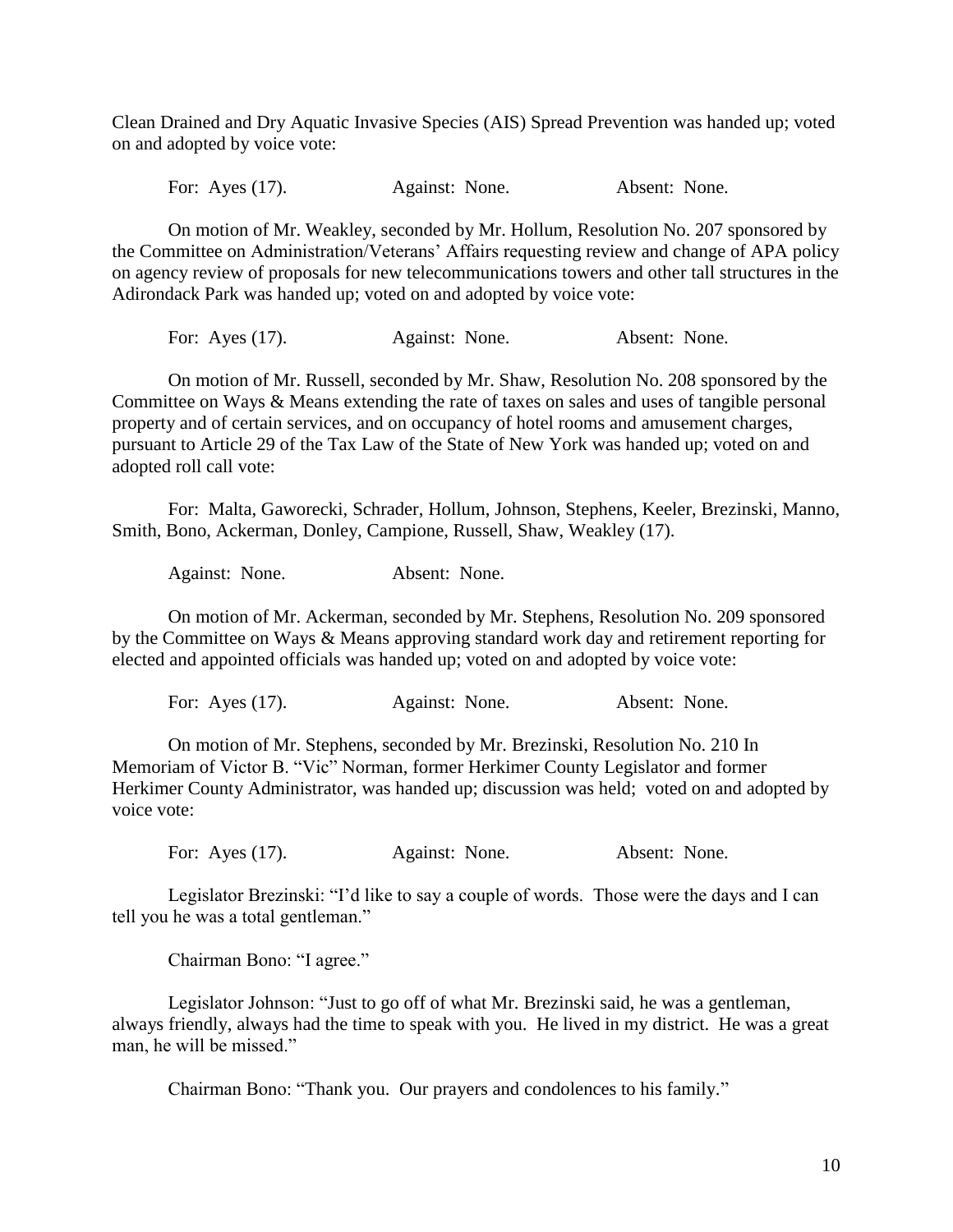Chairman Bono stated that pursuant to Rule 6(12) they would proceed with comments by Legislators.

Legislator Russell: "Do we know when we are going to be able to go into regular meetings?"

Jim Wallace: "It is extended through September 4<sup>th</sup>."

Legislator Russell: "But that means it can be extended again."

Chairman Bono: "I think when September comes, with the kids going back to school, I think you are going to get a good feel if this will be extended or not. If there are hiccups there, you will probably see an extension."

Legislator Russell: "If they don't extend it, is there any way that our people can still do it via teleconference?"

Chairman Bono: "I don't believe so."

Legislator Russell: "What would have to change to be able to do that?"

Chairman Bono: "I will ask our County Attorney."

Lorraine Lewandrowski: "Yeah I would have to research that Mr. Russell to see if we could, maybe we could adopt a resolution or something to allow that."

Legislator Russell: "I was just wondering, I worry about some of us coming in."

Chairman Bono: "That is definitely a concern. I think they are writing this as it goes. Again, I think September is going to be critical to see how the schools are handled and that will give you a good feel on it."

Legislator Schrader: "I just want to thank the Legislature for supporting the food giveaway. People are really appreciating that as well as the masks that the 911 center is donating and the hand sanitizer at the last one. It was a great event. We are having another one August 26 at the College, it will start at 11:00. We have about 2,400 pounds of produce and about 5,000 gallons of milk."

Chairman Bono: "While you are at it, I would like to thank you and Mr. Donley and the other Legislators who took part in all of these."

Legislator Schrader: "Yes and I want to thank everybody that showed up and all the volunteers."

Legislator Russell: "I did find a person who has a refrigerated truck."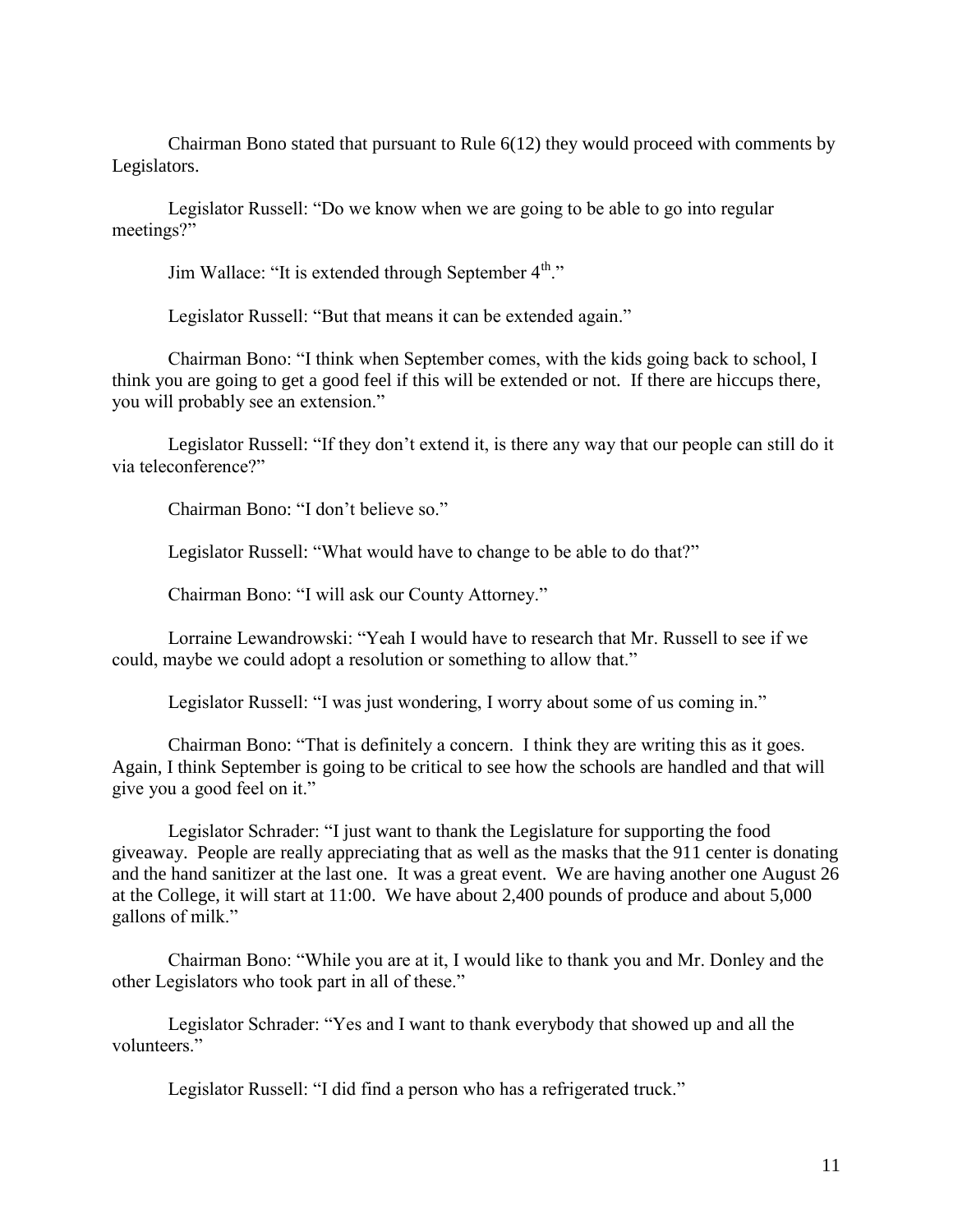Legislator Schrader: "Perfect, just be down there and we will hook you up."

Chairman Bono: "We do have our department heads that are at our weekly COVID meeting on the line. Are there any questions for those department heads that are dealing with this, any comments you may have about the pandemic and what is going on? Our numbers seem to be stable right now. We're getting a lot of numbers out of the nursing home. Out of the 35 active, probably 60% of those or so are out of the nursing home. The 15 remaining, one or two of those are singles, the rest are family settings, so it is pretty much contained within those family units and nursing homes. To say it is out in the general public, obviously it is out there, it is hidden well. Some people are asymptomatic. We are still treating it as it is everywhere. Certainly we are not going to let our guard down. Jim and I are on daily conference calls with the Governor's control meeting. We get the same answers, we are making progress in some areas and for the most part its wait and see."

Legislator Gaworecki: "Any word on when gyms can open?"

Chairman Bono: "Gyms don't look like they are going to open any time soon. Neither are movie theaters or anything like that. There are still questions on weddings and things. The 50 rule is going to stay on any event, not just weddings. Those lawsuits were specific to those events, those specific weddings. It did not blanket all weddings. There were two weddings that were challenged and they won but that doesn't mean that everybody can have a wedding or an event with over 50 people."

Jim Wallace: "The Governor's office is also appealing that just so you guys know."

Chairman Bono: "We understand your frustration and the businesses, what they are going through. Enchanted Forest is obviously closed because of that and still have not received an official closing from the state, even though we asked for that."

Legislator Ackerman: "Where does that leave us with the contract for the bus?"

Jim Wallace: "They were great. There was no pushback or anything."

Legislator Russell: "I just wanted to thank you and Jim and everybody else that have been on those phone calls. I know it has been relentless for the past few months."

Chairman Bono: "I appreciate that it is part of the job, we are getting through. We are getting used to it."

Legislator Russell: "I don't think people realize how many phone calls you make on a daily basis."

Chairman Bono: "Yes we are dealing with it. If anyone on the phone has any questions regarding health issues or reporting or anything you can call the Public Health Department. The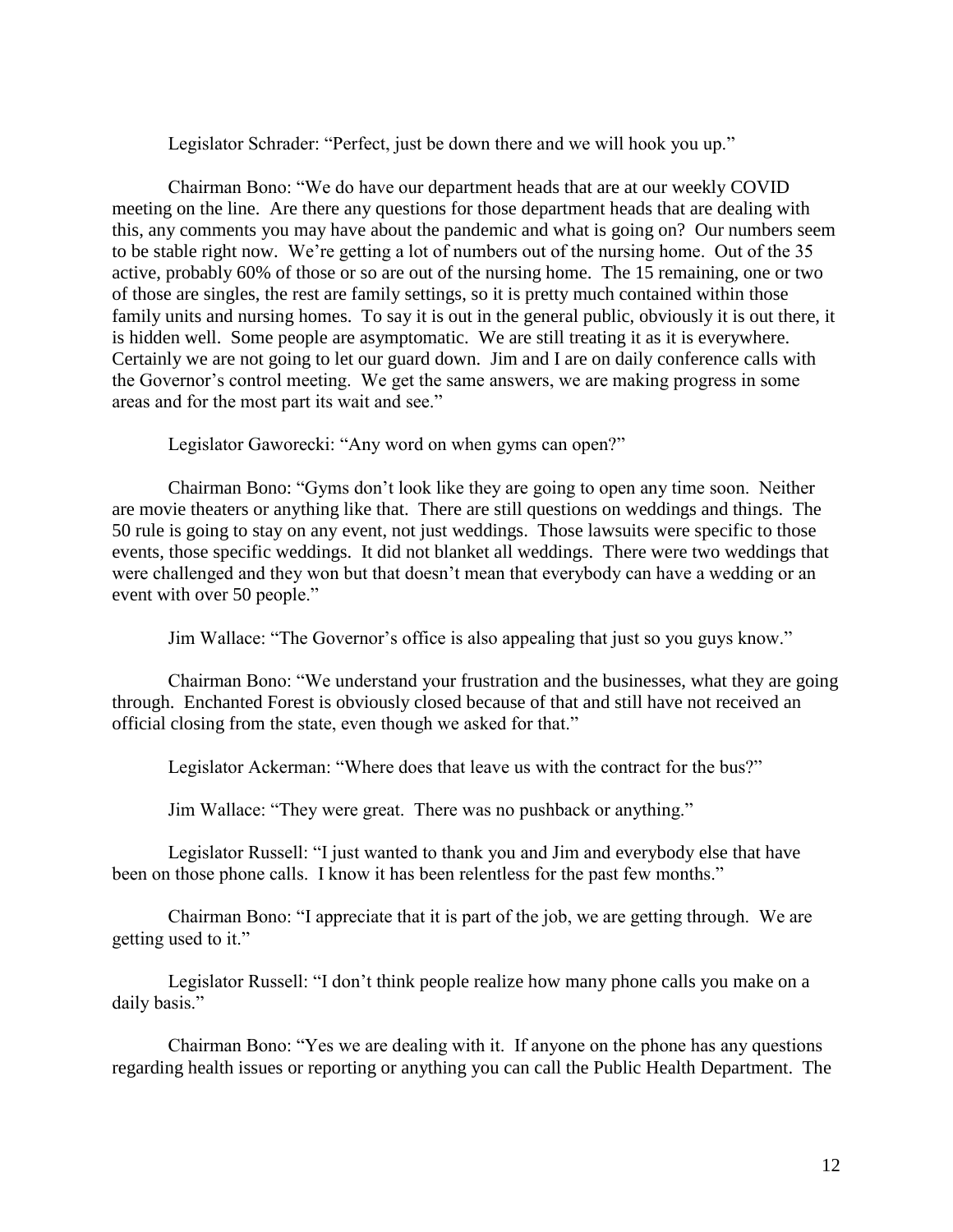number is 315-867-1176. You can call that number and that department will help you with any questions you may have."

At 7:32 p.m. on motion of Mr. Manno, seconded by Mr. Stephens, the Legislature adjourned to Wednesday, September 16, 2020 at 7:00 p.m.

Brittney R. Viscomi, Clerk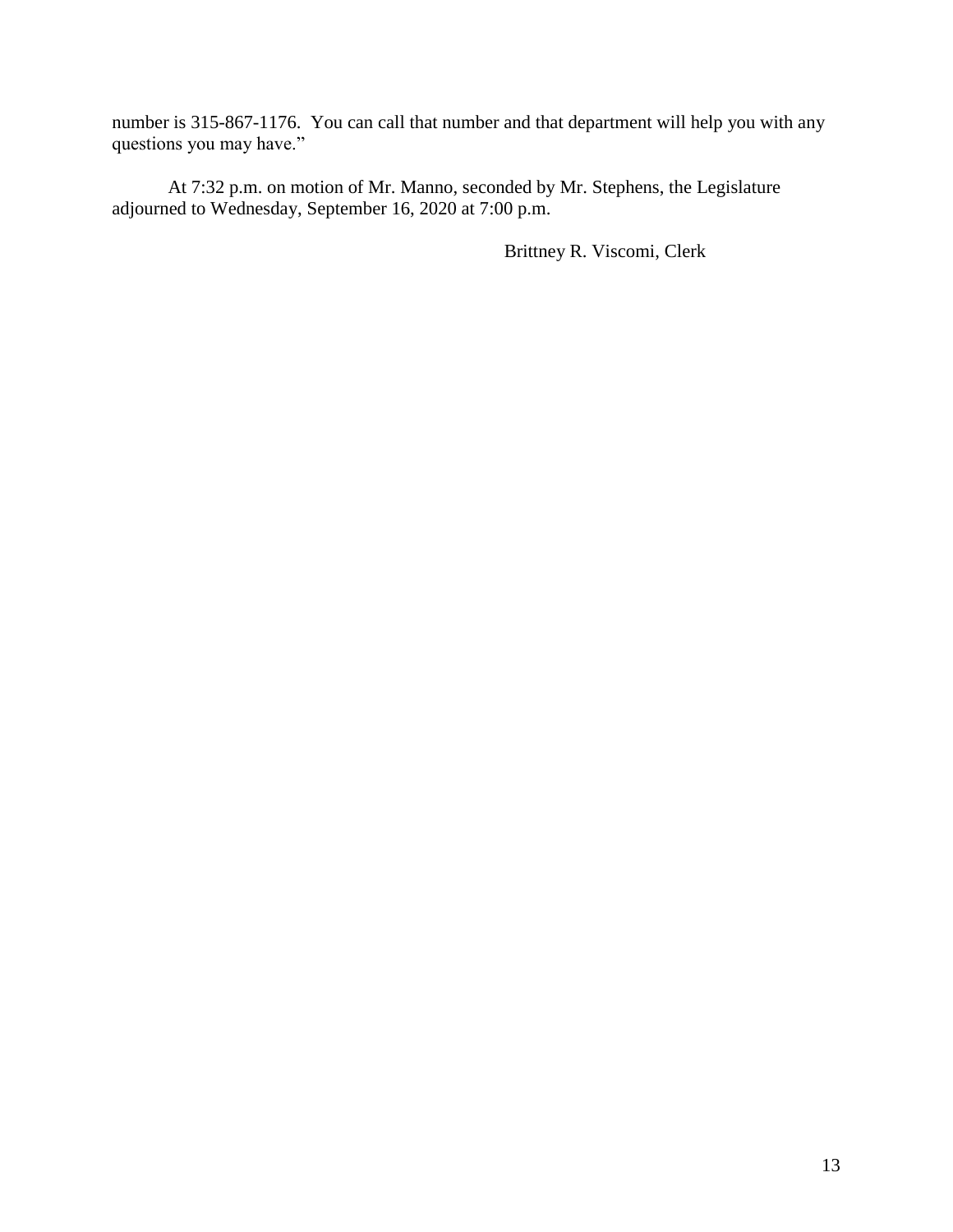

## **REPORT AND RESOLUTION RELATIVE TO THE ADOPTION OF THE HERKIMER COUNTY COMMUNITY COLLEGE BUDGET**

## **Sponsored by: Committee on Education Committee on Ways and Means**

WHEREAS, the Herkimer County Legislature, having conducted a Public Hearing on the tentative budget of the Herkimer County Community College on August 12, 2020, and after hearing all parties concerning the same; now, therefore be it

RESOLVED, that the tentative budget of the Herkimer County Community College, for the year 2020-2021, in the total amount of \$22,981,578, of which the contribution of the County of Herkimer is \$1,830,612, be adopted; and, be it further

RESOLVED, that certified copies of this Resolution be forwarded to the Herkimer County Treasurer, Auditor, Budget Officer, and President and Senior Vice President for Administration and Finance at Herkimer County Community College.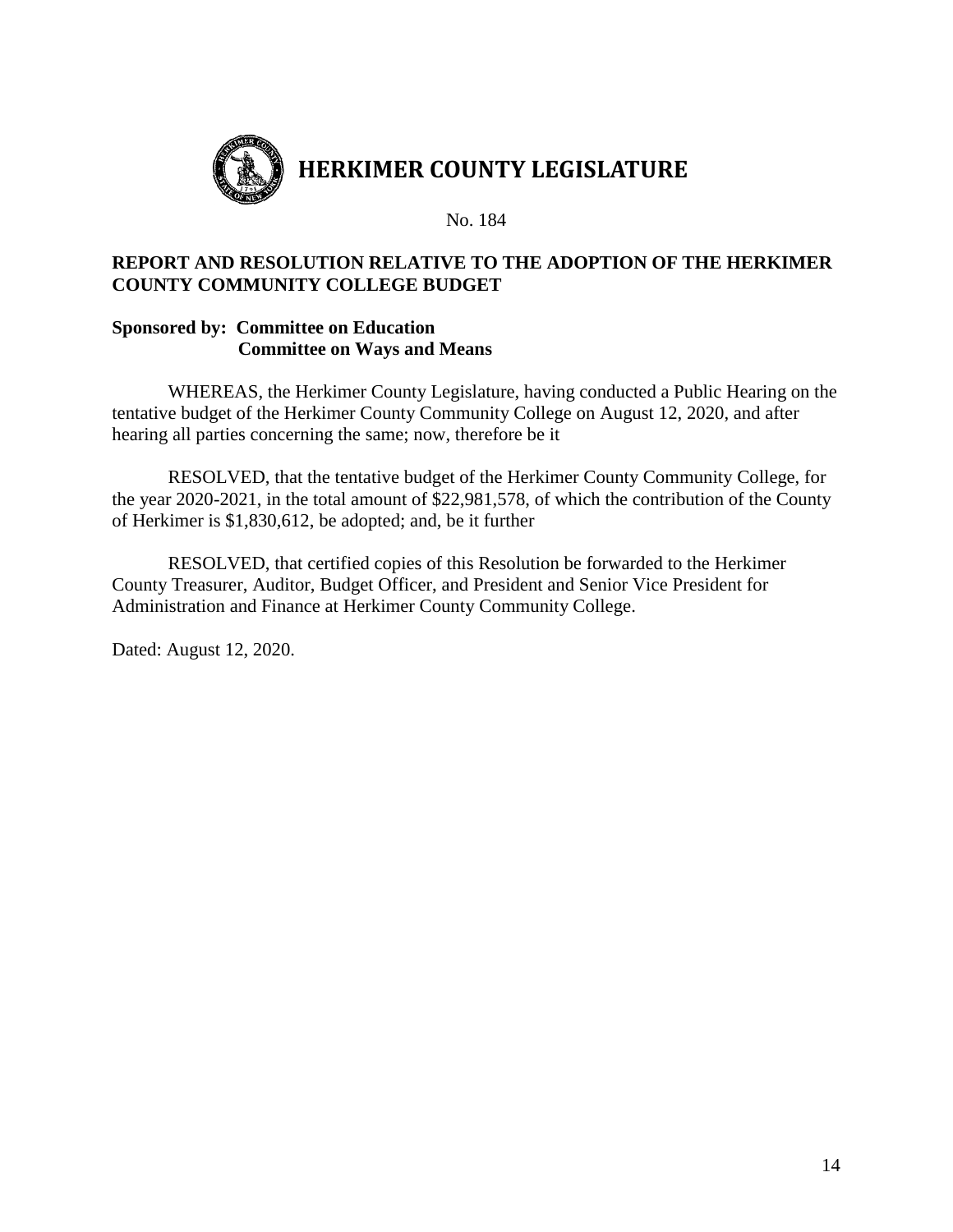

## **REPORT AND RESOLUTION AUTHORIZING ADVANCE OF FUNDS TO THE COUNTY ROAD FUND**

## **Sponsored by: Committee on Highways Committee on Ways and Means**

WHEREAS, by letter dated June 17, 2020, Kimberlee Enea, Herkimer County Treasurer, has advised that New York State has changed the procedure by which they process reimbursement for the CHIPS, Pave-NY and Extreme Winter Recovery (EWR) projects back to the County Highway Department, and further requests advance of funds as needed from the General Fund to the County Road Fund, with General Fund reimbursement being made as funds are received from New York State; now, therefore, be it

RESOLVED, that the Herkimer County Treasurer be, and she hereby is, authorized to advance up to \$4,000,000 as needed, from A200-ADK, General Fund to D200, County Road Fund; and, be it further

RESOLVED, that any funds advanced shall be repaid to the General Fund before accounts are closed for the fiscal year; and, be it further

RESOLVED, that certified copies of this Resolution be forwarded to the Herkimer County Treasurer, Auditor, Budget Officer and County Highway Superintendent.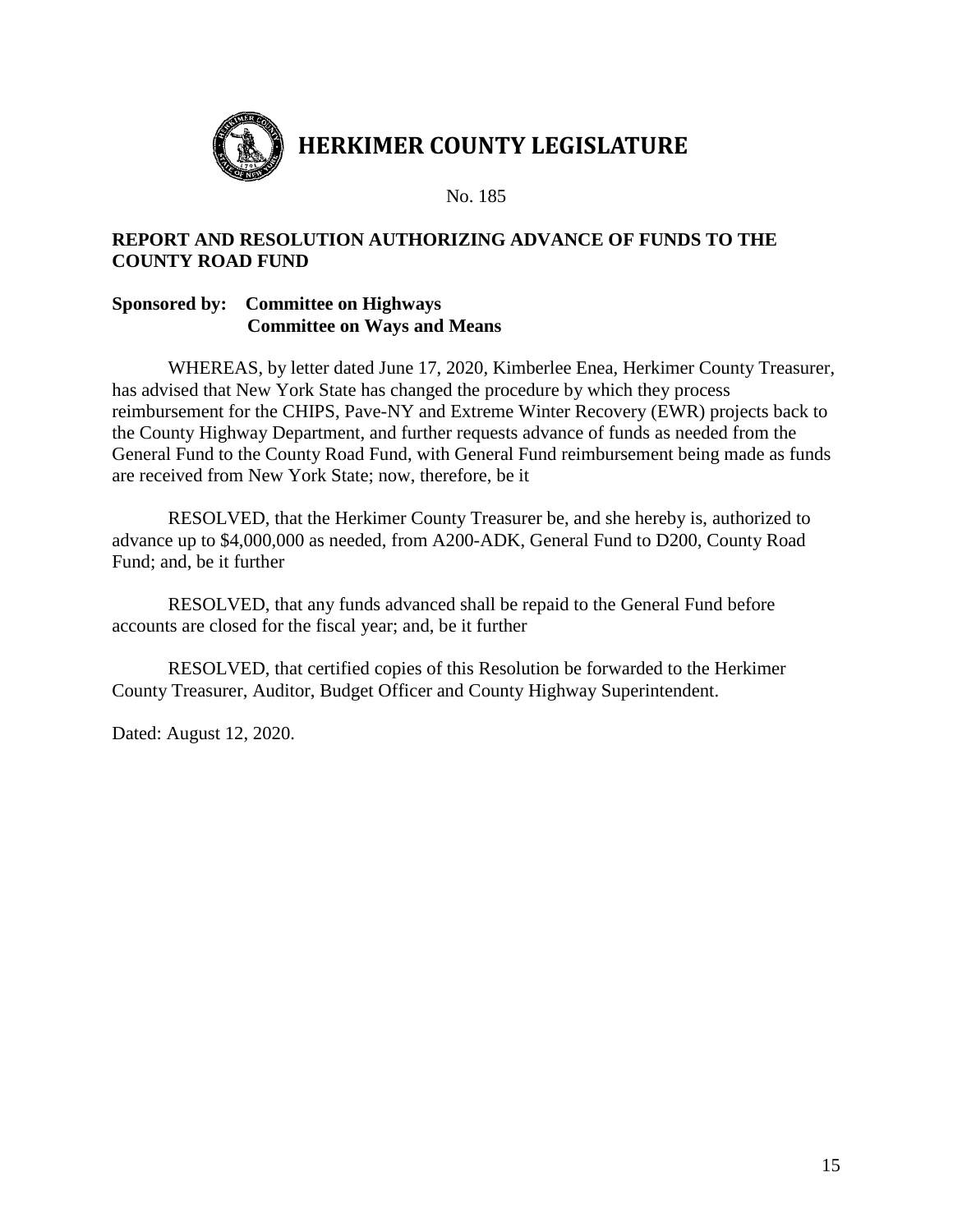

#### **REPORT AND RESOLUTION APPROVING PROJECTS UNDER ARTICLE 6, SECTION 116 OF THE HIGHWAY LAW**

#### **Sponsored by: Committee on Highways**

WHEREAS, your Committee on Highways, to which was referred the letter of Mark Nagele, County Superintendent of Highways, dated November 20, 2019, submitting three copies each of statements under Article 6 of the Highway Law designating work to be done with County Road Fund monies during the years 2020/2021 covering three projects involved in the Capital Construction Program, respectfully reports that we have examined said statements contained in said communication from and signed by the County Superintendent of Highways, recommend its adoption and offer the following Resolution:

RESOLVED, that the statements under Article 6 of the Highway Law which designate work to be done with County Road Fund monies be, and hereby are, approved by the County Legislature of the County of Herkimer for the following projects involved in the Capital Construction Program, to be funded as listed:

| <b>PROJECT</b><br>NO. | <b>ROAD/LOCATION</b>                                                                        | <b>TYPE OF PROJECT</b>            | <b>ESTIMATED</b><br><b>CONSTRUCTION</b><br><b>COST</b> |
|-----------------------|---------------------------------------------------------------------------------------------|-----------------------------------|--------------------------------------------------------|
| 402                   | Hopson Road, CR164 BIN3308050<br>Over Spruce Creek, Town of Salisbury                       | <b>Bridge Replacement</b>         | \$1,500,000.00                                         |
| 403                   | White Creek Road, CR60<br>Along White Creek, Town of Newport                                | <b>Bank Stabilization</b>         | \$400,000.00                                           |
| 404                   | Cook Hill Road, CR87<br>Town of Newport                                                     | <b>Bank Stabilization</b>         | \$250,000.00                                           |
| 405                   | Emmonsburg Road, CR130,<br>Town of Salisbury                                                | <b>Bank Armoring</b>              | \$300,000.00                                           |
| 406                   | Chepachet Road, CR75 and CR177,<br>Town of Winfield                                         | <b>Pavement Overlay</b>           | \$350,000.00                                           |
| 407                   | Fisher Road, CR 73 and CR 112,<br>Town of Ohio/Russia                                       | Reconstruction/<br>Rehabilitation | \$1,600,000.00                                         |
| 408                   | <b>Black Creek Road, CR147</b><br>Town of Norway/Ohio                                       | Reconstruction/<br>Rehabilitation | \$1,800,000.00                                         |
| 409                   | Summit Road, CR58, LC058-20 Newport<br>Road, CR154, LC154-20,<br>Town of Newport / Schuyler | Large Culvert Repair              | \$600,000.00                                           |

and, be it further

RESOLVED, that these projects will be funded by FEMA, CHIPS, EWR, and PAVE-NY monies; and, be it further

RESOLVED, that certified copies of this Resolution be forwarded to the County Treasurer, County Auditor, Budget Officer, and County Highway Superintendent.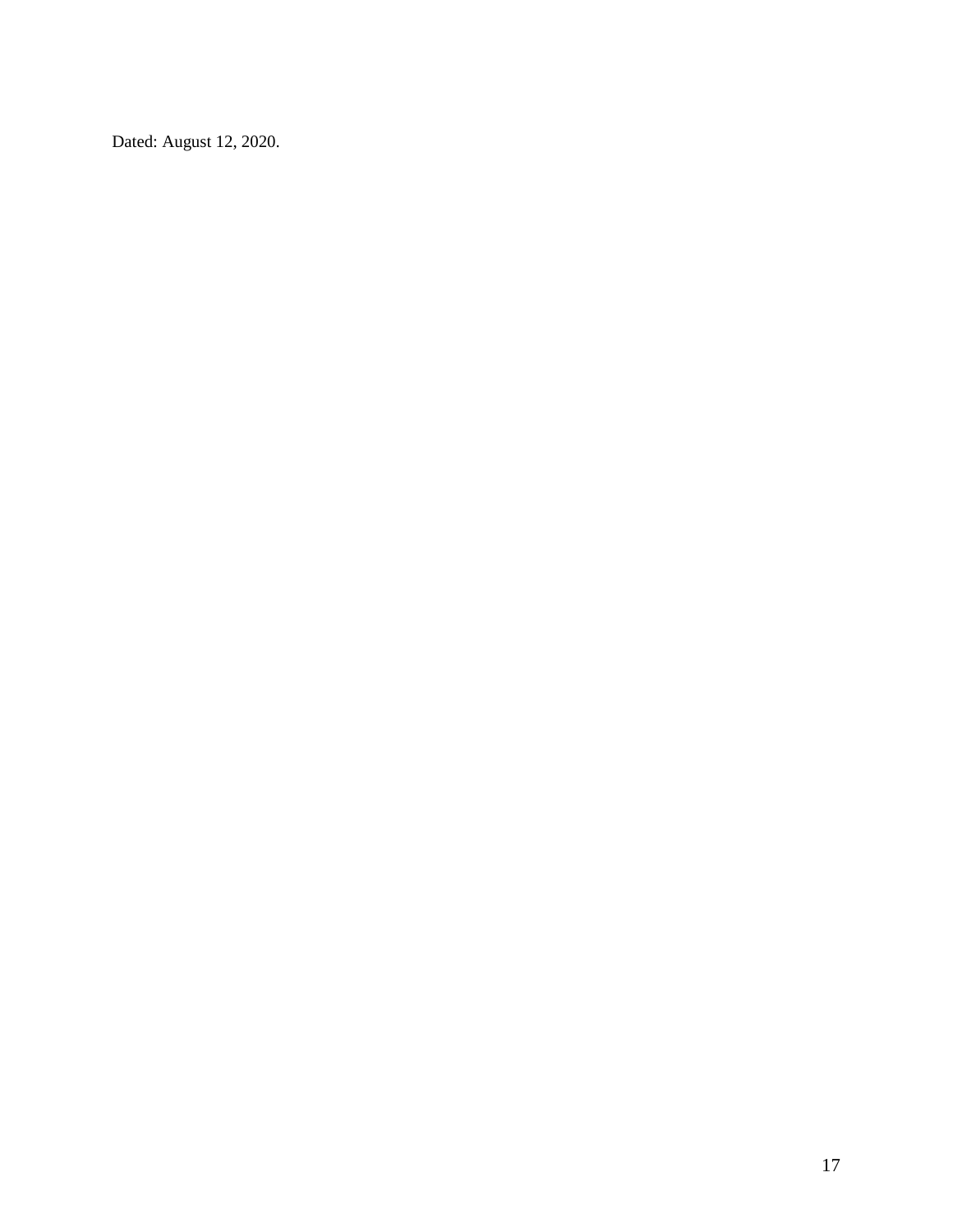

## **REPORT AND RESOLUTION AUTHORIZING AGREEMENT WITH HERKIMER COUNTY SOIL AND WATER CONSERVATION DISTRICT FOR INVASIVE SPECIES CONTROL**

## **Sponsored by: Committee on Highways Committee on Ways and Means**

WHEREAS, by letter dated July 21, 2020, Mark A. Nagele, County Highway Superintendent, has requested an agreement with Herkimer County Soil and Water Conservation District for Invasive Species Control to assist the County in controlling Japanese Knotweed along the county road rights-of-way; and

WHEREAS, this agreement will be at no cost to the County and will be a one year contract which will renew automatically under the same terms and conditions; now, therefore, be it

RESOLVED, that the Chairman of this Legislature is hereby authorized to sign an agreement with Herkimer County Soil and Water Conservation District for Invasive Species Control to assist the County in controlling Japanese Knotweed along the county road rights-ofway; and, be it further

RESOLVED, that certified copies of this Resolution be forwarded to the Herkimer County Treasurer, Auditor, Budget Officer, County Highway Superintendent, and Herkimer County Soil and Water Conservation District.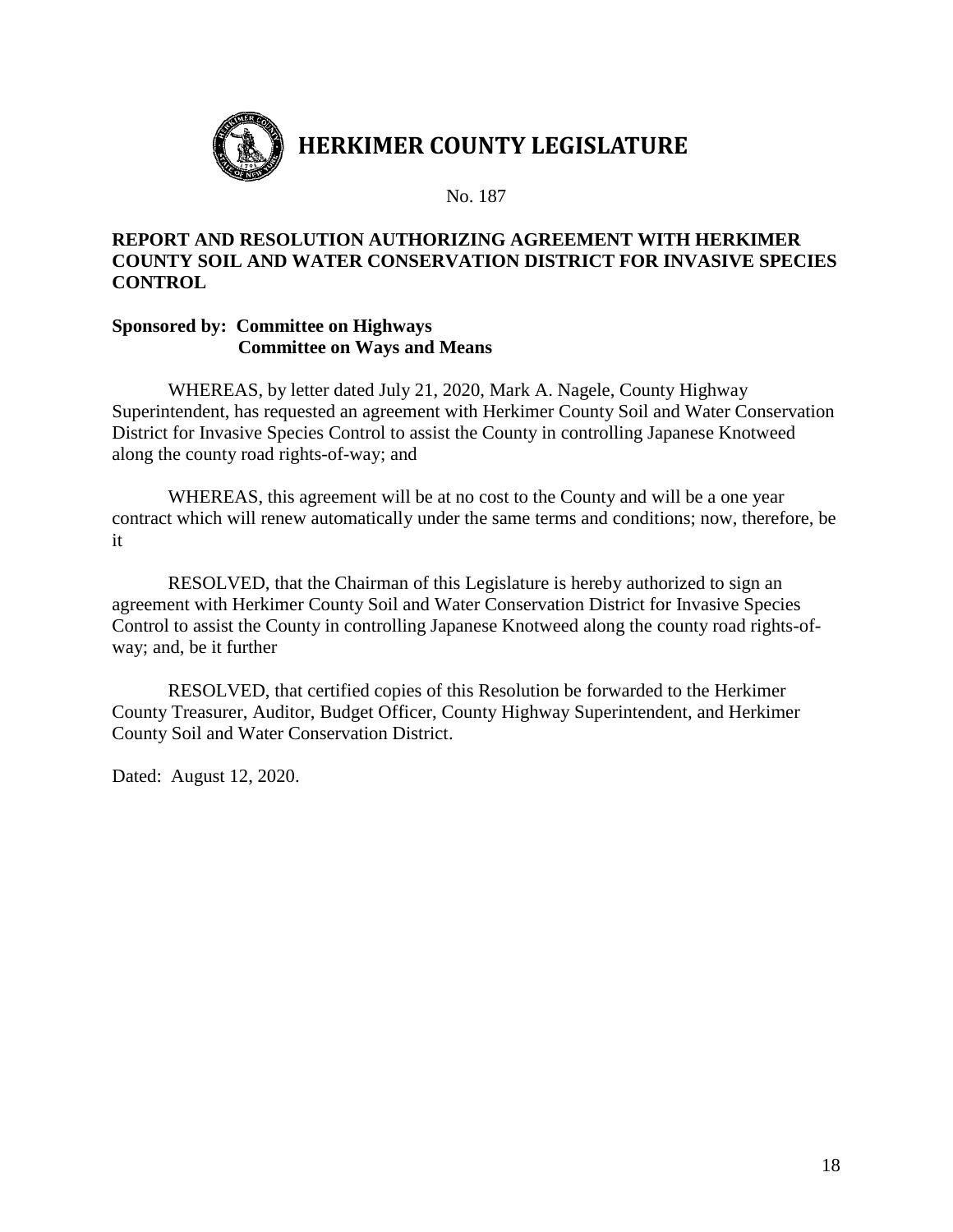

#### **REPORT AND RESOLUTION AUTHORIZING USE OF VOTING MACHINES AND EQUIPMENT BY THE VILLAGE OF ILION**

#### **Sponsored by: Committee on Administration/Veterans' Affairs Committee on Ways and Means**

WHEREAS, the New York State Election Law allows the use of county voting machines and equipment by municipalities; and

WHEREAS, by letter dated July 16, 2020 from Kim Tranter, Republican Election Commissioner and Anthony C. Fumarola, Democratic Election Commissioner, this Legislature is advised of a similar request from the Village of Ilion for use of county voting machines for upcoming village elections to be held on September 15, 2020; now, therefore, be it

RESOLVED, that the County hereby approves the use of county voting machines, privacy booths, equipment and personnel under the following terms:

- 1. The County will supply available voting machines, privacy booths if needed, equipment, and supplies for the machines at a cost of \$65 per machine; technicians at the rate of \$25 per hour each; training for village appointed personnel at the rate of \$25 per person and transportation of voting machines and privacy booths at the rate of \$350 per election; the County shall print and assemble poll books for the user upon the receipt of a timely request; and the County shall program the voting machines.
- 2. The Village of Ilion shall design, secure printing and pay for ballots and submit the final ballot to the County for testing of the machine in a timely manner; shall use election inspectors and coordinators already trained by the County or provide a list of candidates to be trained by the County no later than thirty days before the election; the Village of Ilion shall pay poll workers for their services; shall reimburse the County for all recoverable expenses including supplies, damage, parts and repairs; shall take all necessary steps to secure the voting machines; shall control all matters relating to the voting process on the day of the election, conduct the election and be responsible solely for the same; shall be responsible and liable for the care and custody of the voting machines and other supplies while they are in its possession; and shall be liable for any voting machine or equipment failure during the election and any cost incurred as a result of such failures; and, be it further

RESOLVED, that the Chairman of this Legislature is authorized to sign an agreement with the Village of Ilion containing the above terms and conditions, with final form of the contract to be subject to the approval of the County Attorney; and, be it further

RESOLVED, that certified copies of this Resolution be forwarded to the Herkimer County Treasurer, Auditor, Budget Officer, Commissioners of Election, and the Village of Ilion.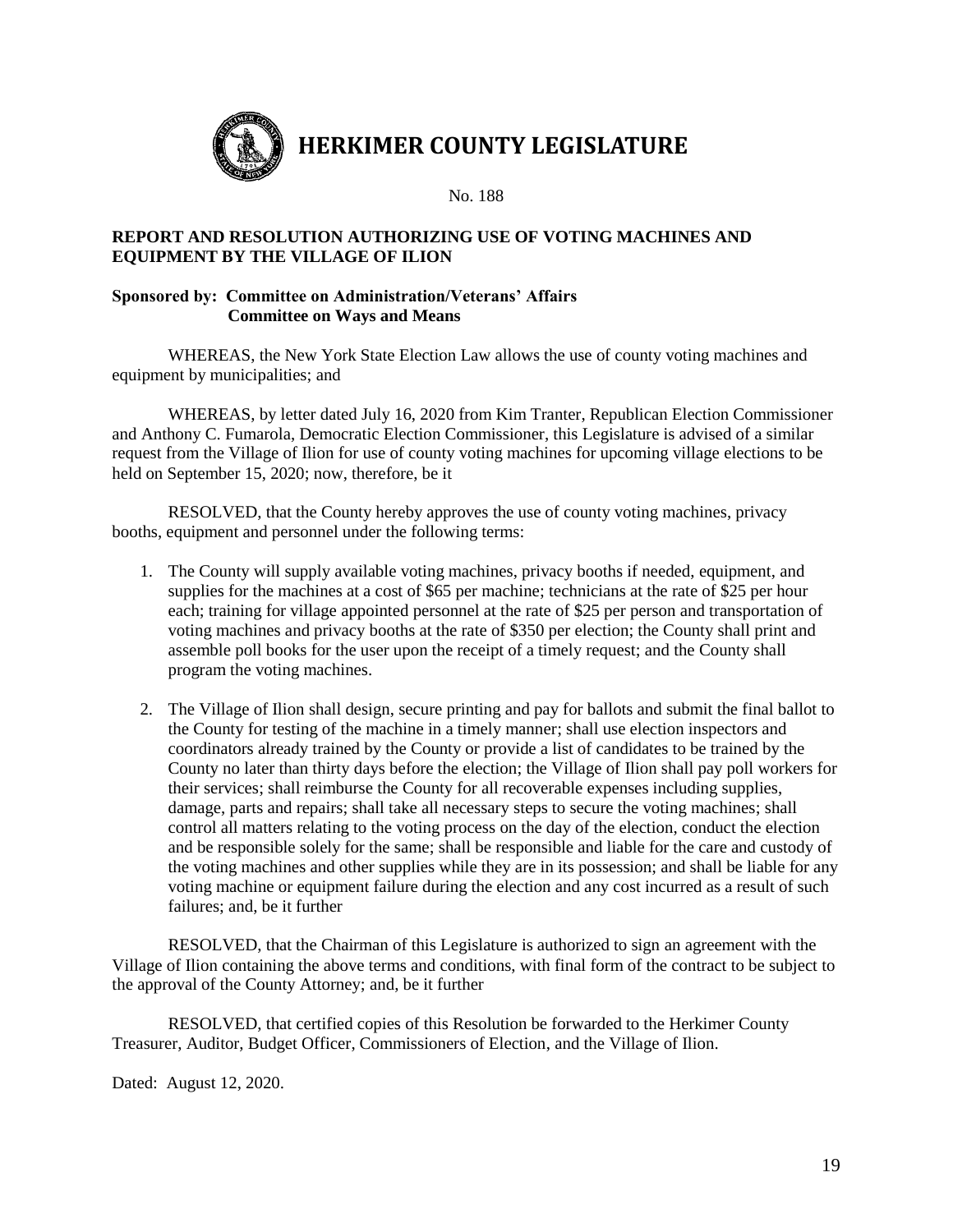

## **REPORT AND RESOLUTION AUTHORIZING TRANSFER OF FUNDS**

## **Sponsored by: Committee on Ways & Means**

WHEREAS, your Committee on Ways and Means, to which was referred a communication from Sheri A. Ferdula, Budget Officer/Purchasing Agent, dated June 19, 2020, submitting a request for a transfer of funds, reports that we have examined said communication, inquired into the subject matter thereof, and recommend that said transfers be made and offer the following Resolution:

RESOLVED, that the Herkimer County Treasurer be, and she hereby is, authorized and directed to transfer the following sum from and to the following accounts in the 2020 Budget:

| \$20,112.27 |     | From: A3150.10000-001, Jail, Salaries       |
|-------------|-----|---------------------------------------------|
|             | To: | A1620.10000-001, Buildings, Salaries        |
| \$6,200     |     | From: A3150.81000, Jail, Retirement         |
|             |     | To: A1620.81000, Buildings, Retirement      |
| \$1,246.96  |     | From: A3150.83000, Jail, Social Security    |
|             |     | To: A1620.83000, Buildings, Social Security |
| \$291.62    |     | From: A3150.83500, Jail, Medicare           |
|             |     | To: A1620.83500, Buildings, Medicare        |
| \$11,415    |     | From: A3150.86000, Jail, Health Insurance   |
|             | To: | A1620.86000, Buildings, Health Insurance    |
| \$452.52    |     | From: A3150.86500, Jail, Dental             |
|             |     | To: A1620.86500, Buildings, Dental          |

and, be it further

RESOLVED, that certified copies of this Resolution be forwarded to the Herkimer County Treasurer, Auditor, Budget Officer, Sheriff, and Maintenance Supervisor.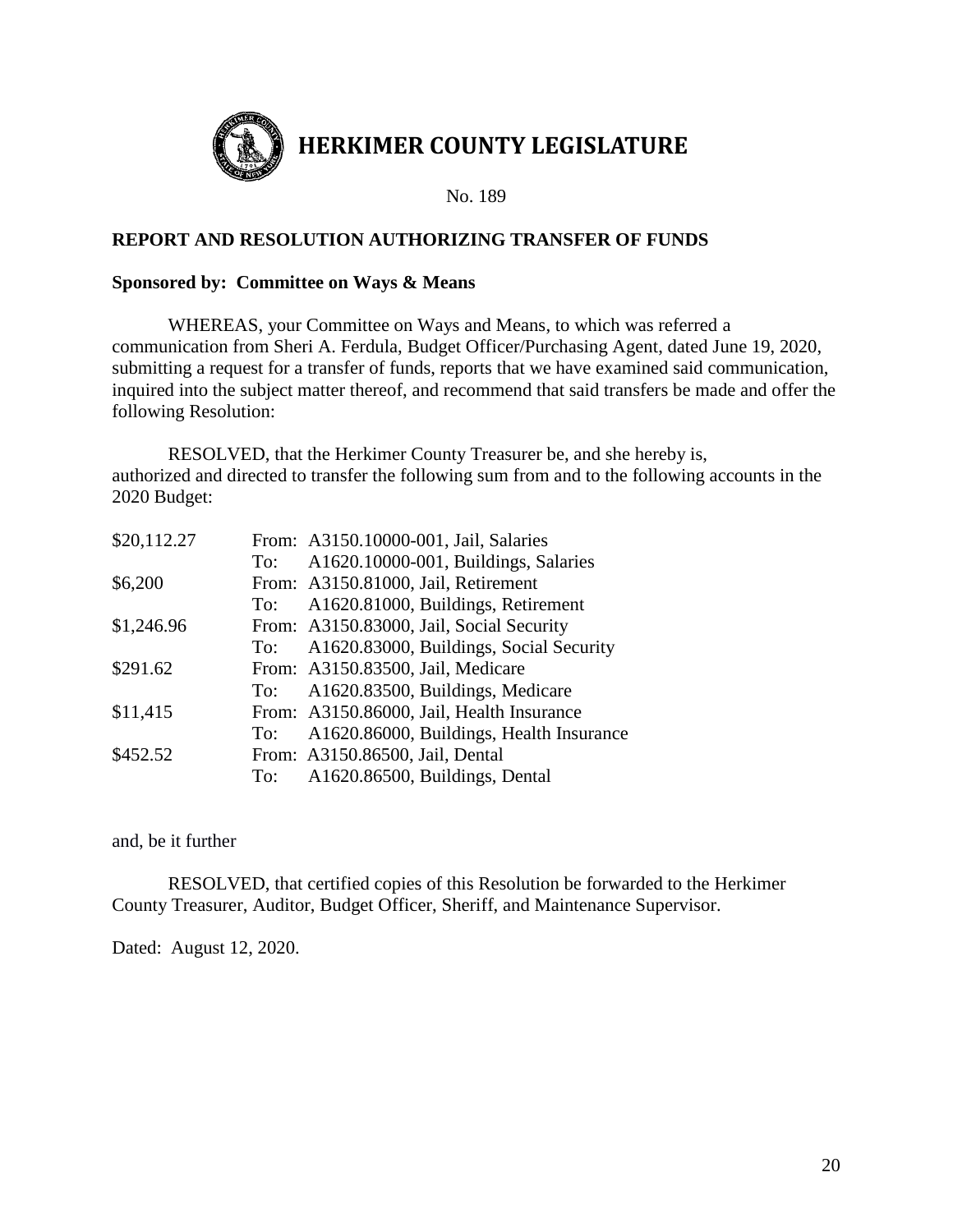

## **REPORT AND RESOLUTION AUTHORIZING TRANSFER OF FUNDS IN THE PUBLIC HEALTH DEPARTMENT**

## **Sponsored by: Committee on Ways & Means**

WHEREAS, your Committee on Ways and Means, to which was referred a communication from Sheri A. Ferdula, Budget Officer/Purchasing Agent, dated June 19, 2020, submitting a request for a transfer of funds, reports that we have examined said communication, inquired into the subject matter thereof, and recommend that said transfers be made and offer the following Resolution:

RESOLVED, that the Herkimer County Treasurer be, and she hereby is, authorized and directed to transfer the following sum from and to the following accounts in the 2020 Budget:

#### **Transfer:**

\$1,873.74 From: A4188.41000, PH01-17, Emergency Preparedness, Supplies To: A4188.10000-001, PH01-17, Emergency Preparedness, Salaries

and, be it further

RESOLVED, that certified copies of this Resolution be forwarded to the Herkimer County Treasurer, Auditor, Budget Officer, and Director of Public Health.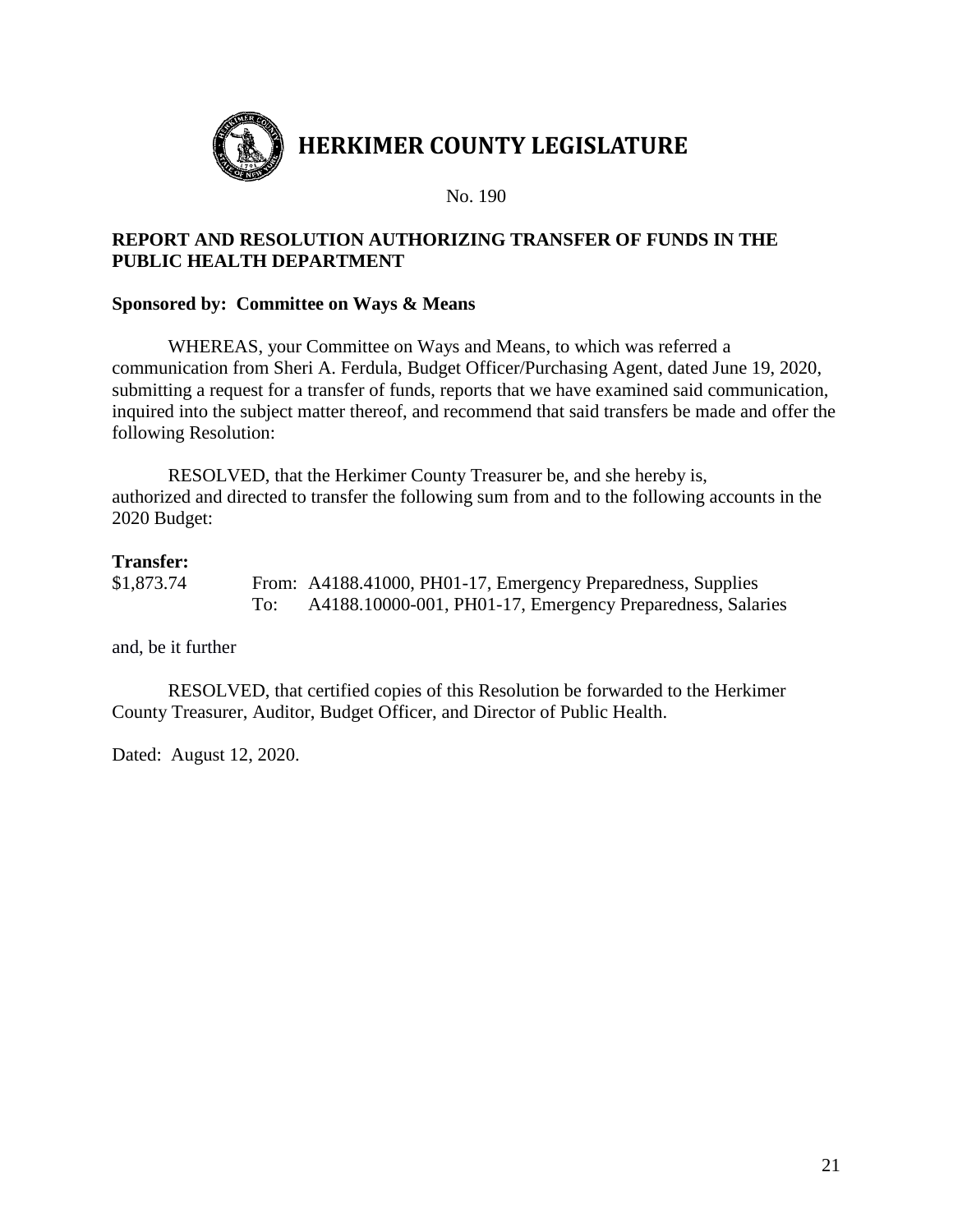

## **REPORT AND RESOLUTION AMENDING BUDGET AND AUTHORIZING CONTRACT IN CONNECTION WITH RECEIPT OF GRANT FUNDS FOR PUBLIC HEALTH EMERGENCY PREPAREDNESS**

## **Sponsored by: Committee on Human Resources Committee on Ways and Means**

WHEREAS, by letter dated July 13, 2020, Christina Cain, Director of Public Health, has advised of receipt of a Public Health Emergency Preparedness Grant for the period from July 1, 2020 to June 30, 2021 in the amount of \$49,625 and requests a contract with the State of New York to provide reimbursement of expenses incurred by Herkimer County in the development of plans under said grant; and

WHEREAS, by letter dated July 13, 2020 from Sheri Ferdula, Budget Officer/Purchasing Agent, this Legislature is advised of a request to amend the 2020 Operating Budget in connection with the receipt of said funding; now, therefore, be it

RESOLVED, that the Chairman of this Legislature is hereby authorized to execute a contract with the State of New York for a Public Health Emergency Preparedness Grant for the period from July 1, 2020 to June 30, 2021 in the amount of \$49,625, to provide reimbursement for expenses incurred by Herkimer County in the development of a Public Health Emergency Preparedness Plan; and, be it further

RESOLVED, that the 2020 Herkimer County Budget is hereby amended as follows:

#### **REVENUE**:

| A4188.4403-PH01-18                                        | From: \$0 |               |  |
|-----------------------------------------------------------|-----------|---------------|--|
|                                                           | To:       | \$49,625      |  |
| <b>EXPENSE:</b>                                           |           |               |  |
| A4188.10000-001-PH01-18, Bioterrorism Grant, Salaries     | From:     | \$0           |  |
|                                                           | To:       | \$24,410      |  |
| A4188.41000-PH01-18, Bioterrorism Grant, Supplies         | From:     | \$0           |  |
|                                                           | To:       | \$5,851       |  |
| A4188.46000-PH01-18, Bioterrorism Grant, Misc. Expense    | From:     | \$0           |  |
|                                                           | To:       | \$1,800       |  |
| A4188.46100-PH01-18, Bioterrorism Grant, Mileage          | From:     | \$0           |  |
|                                                           | To:       | \$1,000       |  |
| A4188.81000-PH01-18, Bioterrorism Grant, Retirement       | From:     | \$0           |  |
|                                                           | To:       | \$8,282       |  |
| A4188.86000-PH01-18, Bioterrorism Grant, Health Insurance | To:       | \$0           |  |
|                                                           |           | From: \$8,282 |  |

and, be it further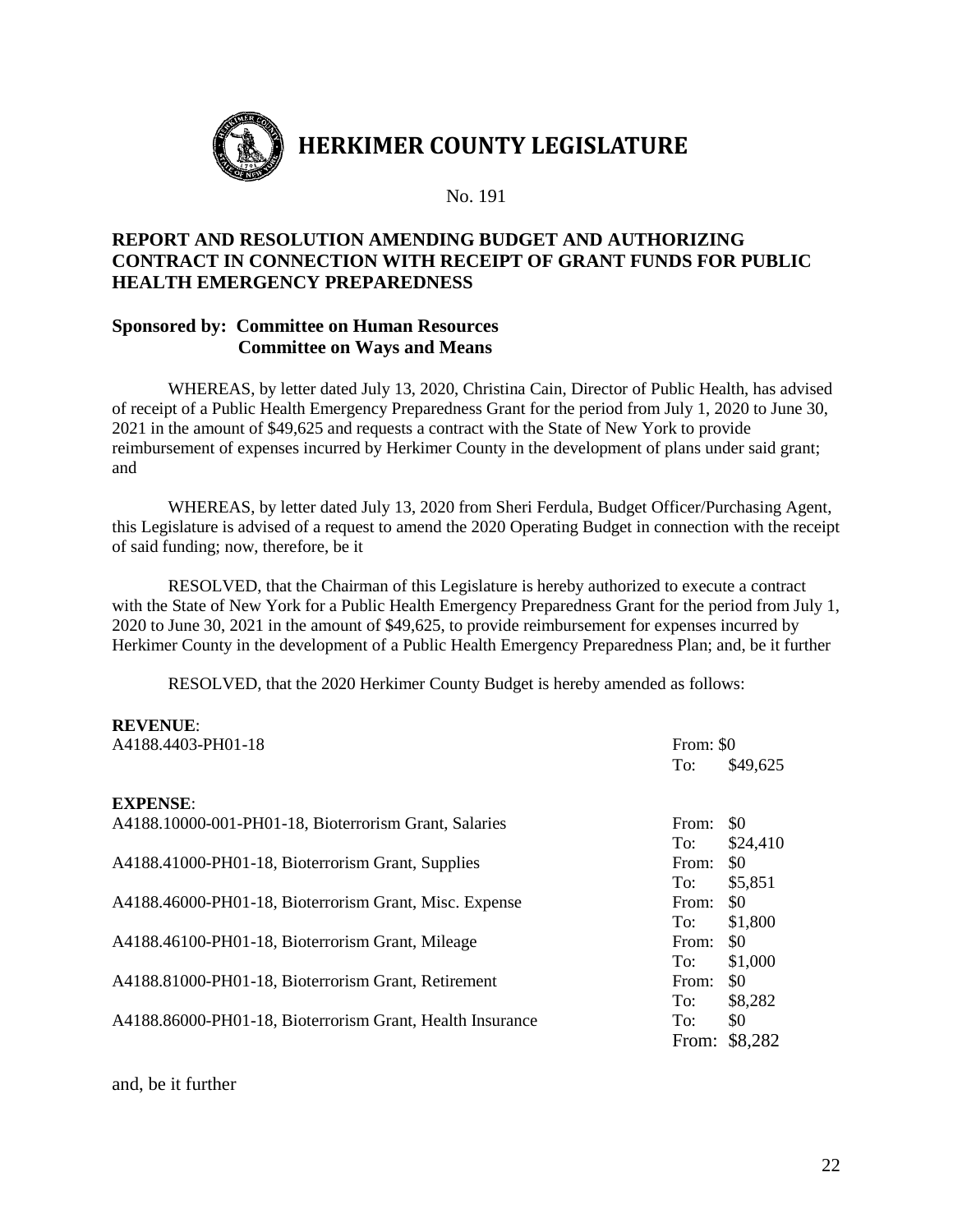RESOLVED, that certified copies of this Resolution be forwarded to the Herkimer County Treasurer, Auditor, Budget Officer, and Director of Public Health.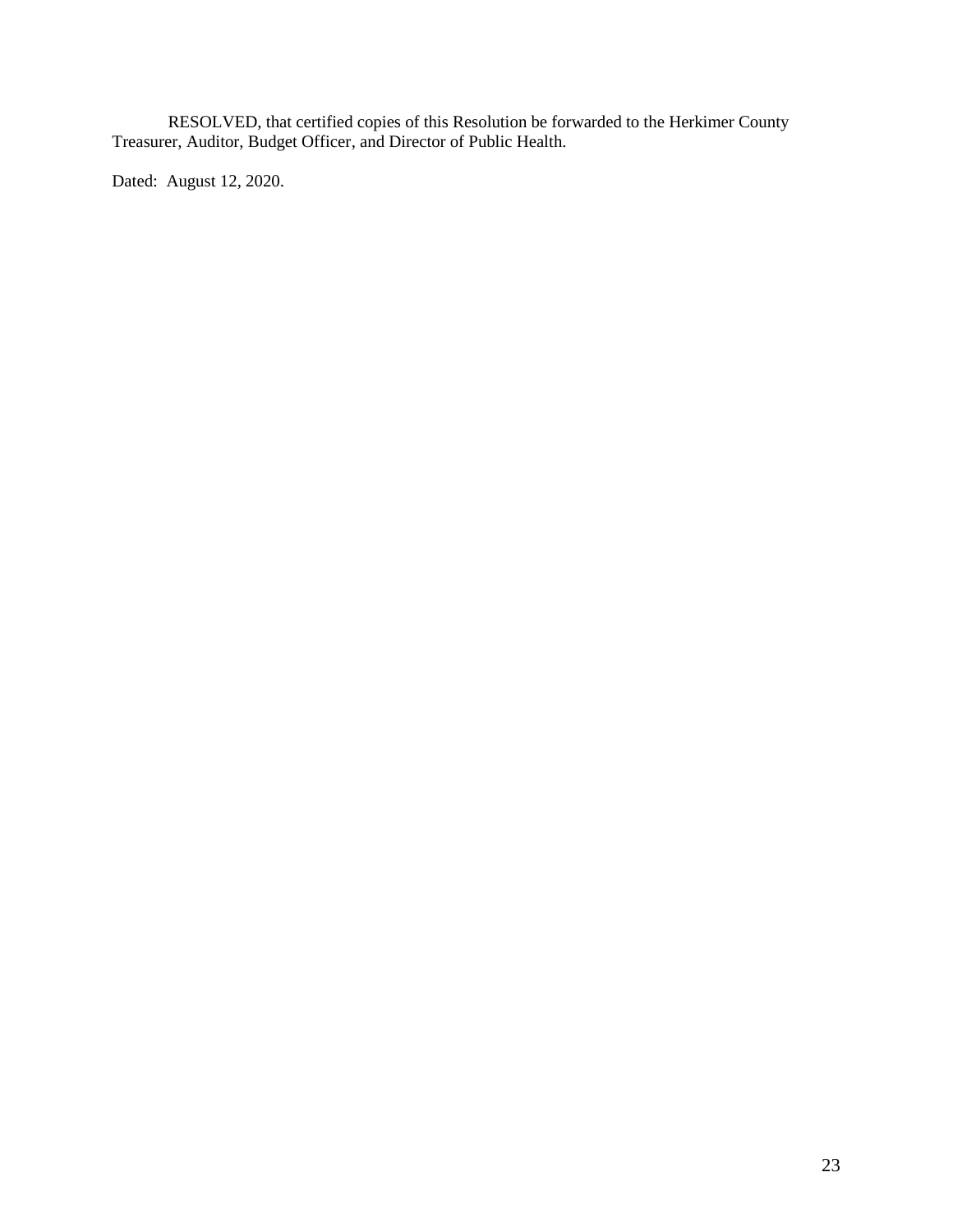

## **REPORT AND RESOLUTION APPROVING 2021 ANNUAL ESTIMATE AND APPORTIONMENT FOR THE HERKIMER COUNTY WORKERS' COMPENSATION SELF-INSURED PLAN**

## **Sponsored by: Committee on Ways and Means**

WHEREAS, your Committee has received from Steven R. Billings, Personnel Officer, the 2021 Annual Estimate and Apportionment for the Herkimer County Workers' Compensation Self-Insured Plan for the purposes of tail claims run-off; and

WHEREAS, your Committee on Ways and Means has considered said Estimate and Apportionment and has approved the same; now, therefore, be it

RESOLVED, that this Legislature hereby approves the Annual Estimate and Apportionment of the Herkimer County Workers' Compensation Self-Insured Plan for the purposes of tail claims run-off for the year 2021; and, be it further

RESOLVED, that a certified copy of this Resolution be forwarded to the Herkimer County Treasurer, Auditor, Budget Officer and Personnel Officer.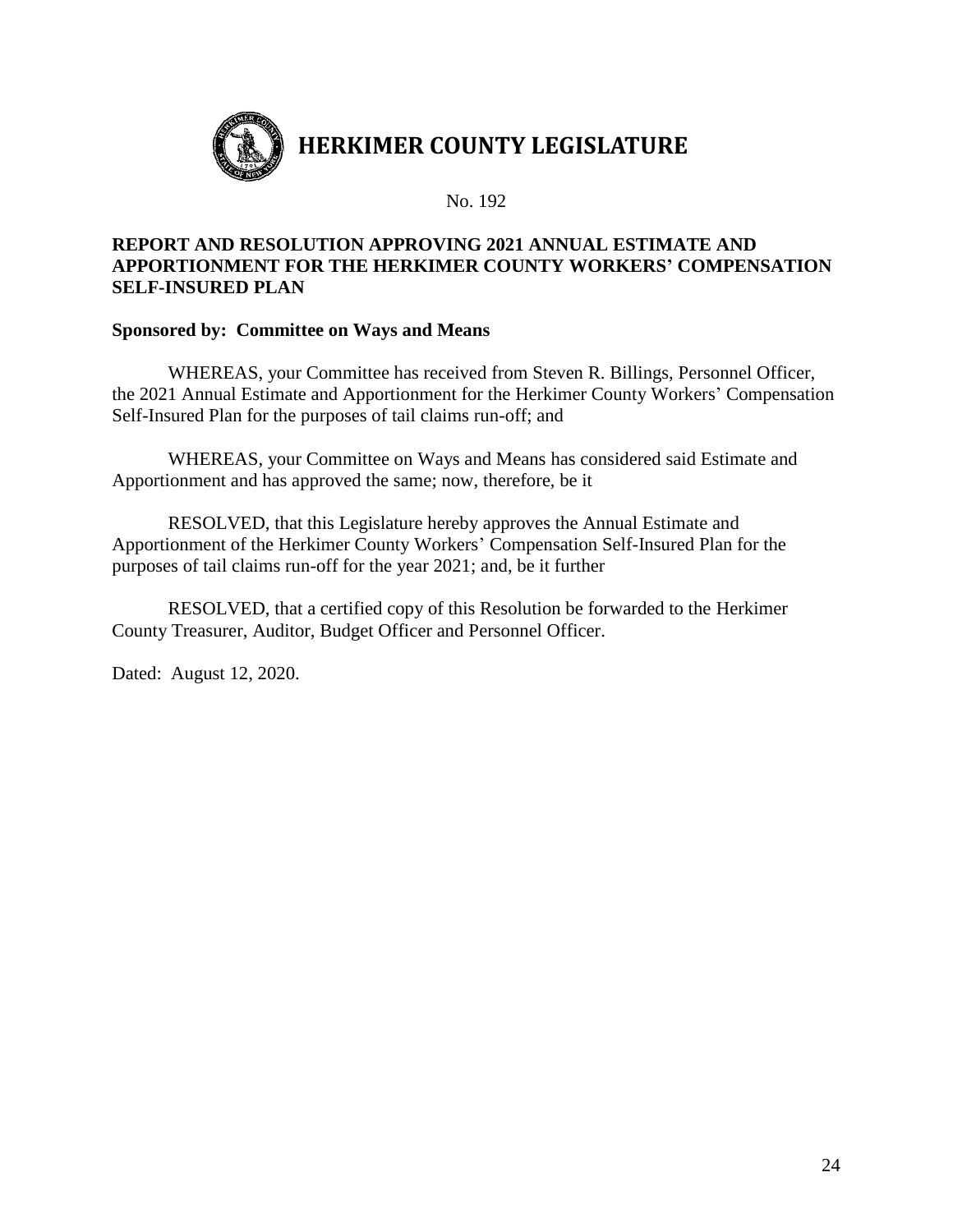

## **REPORT AND RESOLUTION AMENDING RESOLUTION NO. 386 OF 2018 CONCERNING CONTRACT WITH EXCELLUS HEALTH PLAN, INC. FOR ADMINISTRATIVE SERVICES**

#### **Sponsored by: Committee on Ways and Means**

WHEREAS, Resolution No. 386 of 2018 authorized an Administrative Services Contract with Excellus Health Plan, Inc., 12 Rhoads Drive, Utica, New York 13502, for group health care benefits for officers and employees of the county in the amounts as listed above, to be effective January 1, 2019 through December 31, 2021; and

WHEREAS, by letter dated July 9, 2020, from Steven R. Billings, Personnel Officer, this Legislature is advised of a request for an amendment to the contract to add an RX Concierge Program to the Administrative Services Contract at a cost of \$1.75 per employee per month, which focuses on controlling prescription costs by driving appropriate utilization of medications; and

WHEREAS, letter further advises Excellus has guaranteed the County will experience claims savings at least equal to \$1.75 per employee per month and if the guarantee is not met, Excellus will reimburse the difference between the program fee and the actual program savings; now, therefore, be it

RESOLVED, that the Chairman of this Legislature is hereby authorized to enter into an Administrative Services Contract with Excellus Health Plan, Inc., 12 Rhoads Drive, Utica, New York 13502, for group health care benefits for officers and employees of the county in the amounts as listed above, to be effective January 1, 2019 through December 31, 2021; and, be it further

RESOLVED, that the above described Administrative Services Contract is amended to add an RX Concierge Program; and, be it further

RESOLVED, that in all other respects Resolution No. 386 of 2018 shall remain in full force and effect; and, be it further

RESOLVED, that certified copies of this Resolution be forwarded to the Herkimer County Treasurer, Auditor, Budget Officer, Personnel Officer, and Excellus Health Plan, Inc.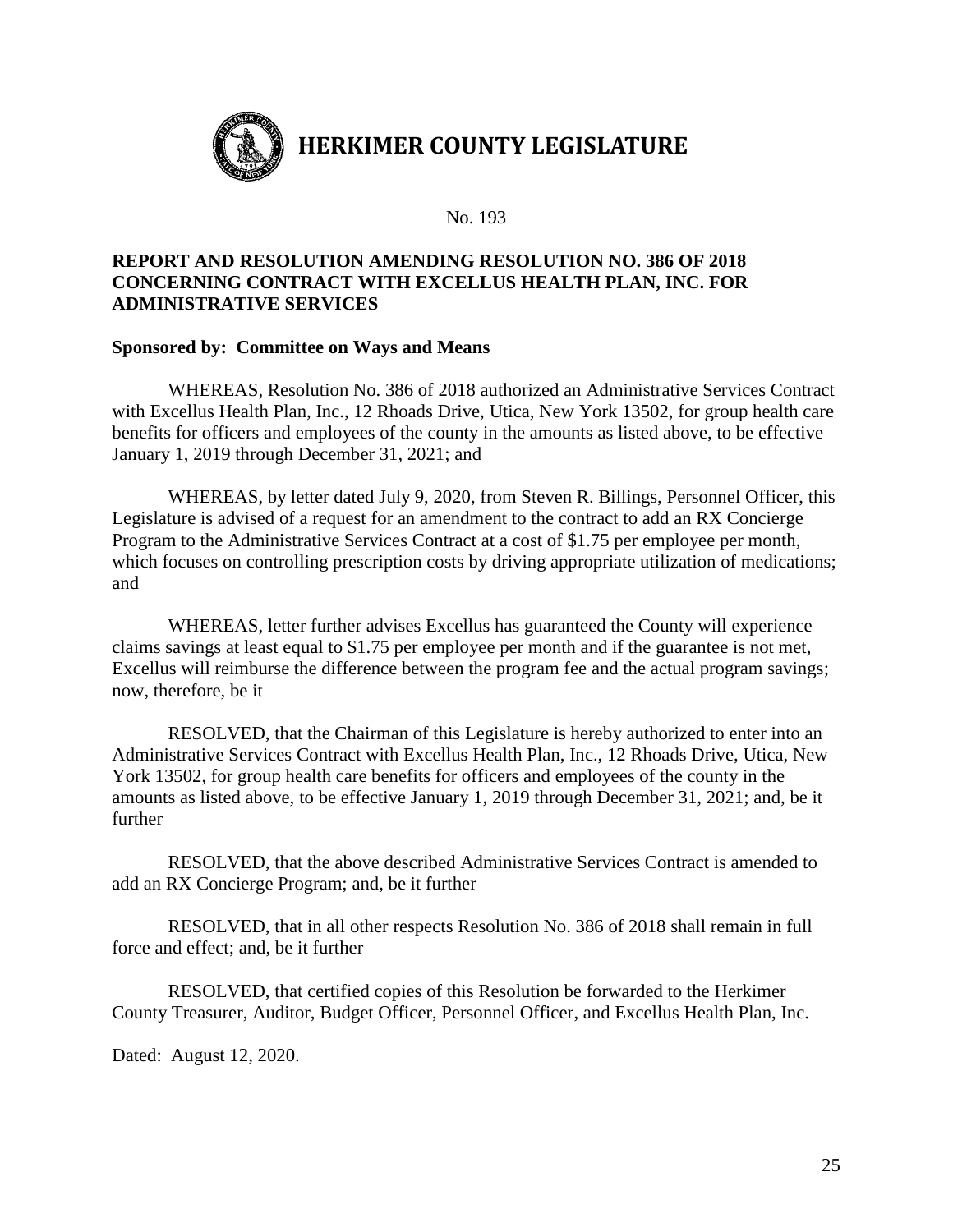

## **REPORT AND RESOLUTON AUTHORIZING AN AGREEMENT TO ASSIST THE HERKIMER COUNTY SEWER DISTRICT IN SOLICITING BIDS**

## **Sponsored by: Committee on Natural Resources Committee on Ways and Means**

WHEREAS, by letter dated July 16, 2020, this Legislature is advised that by action on July 15, 2020, the Herkimer County Sewer District Board adopted a Resolution for an agreement with GHD Consulting Services, Inc., to assist the Herkimer County Sewer District in soliciting bids for the hauling and beneficial reuse of biosolids, with the current agreement expiring in April, 2021; now, therefore, be it

RESOLVED, that an agreement be entered into with GHD Consulting Services, Inc. to assist the Herkimer County Sewer District in soliciting bids for the hauling and beneficial reuse of biosolids, for a cost of \$9,100; and, be it further

RESOLVED, that certified copies of this Resolution be forwarded to the Herkimer County Treasurer, Auditor, Budget Officer, and Herkimer County Sewer District.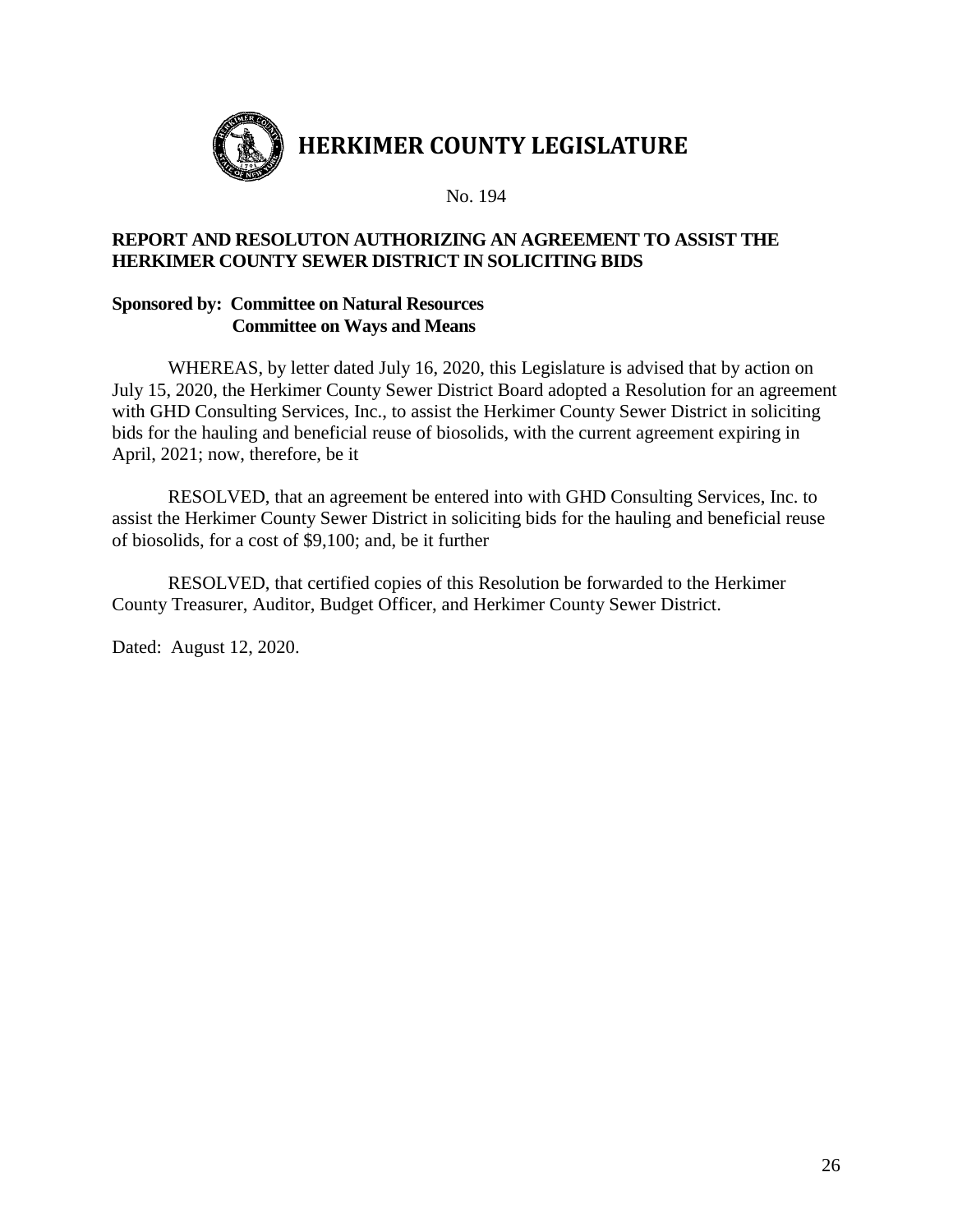

## **REPORT AND RESOLUTION CONCERNING MEMBERSHIP ON THE WORKFORCE DEVELOPMENT BOARD**

## **Sponsored by: Committee on County Planning and Development**

WHEREAS, by letter dated July 27, 2020, the Herkimer County Chamber of Commerce has recommended reappointments and an appointment of representatives from the private business sector in Herkimer County to the Workforce Development Board; now, therefore, be it

RESOLVED, that the following individuals are hereby reappointed/appointed to the Workforce Development Board of Herkimer, Madison, and Oneida Counties as representatives from the private business sector of Herkimer County for the terms as listed:

Reappointment: Robert Brenchley, Regional President Adirondack Bank 214 N. Washington St. Herkimer, NY 13350 Term: 7/1/2020-6/30/2023

Cheryl Zumbo, Client Manager **Staffworks** Herkimer Office – Herkimer Working Solutions Career Center 320 North Prospect St. Herkimer, NY 13350 Term: 7/1/2020 – 6/30/2023

Appointment: Lisa Betrus, President Valley Health Services 690 West German Street Herkimer, NY 13350 Term: 9/1/2020 – 8/31/2023

and, be it further

RESOLVED, that certified copies of this Resolution be forwarded to the Director of Employment & Training, Chairman of the Workforce Development Board, Chairman of the Madison County Board of Supervisors, Oneida County Executive and the above listed appointees.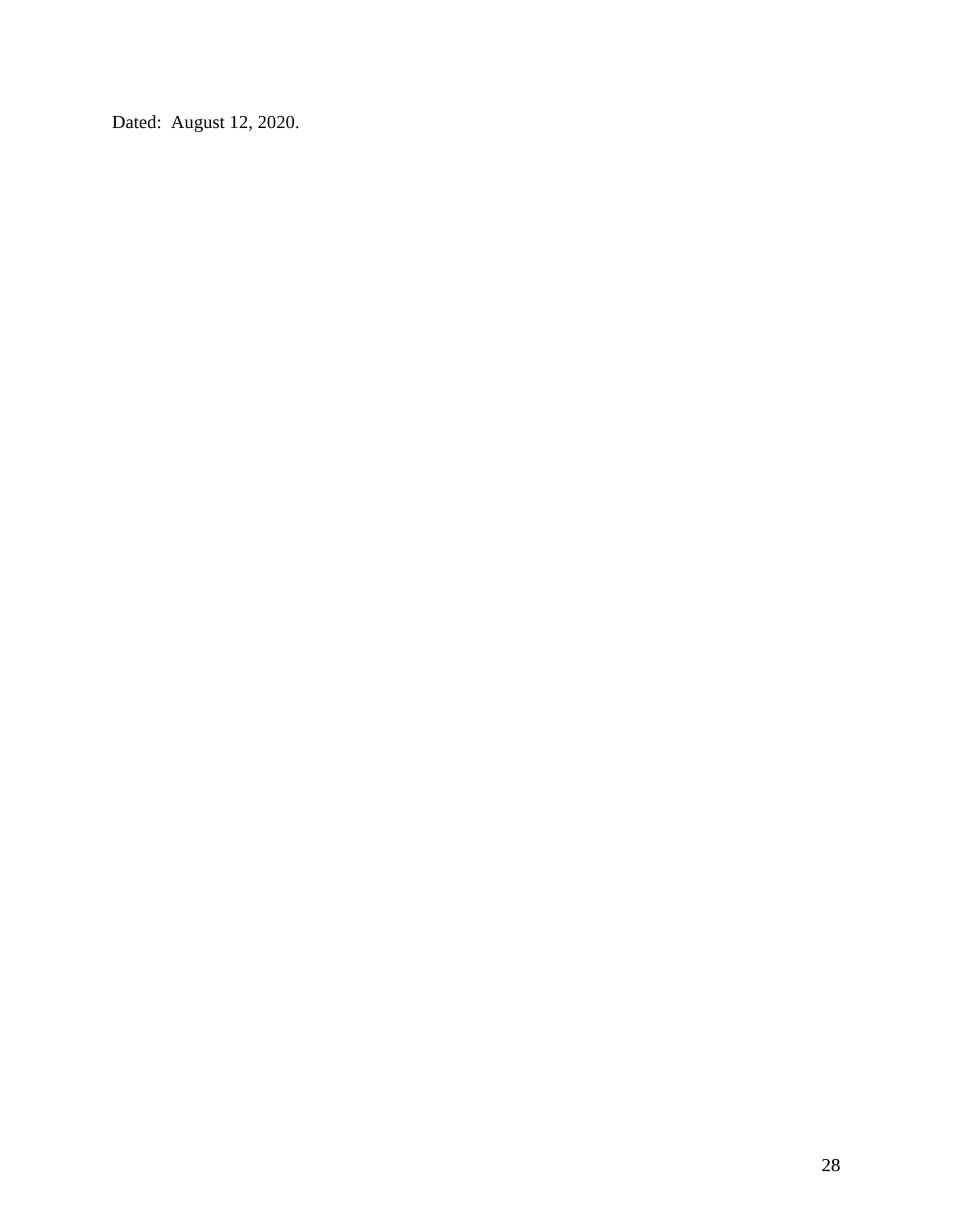

## **REPORT AND RESOLUTION AUTHORIZING ACCEPTING ADDITIONAL FUNDING, ESTABLISHING ACCOUNT AND AMENDING BUDGET FOR RESPITE SERVICES UNDER THE UNMET NEEDS FUNDING PROGRAM**

## **Sponsored by: Committee on Human Resources Committee on Ways and Means**

WHEREAS, by letter dated July 2, 2020 from Kathy L. Fox, Director of the Office for the Aging, this Legislature is advised of additional funds from carryover of unused funds for the Unmet Needs Funding Program; and

WHEREAS, Office for the Aging was unable to utilize all of the funds for this program as of March 31, 2020 and NYS Office for the Aging has allowed for a carryover of these funds until September 30, 2020; and

WHEREAS, by letter dated July 14, 2020, the Budget Officer has advised that it is necessary to amend the 2020 Herkimer County Budget in connection with the carryover of unused funding and establish an account; now, therefore, be it

RESOLVED, that the 2020 Herkimer County Budget is hereby amended to establish the following accounts in the amounts listed:

| <b>Revenue:</b><br>A6786C.3786C, Unmet Needs Funding, State Aid               | To: | From: \$43,688<br>\$82,688 |
|-------------------------------------------------------------------------------|-----|----------------------------|
| <b>Expense:</b> (create)<br>A6786C.23000, Unmet Needs Funding, Motor Vehicles | To: | From: \$0<br>\$39,000      |

and, be it further

RESOLVED, that said services shall continue so long as 100% funding is available; and, be it further

RESOLVED, that certified copies of this Resolution be forwarded to the Herkimer County Treasurer, Auditor, Budget Officer and Director of the Office for the Aging.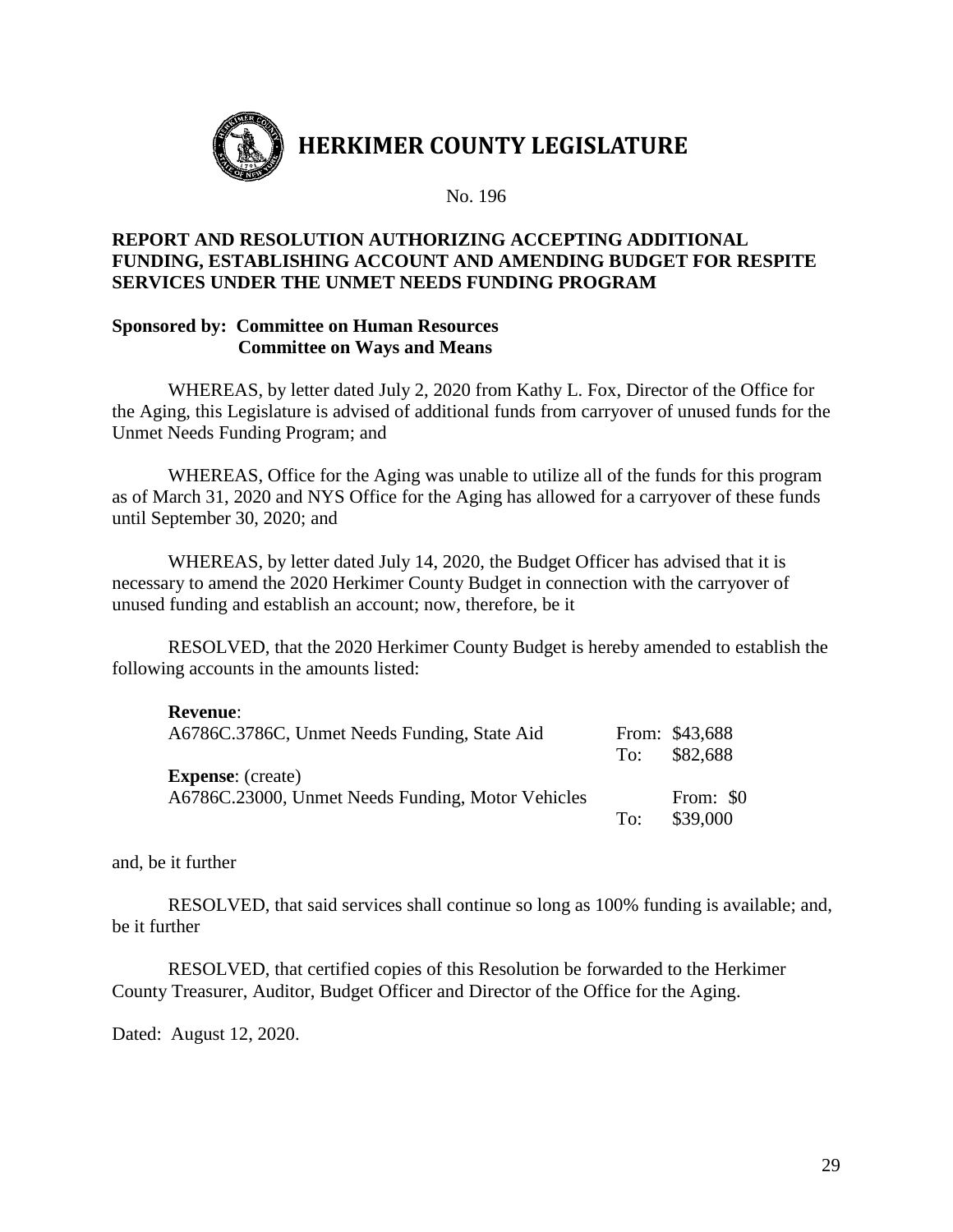

## **REPORT AND RESOLUTION AUTHORIZING PURCHASE OF HANDICAPPED ACCESSIBLE VAN FOR OFFICE FOR THE AGING AND TRANSFERRING FUNDS**

## **Sponsored by: Committee on Human Resources Committee on Ways and Means**

WHEREAS, by letter dated July 22, 2020, from Kathy Fox, Director of the Office for the Aging, this Legislature is advised of a request to purchase a 2019 Ford E-350 Cutaway van with a 138 inch wheelbase, 8 passenger with one wheelchair position from Shard Bro., Inc. at a cost of \$55,000 using Unmet Needs funding; and

WHEREAS, by letter dated July 14, 2020, from Sheri Ferdula, Budget Officer/Purchasing Agent has requested a transfer to complete the above purchase; now, therefore, be it

RESOLVED, that the purchase of a 2019 -350 Cutaway van for the Herkimer County Office for the Aging, at a cost \$55,000, be authorized and that the treasurer be authorized to make the following transfer to complete the purchase:

## **TRANSFER:**

\$20,000 From: A6786C.44000, Unmet Needs Funding, Contracted Services To: A6786C.23000, Unmet Needs Funding, Motor Vehicles

and, be it further

RESOLVED, that certified copies of this Resolution be forwarded to the Herkimer County Treasurer, Auditor, Budget Officer, and Director of the Office for the Aging.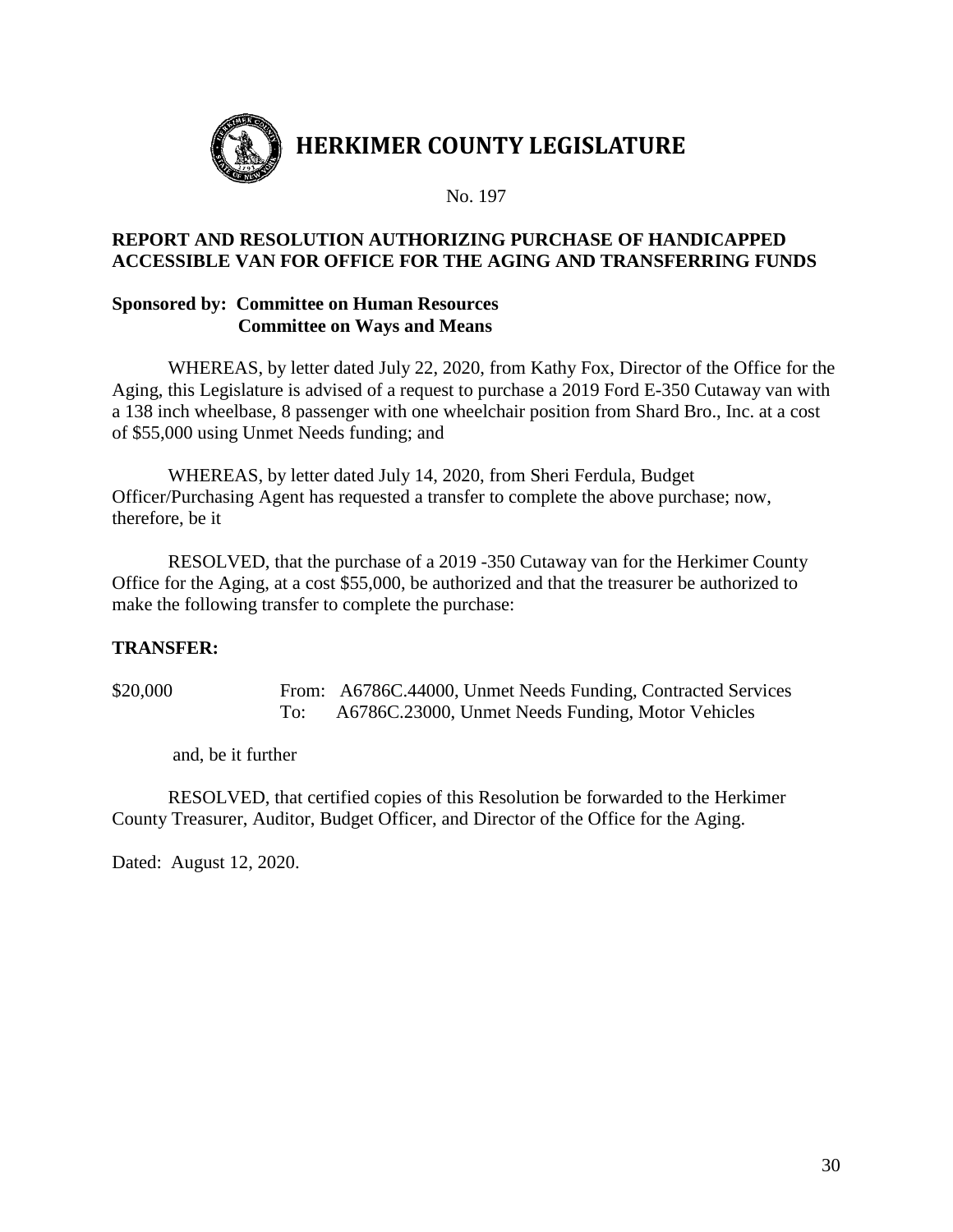

#### **REPORT AND RESOLUTION ACCEPTING FUNDING FOR THE CORONAVIRUS AID, RELIEF, AND ECONOMIC SECURITY (CARES) ACT, CREATING ACCOUNTS, AND AMENDING THE BUDGET IN OFFICE FOR THE AGING**

#### **Sponsored by: Committee on Human Resources Committee on Ways and Means**

WHEREAS, by letter dated July 2, 2020 from Kathy Fox, Director of the Office for the Aging, this Legislature is advised that the Herkimer County Office for the Aging will be receiving funding for the Coronavirus Aid, Relief, and Economic Security (CARES) Act for the Aging & Disability Resource Center (ADRC) to assist individuals over the age of 60 during the pandemic, for the period of April 1, 2020 to September 30, 2021; and

WHEREAS, letter further advises the CARES Act for Aging & Disability Resource Center (ADRC) will provide assistance for services to individuals of any age and is in the amount of \$27,679; and

WHEREAS, by letter dated July 14, 2020, from Sheri Ferdula, Budget Officer/Purchasing Agent, she has advised that it is necessary to amend the 2020 Herkimer County Budget and create accounts in connection with the receipt of said funding; now, therefore, be it

RESOLVED, that the 2020 Herkimer County Budget is hereby amended in the amounts listed:

#### **REVENUE**:

| A6786E.4786E, Cares Act, Federal Aid           | \$27,679 |  |
|------------------------------------------------|----------|--|
| <b>EXPENSE:</b>                                |          |  |
| A6786E.10000-001, Cares Act, Salaries          | \$15,000 |  |
| A6786E.41000, Cares Act, Supplies              | \$2,000  |  |
| A6786E.46000, Cares Act, Miscellaneous Expense | \$2,938  |  |
| A6786E.46100, Cares Act, Mileage               | \$300    |  |
| A6786E.81000, Cares Act, Retirement            | \$1,950  |  |
| A6786E.83000, Cares Act, Social Security       | \$937    |  |
| A6786E.83500, Cares Act, Medicare              | \$217    |  |
| A6786E.84000, Cares Act, Workers Comp          | \$337    |  |
| A6786E.86000, Cares Act, Health Insurance      | \$4,000  |  |

and, be it further

RESOLVED, that certified copies of this Resolution be forwarded to the Herkimer County Treasurer, Auditor, Budget Officer, and Director of Office for the Aging.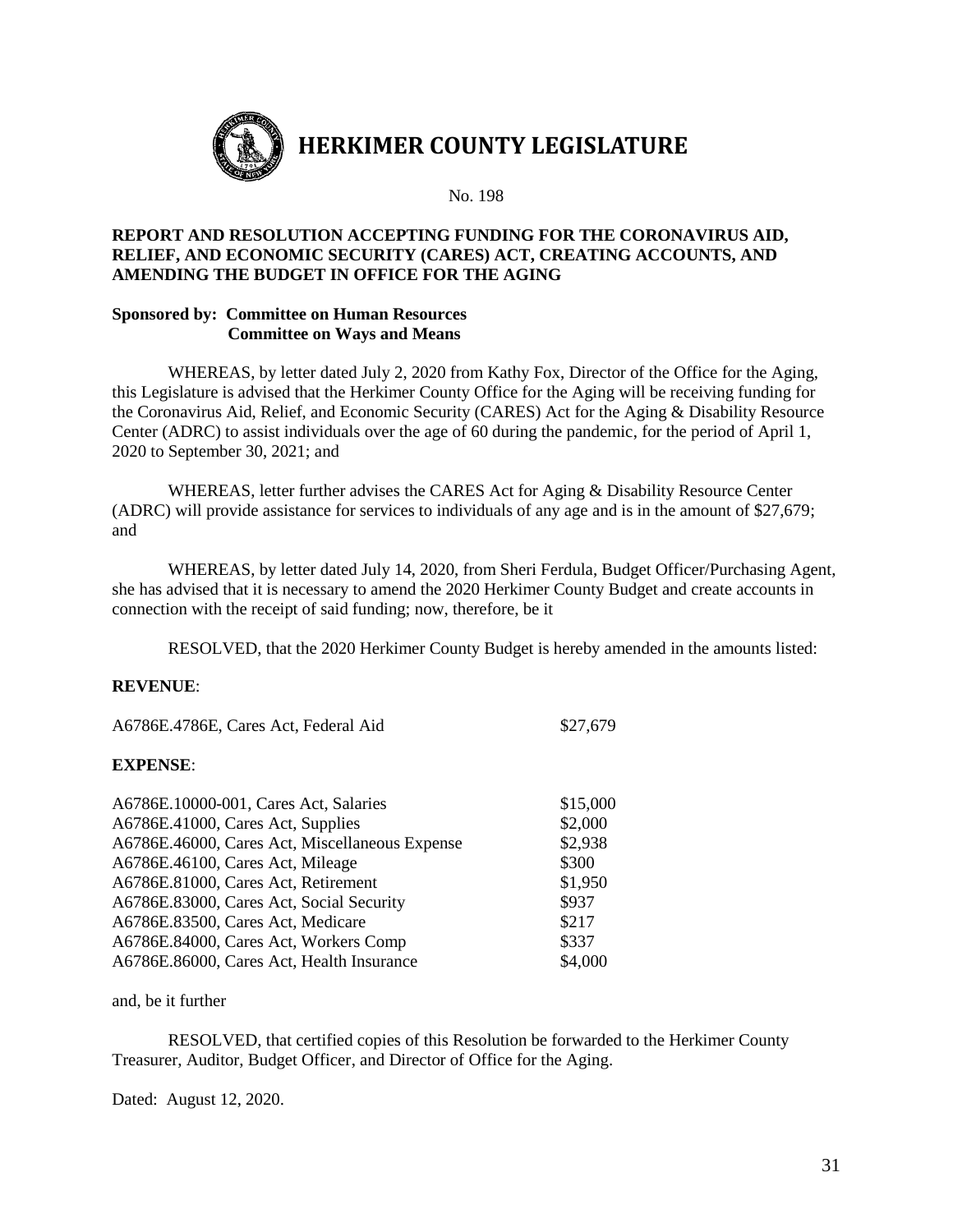

## **REPORT AND RESOLUTION AUTHORIZING MEMORANDUM OF UNDERSTANDING BETWEEN THE HERKIMER COUNTY DEPARTMENT OF SOCIAL SERVICES AND THE HERKIMER COUNTY OFFICE FOR THE AGING FOR HOME ENERGY ASSISTANCE PROGRAM SERVICES**

## **Sponsored by: Committee on Human Resources Committee on Ways and Means**

WHEREAS, your Committees have been informed by letter dated June 15, 2020 from Timothy Seymour, Commissioner of Social Services, that a proposed Memorandum of Understanding has been submitted to and accepted for the Herkimer County Office for the Aging to provide services to the Herkimer County Department of Social Services under the Home Energy Assistance Program (HEAP) for applicants 60 years and older for the 2020-2021 season; and

WHEREAS, the Herkimer County Department of Social Services agrees to pay the Herkimer County Office for the Aging 25% of the Department of Social Services HEAP administrative allocation for the Home Energy Assistance Program for the 2020-2021 season; and

WHEREAS, the Home Energy Assistance Program is 100% federally-funded and there are sufficient monies budgeted for said services; now, therefore be it

RESOLVED, that this Legislature hereby authorizes a Memorandum of Understanding between the Herkimer County Department of Social Services and the Herkimer County Office for the Aging which will provide for the Office for the Aging to provide services for the Home Energy Assistance Program for applicants 60 years and older and the Herkimer County Department of Social Services will pay the Office for the Aging 25% of the Department of Social Services HEAP administrative funds for said services; and, be it further

RESOLVED, that the Chairman of this Legislature is hereby authorized to sign said Memorandum of Understanding as an indication of the approval of the same by this Legislature; and, be it further

RESOLVED, that should any further additional funds be received for the 2020-2021 HEAP season, the Herkimer County Department of Social Services is hereby authorized to pass those funds on to the Office for the Aging on a pro-rated basis; and, be it further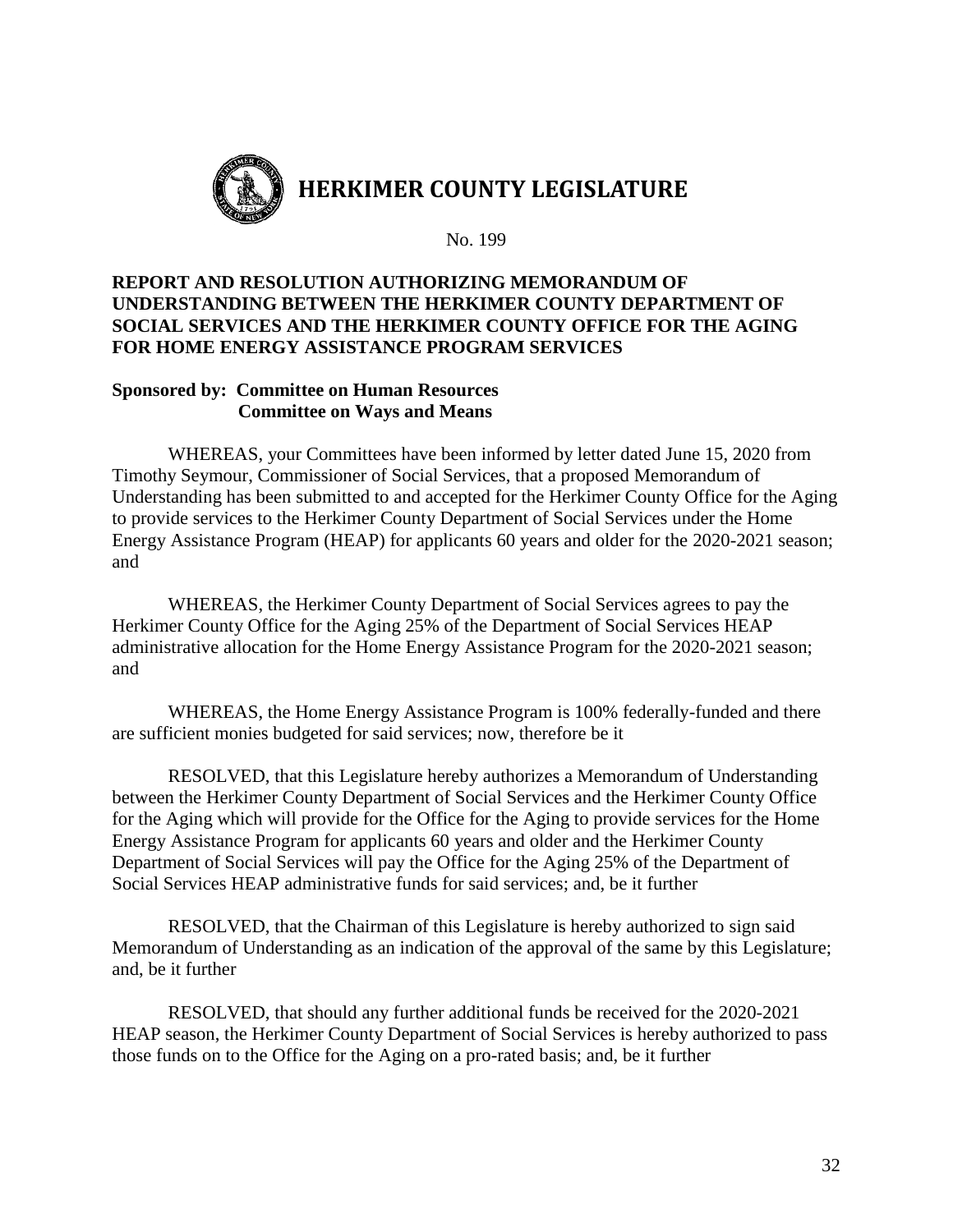RESOLVED, that certified copies of this Resolution be forwarded to the County Treasurer, Auditor, Budget Officer, Director of the Office for the Aging, and the Commissioner of Social Services.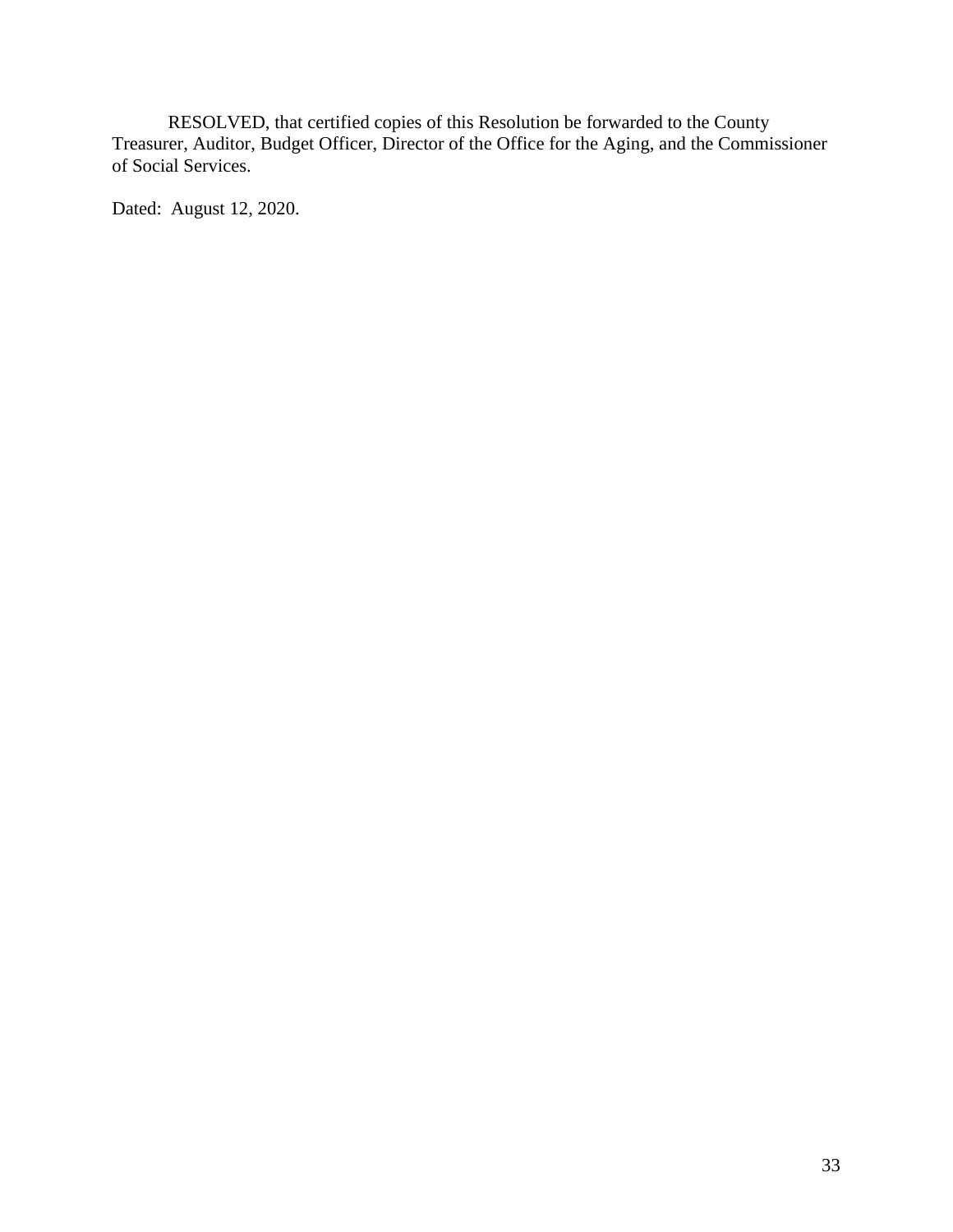

## **REPORT AND RESOLUTION AUTHORIZING EXTENSION OF CONTRACT WITH CATHOLIC CHARITIES OF HERKIMER COUNTY AND THE DEPARTMENT OF SOCIAL SERVICES FOR A YOUTH VIOLENCE PREVENTION PROGRAM FOR SCHOOLS IN HERKIMER COUNTY**

## **Sponsored by: Committee on Human Resources Committee on Ways and Means**

WHEREAS, by Resolution No. 147 for the year 2010, this Legislature authorized a contract between Catholic Charities of Herkimer County and the Herkimer County Department of Social Services for the provision of the TREATY Program (Teaching Reconciliation in Education to Administrators, Teachers and Youth) in an effort to help reduce the threat of bullying and youth violence in local schools; and

WHEREAS, said contract has been renewed each year, the most recent being by Resolution No. 215 of 2019; and

WHEREAS, by letter dated July 10, 2020 from Timothy Seymour, Commissioner of Social Services, this Legislature is advised of a request to enter into an extension of said contract with Catholic Charities of Herkimer County, to provide said TREATY Program for the 2020- 2021 school year, at a total contract cost of \$34,100; now, therefore, be it

RESOLVED, that this Legislature hereby approves an extension of a contract with Catholic Charities of Herkimer County, 61 West Street, Ilion, New York, and the Herkimer County Department of Social Services, for the provision of the TREATY Program for the 2020- 2021 school year to help control the threat of youth violence in schools, at a cost of \$34,100; and, be it further

RESOLVED, that under this contract sufficient funds have been budgeted and all schools in Herkimer County will be invited to participate in said TREATY Program; and, be it further

RESOLVED, that the Chairman of this Legislature is hereby authorized to execute said contract on behalf of the County of Herkimer, with said contract subject to the approval of the Herkimer County Attorney; and, be it further

RESOLVED, that certified copies of this Resolution be forwarded to the Herkimer County Treasurer, Auditor, Budget Officer, Commissioner of Social Services, Executive Director of the Youth Bureau, and Catholic Charities of Herkimer County.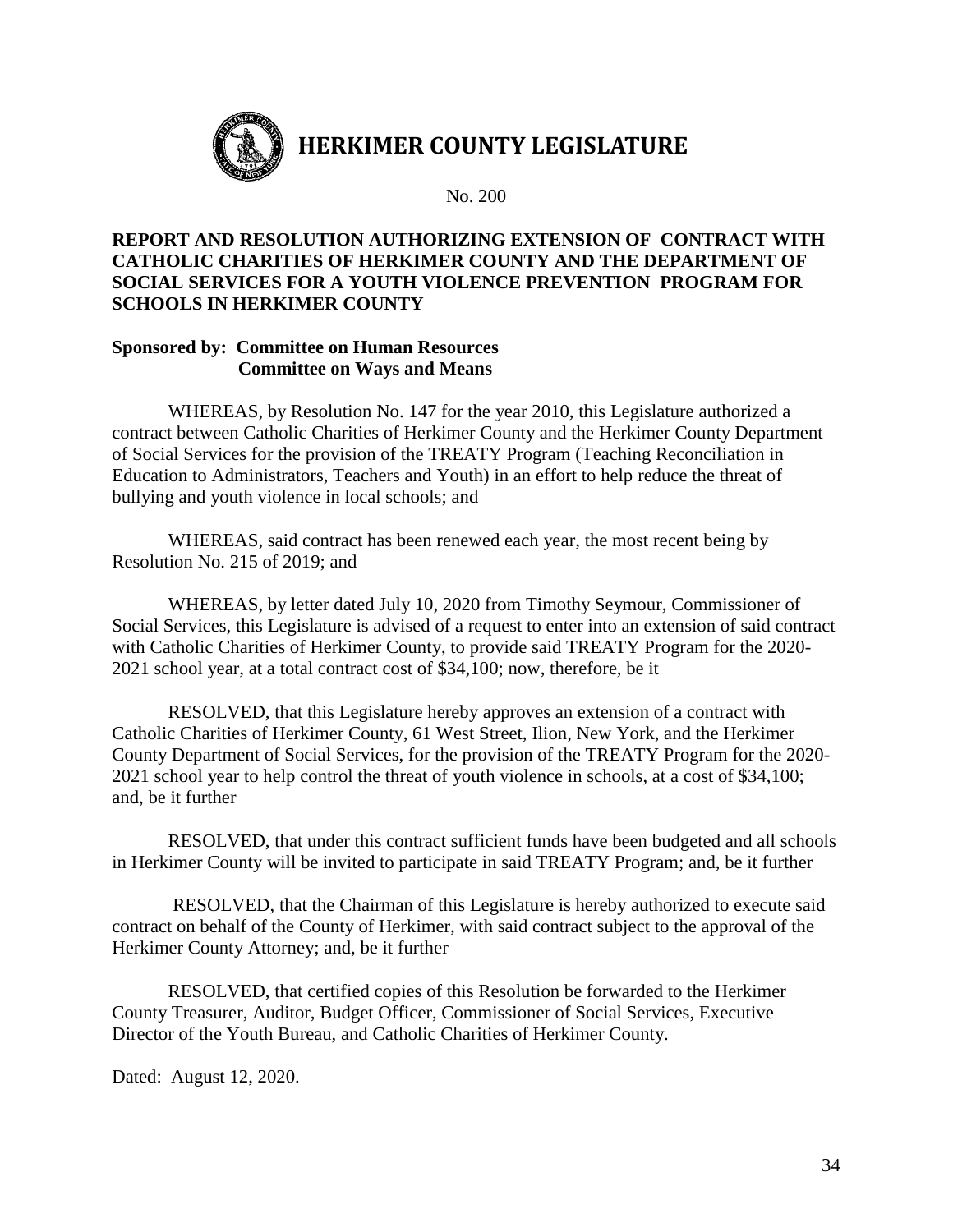

## **REPORT AND RESOLUTION AMENDING RESOLUTION NO. 114 OF 2020 TO EXTEND TEMPORARY PART TIME POSITION IN EMERGENCY SERVICES**

## **Sponsored by: Committee on Public Safety & Emergency Management Committee on Ways and Means**

WHEREAS, Resolution No. 114 of 2020 established a temporary, part-time position of Emergency Management Coordinator in Account A3021; and

WHEREAS, by letter dated July 14, 2020, John J. Raymond, Director of Emergency Services has requested that the temporary, part-time position established in connection with COVID-19 be extended; and

WHEREAS, by letter dated July 17, 2020, Steven R. Billings, Personnel Officer, states your committees have been advised that a temporary, part-time position of Emergency Management Coordinator be extended in Account A3021 through July 31, 2021 at an hourly rate of \$14.28; now, therefore, be it

RESOLVED, that a temporary, part-time position of Emergency Management Coordinator be extended in Account A3021 through July 31, 2021 at an hourly rate of \$14.28; and, be it further

RESOLVED, that certified copies of this Resolution be forwarded to the Herkimer County Treasurer, Auditor, Budget Officer, Personnel Officer, and Director of Emergency Services.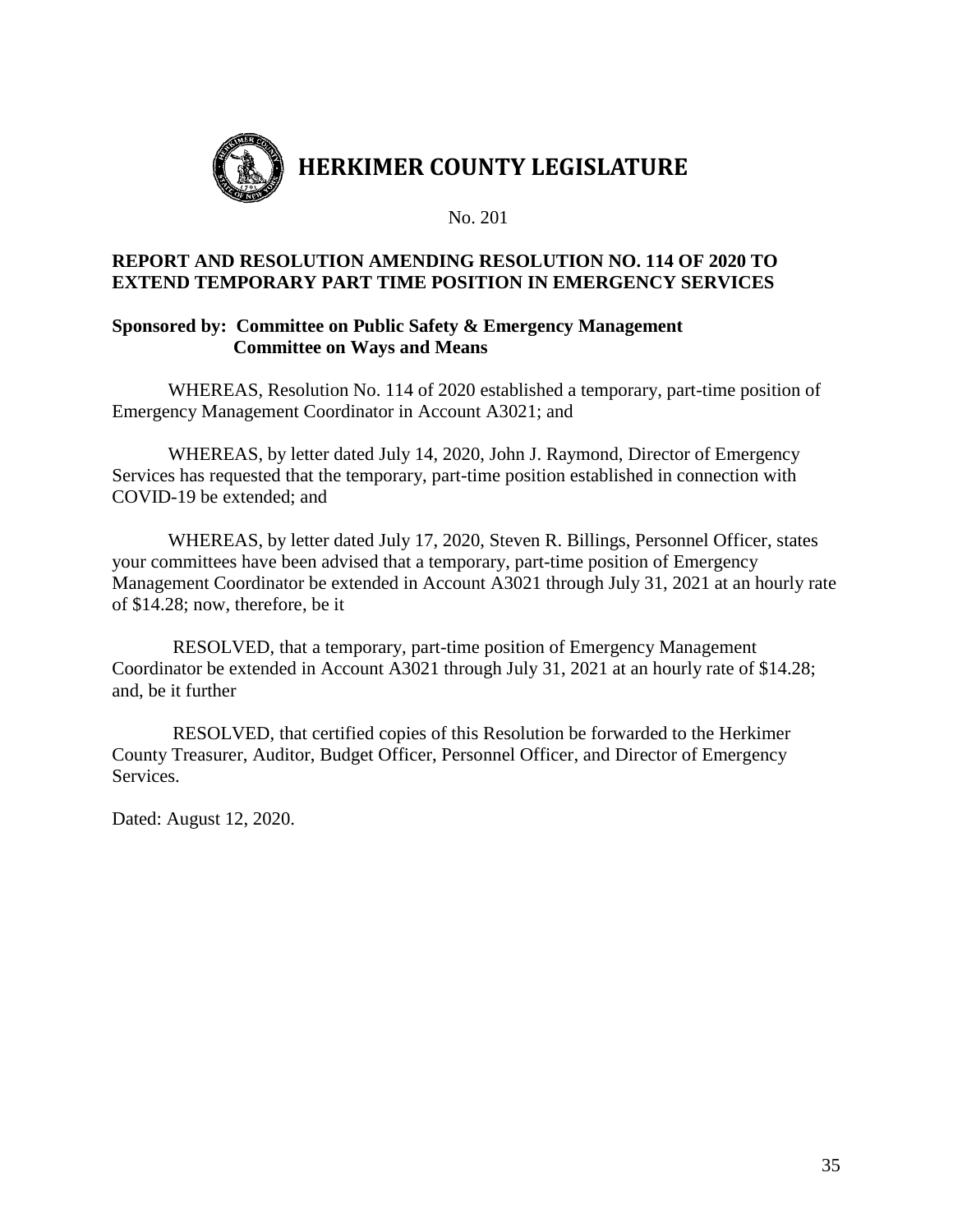

## **REPORT AND RESOLUTION AWARDING BID FOR INSTALLATION OF A CONCRETE EQUIPMENT SHELTER**

## **Sponsored by: Committee on Public Safety & Emergency Management Committee on Ways and Means**

WHEREAS, by letter dated July 13, 2020, from Sheri Ferdula, Budget Officer/Purchasing Agent, she has advised that bids were open and read aloud on July 13, 2020 for the installation of a concrete shelter at the Spohn Hill Communications Tower; and

WHEREAS, said letter further states it is the recommendation of John Raymond, Director of Emergency Services that the bid be awarded to the lowest bidder, Fred A. Nudd Corporation, 1743 Route 104, PO Box 577, Ontario, NY 14519, in the amount of \$19,500; now, therefore, be it

RESOLVED, that the Herkimer County Legislature hereby awards a bid for the installation of a concrete equipment shelter for the Spohn Hill Tower, in the amount of \$19,500, using 2019 State Interoperable Communications Grant funding (Project 19-5) for the Emergency Services Department; and, be it further

RESOLVED, that certified copies of this Resolution be forwarded to the Herkimer County Treasurer, Auditor, Budget Officer, Director of Emergency Services, and Fred A. Nudd Corporation.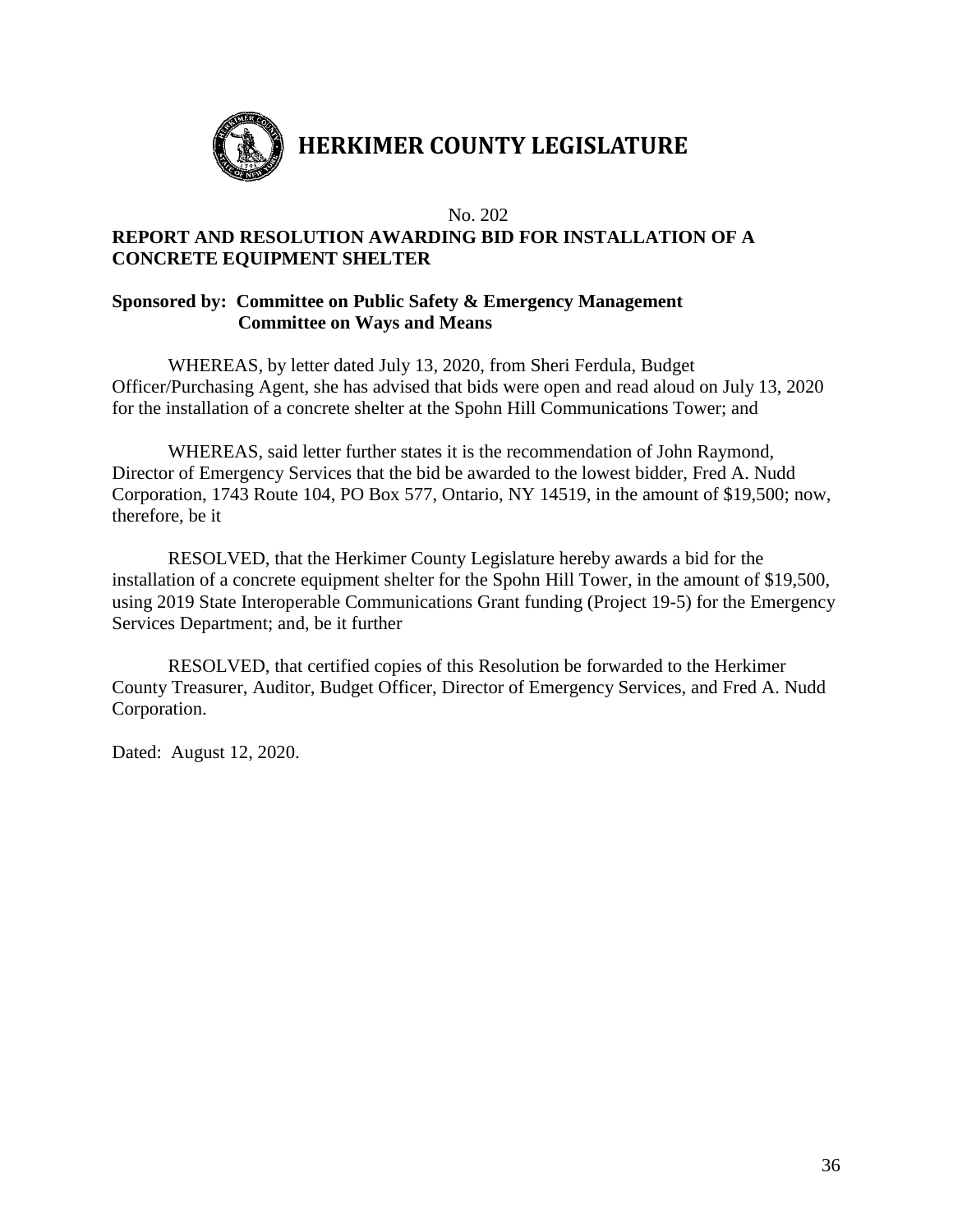

#### **REPORT AND RESOLUTION ACCEPTING GRANT, CREATING ACCOUNT, CREATING PROJECT, AND AMENDING THE BUDGET IN EMERGENCY SERVICES**

#### **Sponsored by: Committee on Public Safety & Emergency Management Committee on Ways and Means**

WHEREAS, by letter dated July 14, 2020, John Raymond, Director of Emergency Services, has advised this Legislature of the receipt of an Emergency Management Program Grant 2020 COVID-19 Supplemental (EMPG-S) provided by the U.S. Department of Homeland Security and FEMA, managed by the New York State Division of Homeland Security and Emergency Services, in the amount of \$14,105, for the period of January 27, 2020 through July 31, 2021; and

WHEREAS, said letter further advises this is a 50/50 matching grant; and

WHEREAS, by letter dated July 16, 2020, Sheri Ferdula, Budget Officer/Purchasing Agent has requested that an account and project be created and the 2020 Herkimer County Budget be amended in connection with the receipt of said grant; now, therefore, be it

RESOLVED, that the 2020 Herkimer County Budget is hereby amended as follows:

| A3020A.4389H, EM Homeland Security Grant, Project EM06-6               | From: \$0        | To: $$14.105$ |
|------------------------------------------------------------------------|------------------|---------------|
| A3020A.10000-001, EM Homeland Security Grant, Salaries, Project EM06-6 | From: \$0<br>To: | \$14.105      |

and, be it further

RESOLVED, that the Chairman of the Legislature be authorized to sign all documents relating to this grant; and, be it further

RESOLVED, that certified copies of this Resolution be forwarded to the Herkimer County Treasurer, Auditor, Budget Officer, and Director of Emergency Services.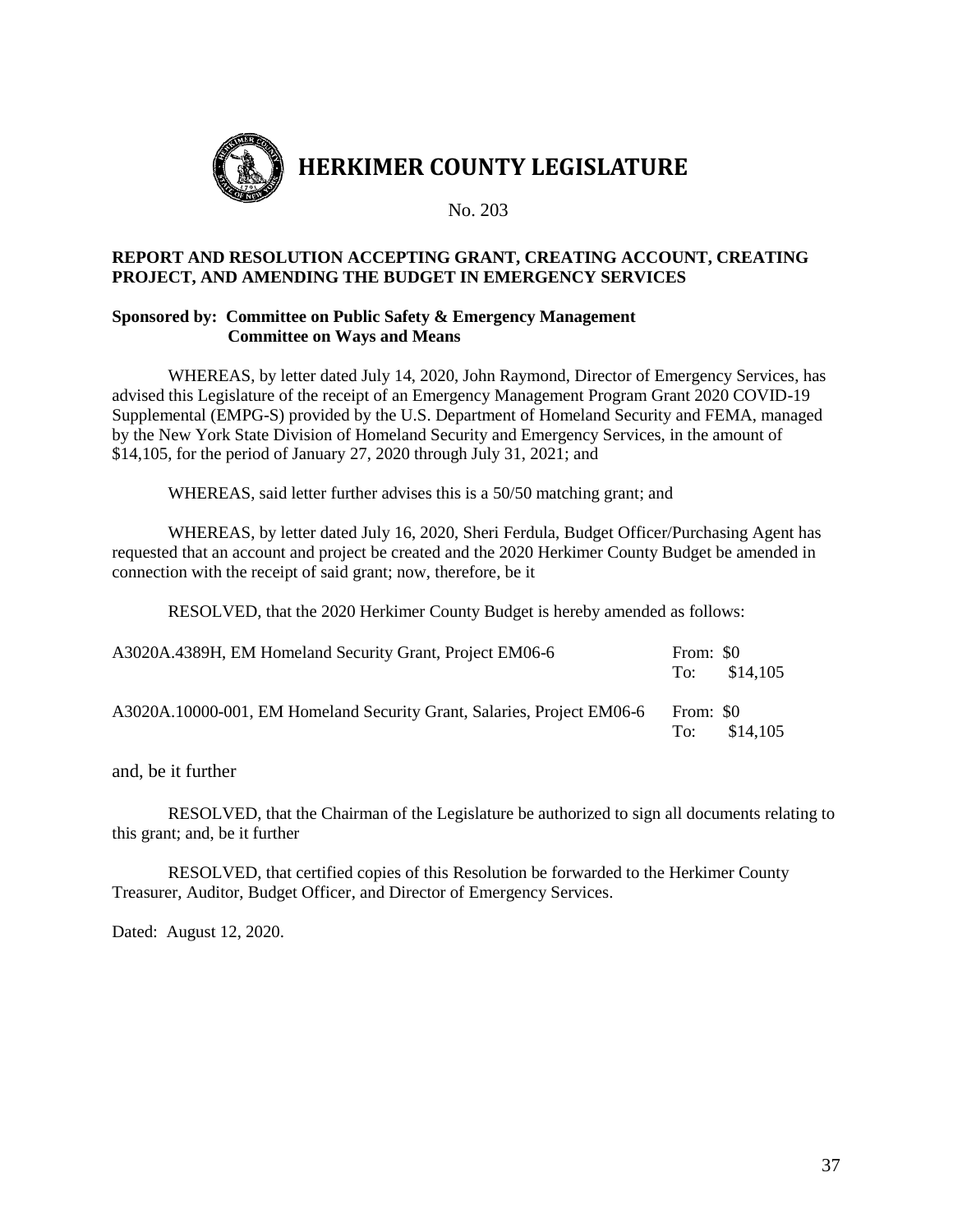

## **REPORT AND RESOLUTION APPROVING PURCHASE OF A LICENSE PLATE READER/SPEED TRAILER IN SHERIFF'S DEPARTMENT AND TRANSFERRING FUNDS**

## **Sponsored by: Committee on Public Safety/Emergency Management Committee on Ways and Means**

WHEREAS, by letter received July 7, 2020, from Scott Scherer, Sheriff, this Legislature is advised of a request to purchase a License Plate Reader/Speed Trailer from All Traffic Solutions in the amount of \$24,500, using FY17 and FY18 SLETPP grant funding; and

WHEREAS, by letter dated July 13, 2020, Sheri A. Ferdula, Budget Officer/Purchasing Agent has requested a transfer to complete the above purchase as follows:

| <b>Transfer:</b><br>\$2,006 | To: | From: A3110A.42100, Homeland Security Grant, Telephone, Project SH18-1<br>A3110A.25000, Homeland Security Grant, Other Equipment, Project<br><b>SH18-1</b> |
|-----------------------------|-----|------------------------------------------------------------------------------------------------------------------------------------------------------------|
| \$22,494                    | To: | From: A3110A.42100, Homeland Security Grant, Telephone, Project SH17-1<br>A3110A.25000, Homeland Security Grant, Other Equipment, Project<br>SH17-1.       |

now, therefore, be it

RESOLVED, that the Herkimer County Legislature approves the purchase of a License Plate Reader/Speed Trailer from All Traffic Solutions in the amount of \$24,500 and approves the above transfer; and, be it further

RESOLVED, that certified copies of this Resolution be forwarded to the Herkimer County Treasurer, Auditor, Budget Officer, Sheriff, and All Traffic Solutions.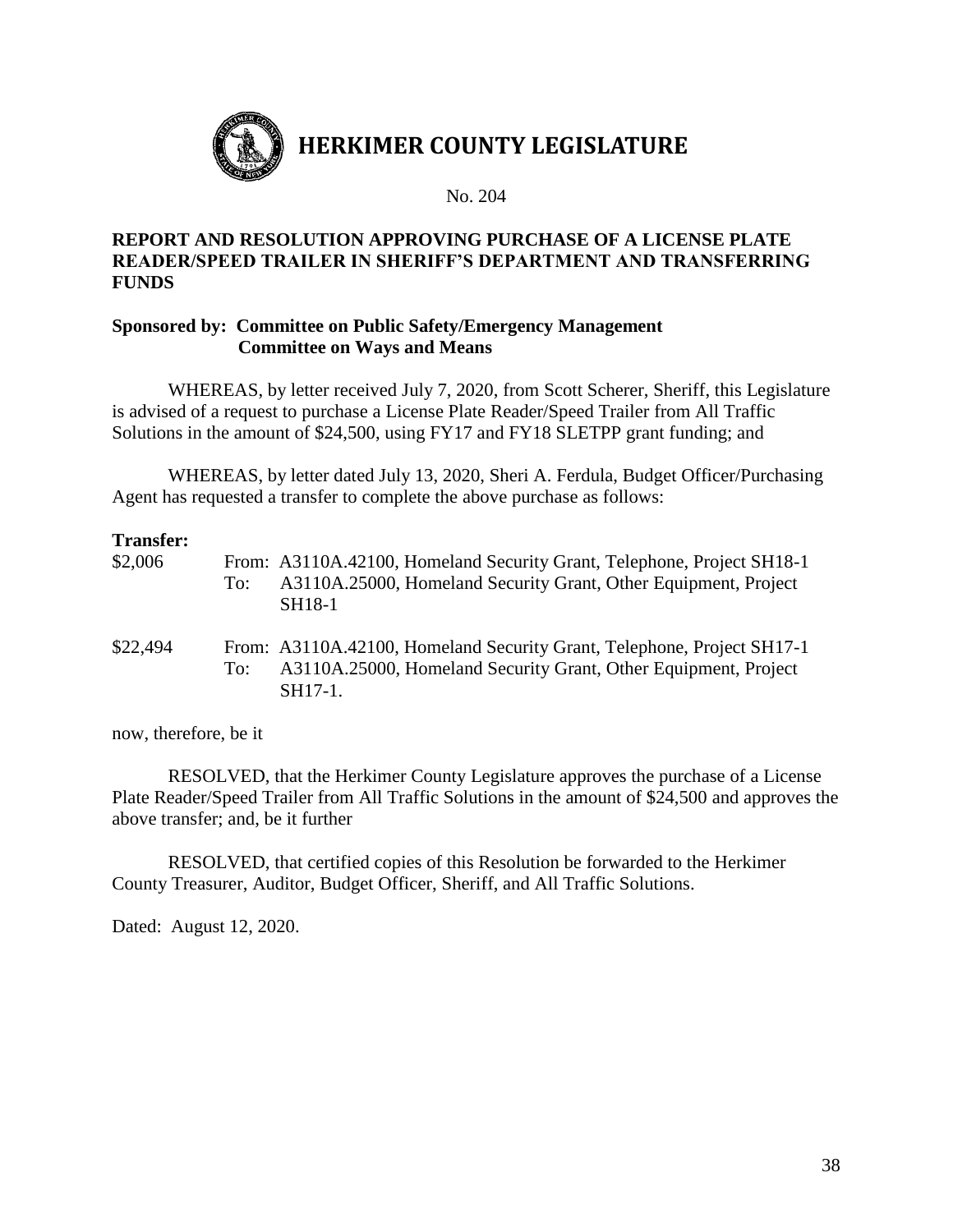

## **REPORT AND RESOLUTION AUTHORIZING AN AMENDMENT TO AGREEMENT WITH GLOBAL TEL\*LINK**

## **Sponsored by: Committee on Public Safety & Emergency Management Committee on Ways and Means**

WHEREAS, by communication dated July 9, 2020, Scott F. Scherer, Herkimer County Sheriff, has requested an amendment to the Inmate Telephone Service Agreement with Global Tel\*Link Corporation of Reston, Virginia; and

WHEREAS, Global Tel\*Link Corporation will be providing tablets at no cost to Herkimer County and pay a commission as follows; Commission on revenue from voice communications completed and billable video visitation using tablets at a sum equal to 20%, any other use of the tablet will pay Herkimer County a commission of 80% minus taxes and fees; now, therefore, be it

RESOLVED, that the above described agreement with Global Tel\*Link Corporation is amended; and, be it further

RESOLVED, that in all other respects the agreement shall remain in full force and effect; and, be it further

RESOLVED, that certified copies of this Resolution be forwarded to the Herkimer County Treasurer, Auditor, Budget Officer, Sheriff, County Attorney, and Global Tel\*Link.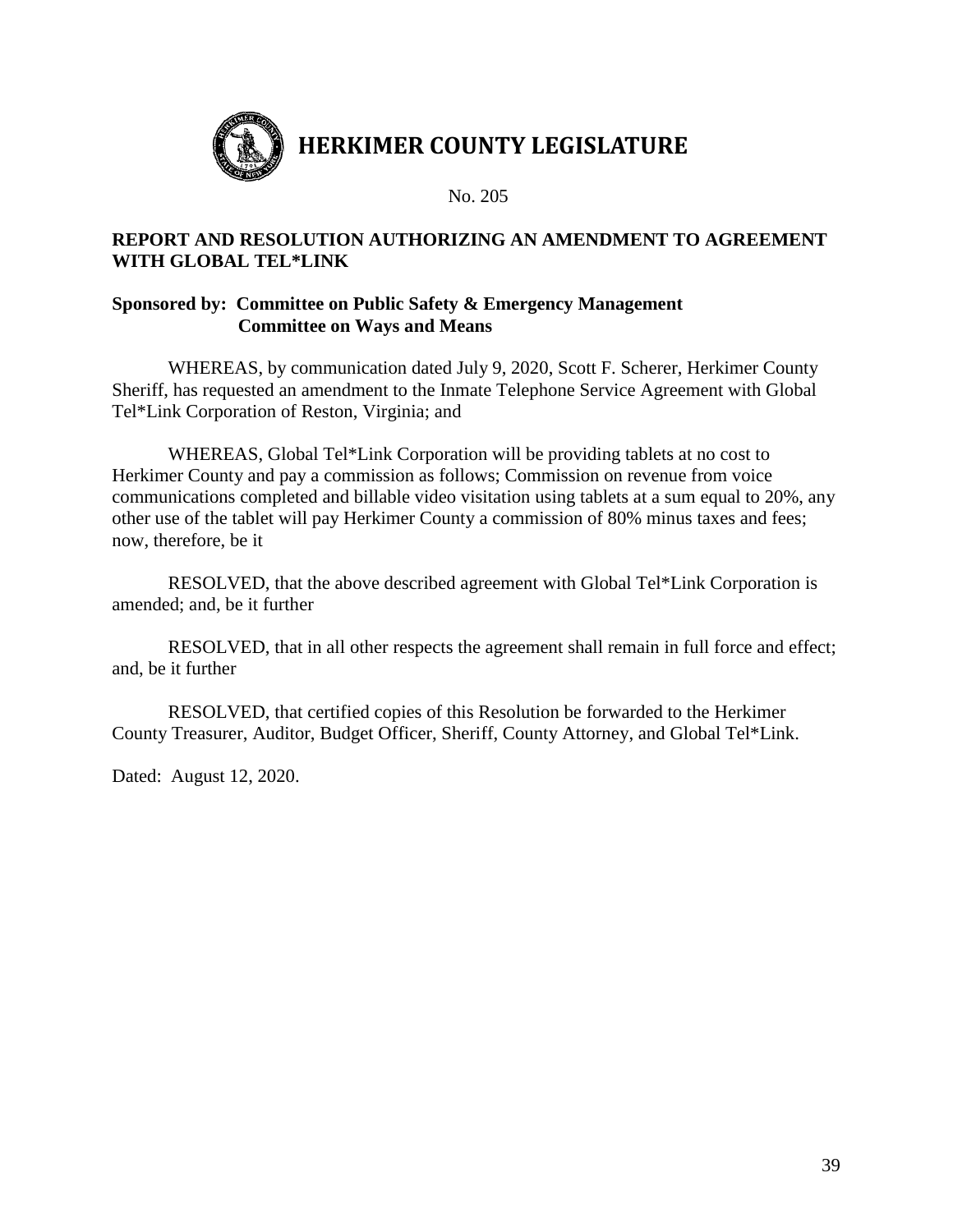

## **RESOLUTION RECOMMENDING ACTIONS TO STRENGTHEN THE CLEAN DRAINED AND DRY AQUATIC INVASIVE SPECIES (AIS) SPREAD PREVENTION LAW**

## **Sponsored by: Committee on Administration/Veterans' Affairs**

WHEREAS, in 2019 local government, lake associations, and environmental groups met with Senator Todd Kaminsky to discuss the Adirondack Council's proposal for an Adirondackwide mandatory boat inspection and wash program to prevent the introduction of Aquatic Invasive Species; and

WHEREAS, local governments know that the Lake George mandatory boat inspection and boat wash program was the result of a coordinated effort by the Lake George Park Commission, local governments and environmental groups, and that coordinated effort has not yet happened in support of an Adirondack-wide mandatory program; and

WHEREAS, Lake George is unique because it is governed by the Lake George Park Commission, which is the only lake-specific regulatory body in New York State and, was, therefore, in a position to adopt enforceable regulations requiring that trailered power boats be inspected and washed, if not clean, drained and dry; and

WHEREAS, Dave Wick, the Park Commission's Executive Director spoke at dozens of meetings throughout the Lake George region and was able to achieve universal support and buyin for the program; and

WHEREAS, that advocacy effort has not yet happened regarding the proposal for an Adirondack-wide mandatory program; and

WHEREAS, local governments and the Fund for Lake George stepped up and pledged to pay half the cost (\$350,000) of the Lake George mandatory program each year; and

WHEREAS, local governments and environmental groups also created a Memorandum of Understanding (MOU) in support of the Lake George mandatory program, which was signed by Warren County and most of the towns around Lake George; and

WHEREAS, local governments, lake associations, and environmental groups also lobbied state government in support of the Lake George mandatory program; and

WHEREAS, there has been no such pledge of financial support, or MOUs for an Adirondack-wide mandatory program; and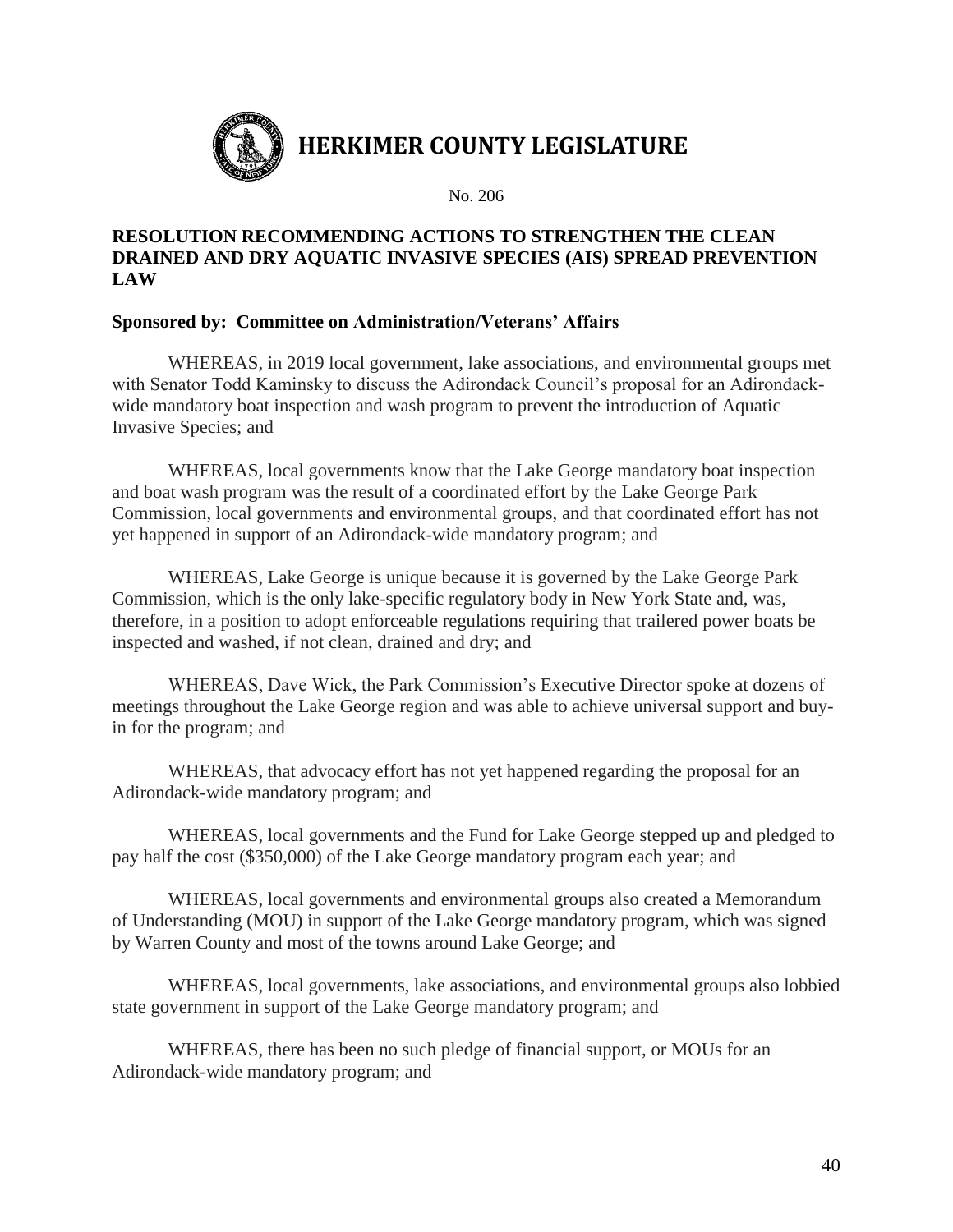#### Page II

WHEREAS, local governments and the Fund for Lake George, working with the SAVE Lake George group, created a second MOU in support of a voluntary Adirondack wide boat wash program, which was signed by the APA, DEC, the Lake George Park Commission, numerous towns, counties, lake associations and environmental groups - a total of more than 53 in all; and

WHEREAS, Governor Cuomo cited this unprecedented agreement in a press release in March 2015; and

WHEREAS, there has been no such broad expression of support for an Adirondack-wide mandatory program; and

WHEREAS, in summary, none of the steps taken to create a successful Lake George mandatory boat inspection and boat wash program on Lake George have been taken in support of the proposal for an Adirondack-wide mandatory program; and

WHEREAS, fortunately, there is a better alternative, by increasing the effectiveness of current Environmental Conservation Law Section 9-1710 entitled *Aquatic Invasive Species; Spread Prevention,* which provides that:

 "No person shall launch a watercraft or floating dock unless it can be demonstrated that reasonable precautions such as removal of any visible plant or animal matter, washing, draining or drying as defined by the department pursuant to rules and regulations, have been taken", and

WHEREAS, unfortunately, there has been no enforcement of that law; now, therefore, be it

RESOLVED, that the Review Board recommends that DEC take the following additional actions to increase the effectiveness of that law:

- Begin enforcing the law; and
- Add the requirements of the spread prevention law to the curriculum of the boater safety class, that all boat operators in New York will be required to take next year; and
- Rejuvenate the group that signed the 2015 Memorandum of Understanding and request sign-on to a new MOU in support of the current spread prevention law; and
- Engage prisms throughout the state to educate the public on the requirements of the law and to provide outreach to user groups and marine trades businesses; and
- Provide signage on the requirements of the law at the many informal boat launches throughout the Adirondacks; and
- Review the DEC comprehensive aquatic invasive species plan to ensure that it is consistent with the intent of the spread prevention law and that it is implemented; and
- Seek the support of major business groups, such as the New York State Business Council and the Marine Trades Association; and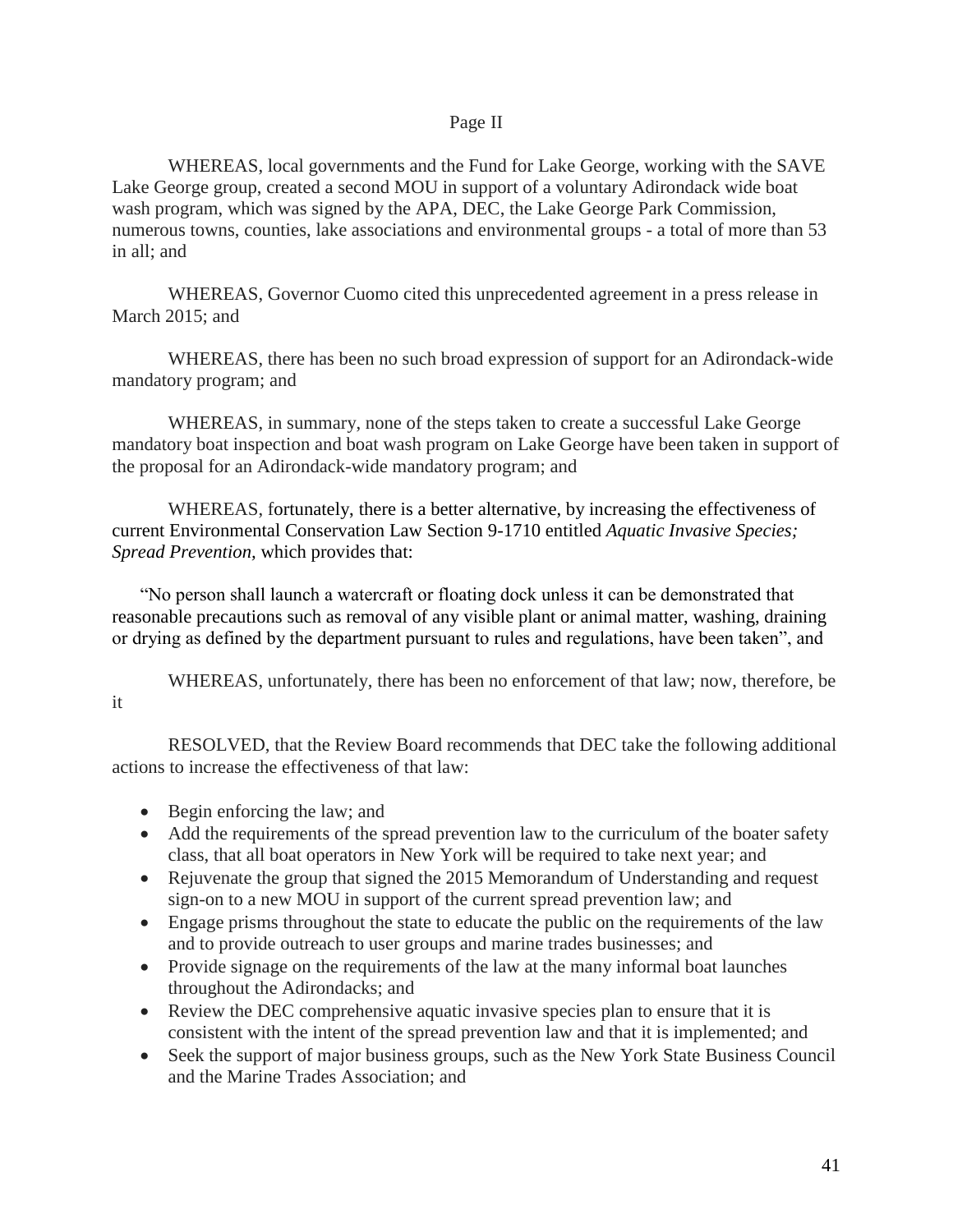## Page III

- Seek the support of sportsmen's groups such as the New York State Conservation Council; and
- Build on the success of the original Adirondack Park Invasive Plant Program Advisory Group; and
- Provide inspection and decontamination facilities for boat washing upon retrieval of boats from major AIS source waters in New York State to prevent the spread of AIS to other water bodies, including those in the Adirondacks; and
- Seek the support of non-resident anglers fishing in New York waters and publicize their support; and
- Seek the support of the private sector and publicize its support; and
- Work with the Adirondack Lakes Alliance and marine trade groups to tag frozen boats and thereby remove them from the lines of boats that require decontamination at boat launches and inspection sites; and
- Advance education for visitors through online portals for vacation rentals like VRBO, Airbnb and other private sector lodging and rental resources

## and, be it further

RESOLVED, that certified copies of this Resolution be forwarded to the Governor of the State of New York, Senator James L. Seward, Senator James Tedisco, Assemblyman Robert Smullen, Assemblyman Brian Miller, Assemblywoman Marianne Buttenschon, New York State Association of Counties, the InterCounty Legislative Committee of the Adirondacks, and Adirondack Park Local Government Review Board.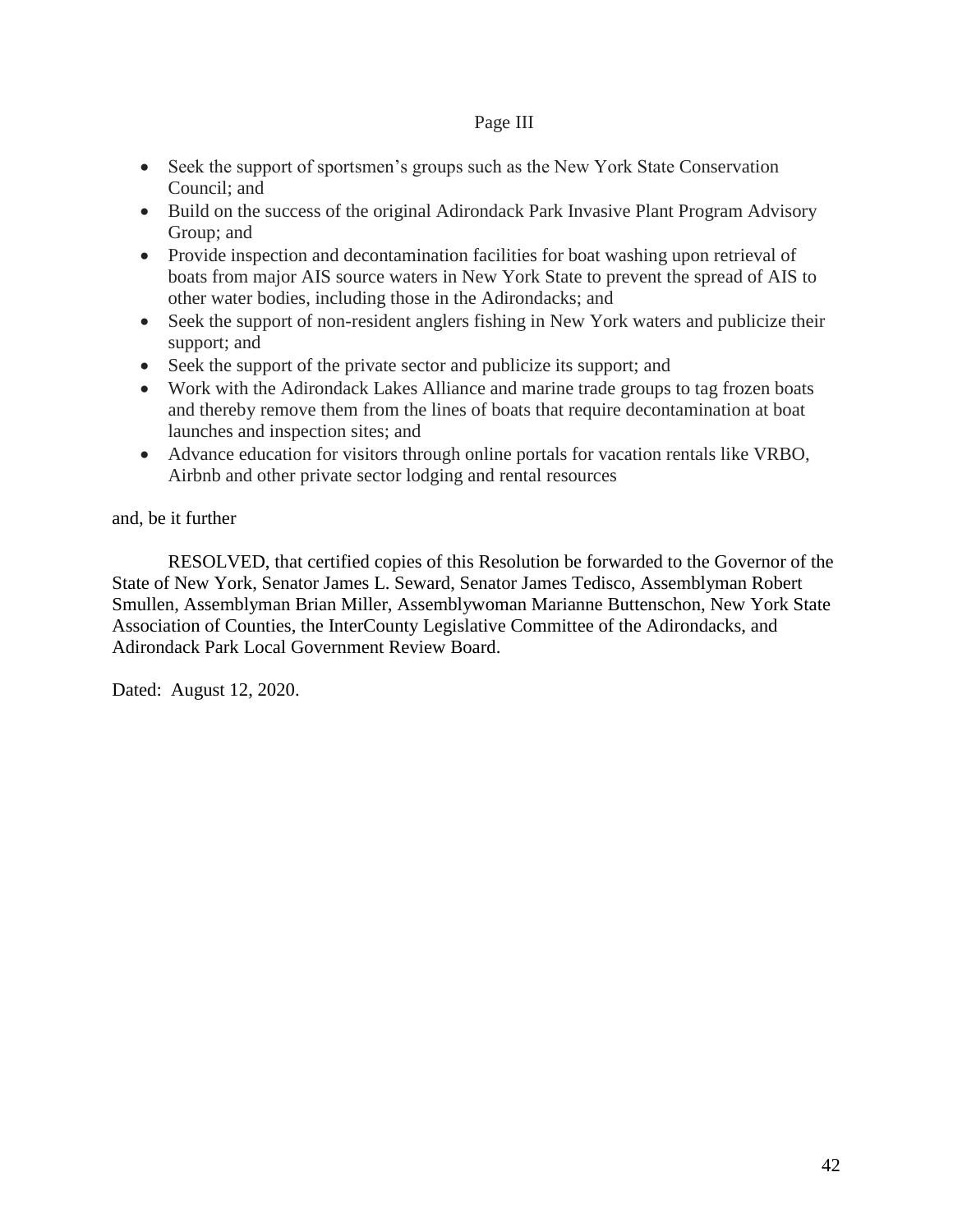

## **RESOLUTION REQUESTING REVIEW AND CHANGE OF APA POLICY ON AGENCY REVIEW OF PROPOSALS FOR NEW TELECOMMUNICATIONS TOWERS AND OTHER TALL STRUCTURES IN THE ADIRONDACK PARK**

## **Sponsored by: Committee on Administration/Veterans' Affairs**

WHEREAS, government's primary responsibility is to protect the health, safety and welfare of the public; and

WHEREAS, cellular telephone (cell phone) service and emergency telecommunication systems are increasingly critical to the health, safety and welfare of Adirondack residents and visitors; and

WHEREAS, cell phone service and smart phones allow users, including business people and students, to participate in remote meetings and educational classes using Zoom or similar services; and

WHEREAS, cell phones are a crucially important tool used by emergency response personnel, including forest rangers, police, fire and ambulance services to receive reports of incidents, to provide life saving instructions to lost or injured people, and to locate them through triangulation or the location feature of their phones; and

WHEREAS, users may send text messages to emergency response personnel, even when signal strength is insufficient for voice communications; and

WHEREAS, life threatening incidents have occurred in the Adirondacks during which the lack of cell phone and emergency radio service have led to delays in response, and to worse outcomes for the people involved; and

WHEREAS, cell phone service has enabled forest rangers to help lost and injured people in the Adirondacks avoid serious injury; and

WHEREAS, radio communication is based on the "line of sight" transmission of radio waves from transmitting antennas to receivers, including cell phones and emergency radio receivers; and

WHEREAS, radio transmissions can only be received within a limited range of the transmitter, with the range depending on transmitter power, antenna radiation pattern, receiver sensitivity, noise level, and presence of obstructions between transmitter and receiver, including trees, buildings, mountains, and other obstructing topography; and

WHEREAS, radio transmitting antennas, outside the Adirondacks, are often sited in locations that avoid obstructions to provide maximum transmission range for radio waves, including cell phone signals and emergency radio transmissions; and

WHEREAS, currently cell phone service is unavailable in many areas of the Adirondacks; and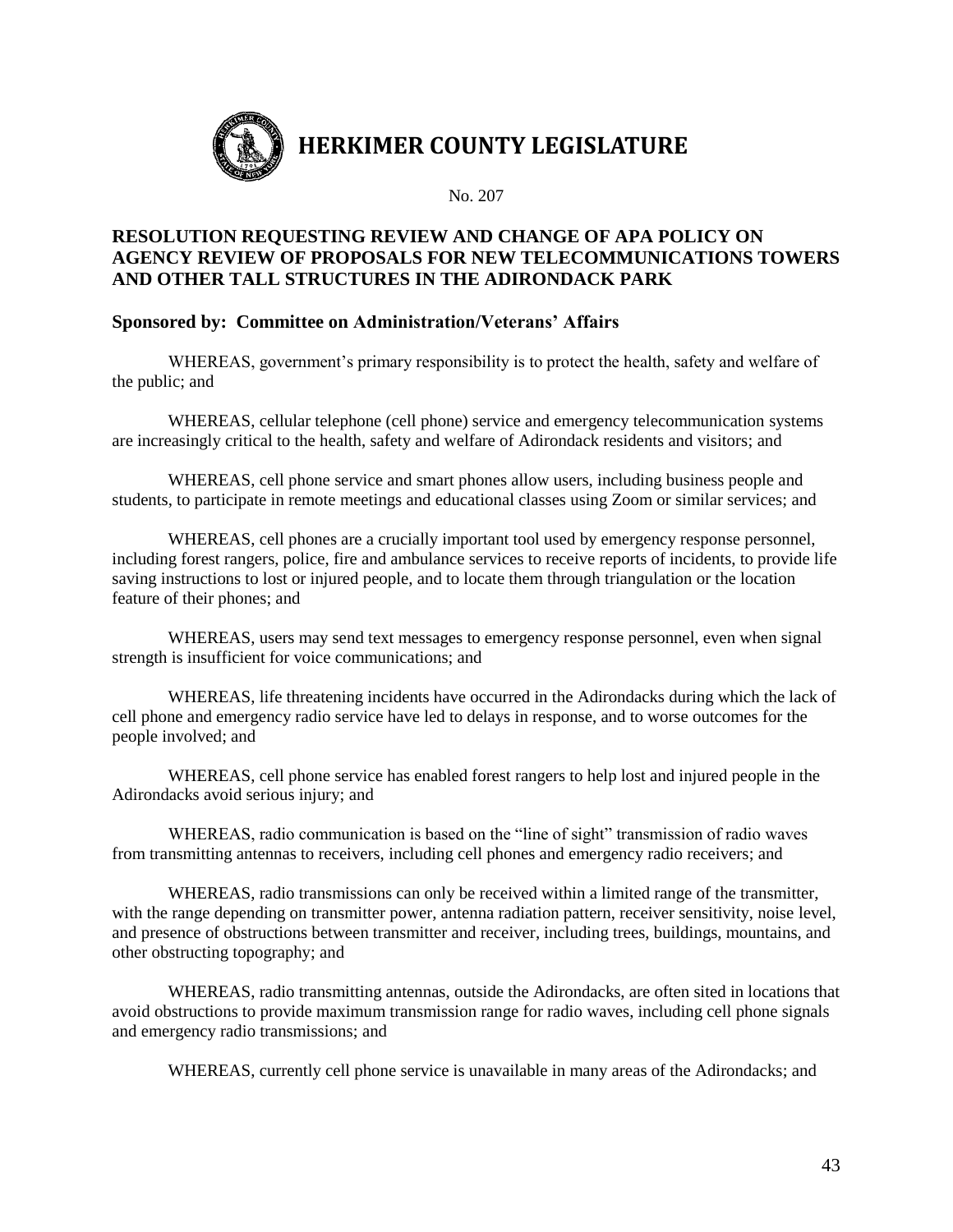#### Page II

WHEREAS, Adirondack local governments believe that the unavailability of cell and emergency radio service in many areas of the Adirondacks is the foreseeable result of the fact that the towers supporting the antennas for those services have been required by the APA policy on towers to be "substantially invisible", and consequently substantially lower than such towers elsewhere in New York State, and at, or very near, the height of obstructing tree canopies, and below the height of surrounding topography, which reduces the range of the radio waves; and

WHEREAS, the "substantial invisibility" standard is fundamentally incompatible with optimum essential cell phone and emergency radio service for Adirondack residents and visitors; and

WHEREAS, the Covid-19 pandemic has shown the importance of cell service and the internet, which have become indispensable for distance learning and telemedicine vital to residents and visitors attempting to work from home and school children and college students attempting to continue their education by learning at home with technology; and

WHEREAS, the Review Board believes that the APA's current "tower policy" results in cell carriers settling for lower towers than they would build outside the Adirondacks, because they are aware of the limited maximum height the agency will require to approve their permits; and

WHEREAS, the lower towers result in shorter transmission range, which negatively affects public health, safety, welfare, education, and the economy; and

WHEREAS, the Review Board firmly believes that, with careful planning and siting, APA staff is capable of balancing protection of the viewshed with the cellular needs of residents and visitors; and

WHEREAS, the Review Board believes that the APA cell tower policy should be amended to allow and encourage improved cell phone and emergency radio communications, while recognizing the need to protect the Adirondack's resources; and

WHEREAS, the current definition of "substantial invisibility" requires that towers not be "readily apparent" as to size, composition or color and that the structures will, to the maximum extent practicable, blend with the background vegetation, other structures or other landscape features as seen from all significant potential public viewing points; and

WHEREAS, the Review Board believes that "not readily apparent" is a more reasonable standard considering the pressing need for improved cell service; now, therefore, be it

RESOLVED, that the Review Board respectfully requests that the APA review and modify its tower policy and adopt "not readily apparent" as the new standard, and also add the following incentives and exceptions for specific sites:

- encourage vertical collocation of carrier's antennas, by offering a height incentive of 10 to 15 feet above the tree height to encourage vertical collocation and reduce the proliferation of towers horizontally collocated with other towers, which would have the added benefit of reducing carrier's costs, and
- offer general permits for cell carrier antennas on existing tall structures such as water towers, hotels, ski lift towers, inside church steeples and on government buildings, provided they meet certain specified conditions, and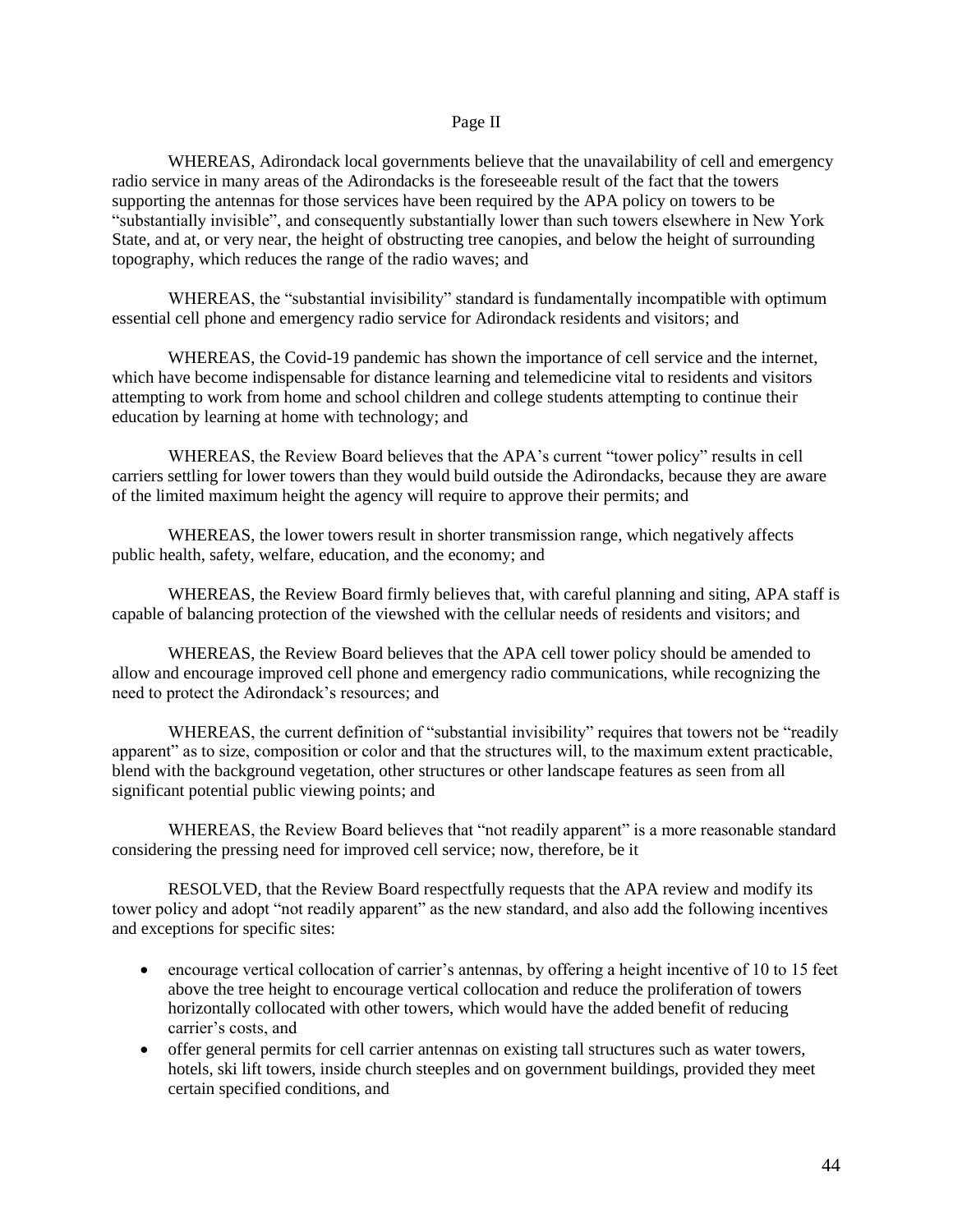#### Page III

- allow cell carrier antennas of some height, such as 20 feet above existing structures within the APA Hamlet classification, and
- offer a height bonus of 10 to 20 feet above the tree canopy for new towers serving currently unserved areas, in recognition of the pressing need vividly illustrated by Covid-19 restrictions on meetings, and
- add a requirement to its policy that staff and commissioners ask cell tower applicants for information, including a map, showing how a higher tower would expand coverage and benefit residents and travelers, which would enable APA commissioners to weigh the visibility cost against the public benefit

and, be it further

RESOLVED, that certified copies of this Resolution be forwarded to the Governor of the State of New York, Senator James L. Seward, Senator James Tedisco, Assemblyman Robert Smullen, Assemblyman Brian Miller, Assemblywoman Marianne Buttenschon, New York State Association of Counties, the InterCounty Legislative Committee of the Adirondacks, and Adirondack Park Local Government Review Board.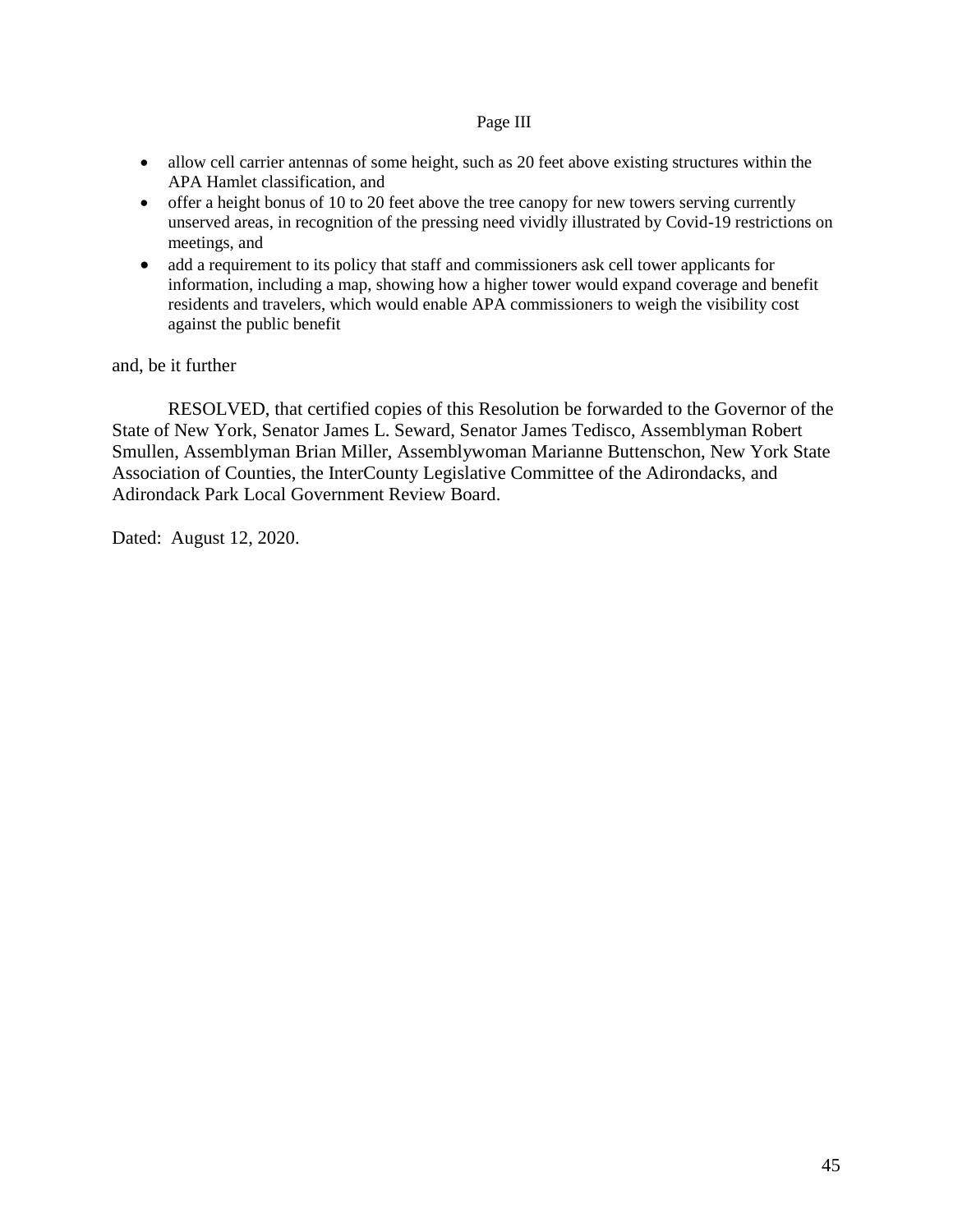

**RESOLUTION OF THE LEGISLATURE OF THE COUNTY OF HERKIMER, EXTENDING THE RATE OF TAXES ON SALES AND USES OF TANGIBLE PERSONAL PROPERTY AND OF CERTAIN SERVICES, AND ON OCCUPANCY OF HOTEL ROOMS AND AMUSEMENT CHARGES, PURSUANT TO ARTICLE 29 OF THE TAX LAW OF THE STATE OF NEW YORK**

Be it enacted by the Legislature of the County of Herkimer as follows:

SECTION 1. The first sentence of section two of Resolution No. 344 as enacted in nineteen hundred eighty-seven, as amended, is amended to read as follows:

Section 2. Imposition of sales tax.

On or after March 1, 1988, there is hereby imposed and there shall be paid a tax of three percent upon, and for the period commencing September 1, 1994, and ending November 30, 2023, there is hereby imposed and there shall be paid an additional tax of one percent upon:

SECTION 2. Subdivision (f) of section three of Resolution No. 344 as enacted in nineteen hundred eighty-seven, as amended, is amended to read as follows:

(f) With respect to the additional tax of one percent imposed for the period commencing September 1, 1994, and ending November 30, 2023, the provision of subdivisions (a), (b), (c), (d) and (e) of this section apply, except that for the purposes of this subdivision, all references in said subdivisions (a), (b), (c) and (d) to an effective date shall be read as referring to September 1, 1994, all references in said subdivision (a) to the date four months prior to the effective date shall be read as referring to May 1, 1994, and the reference in subdivision (b) to the date immediately preceding the effective date shall be read as referring to August 31, 1994. Nothing herein shall be deemed to exempt from tax at the rate in effect prior to September 1, 1994, any transaction which may not be subject to the additional tax imposed effective on that date.

SECTION 3. Section four of Resolution No. 344 as enacted in nineteen hundred eighty-seven, as amended, is amended to read as follows:

Section 4. Imposition of compensating use tax.

(a) Except to the extent that property or services have already been or will be subject to the sales tax under this enactment, there is hereby imposed on every person a use tax for the use within this taxing jurisdiction on and after September 1, 1994, except as otherwise exempted under this enactment, (A) of any tangible personal property purchased at retail, (B) of any tangible personal property (other than computer software used by the author or other creator) manufactured, processed or assembled by the user (i) if items of the same kind of tangible personal property are offered for sale by him in the regular course of business or (ii) if the items are used as such or incorporated into a structure, building or real property, by a contractor, subcontractor or repairman in erecting structures or buildings, or building on, or otherwise adding to, altering, improving, maintaining, servicing or repairing real property, property or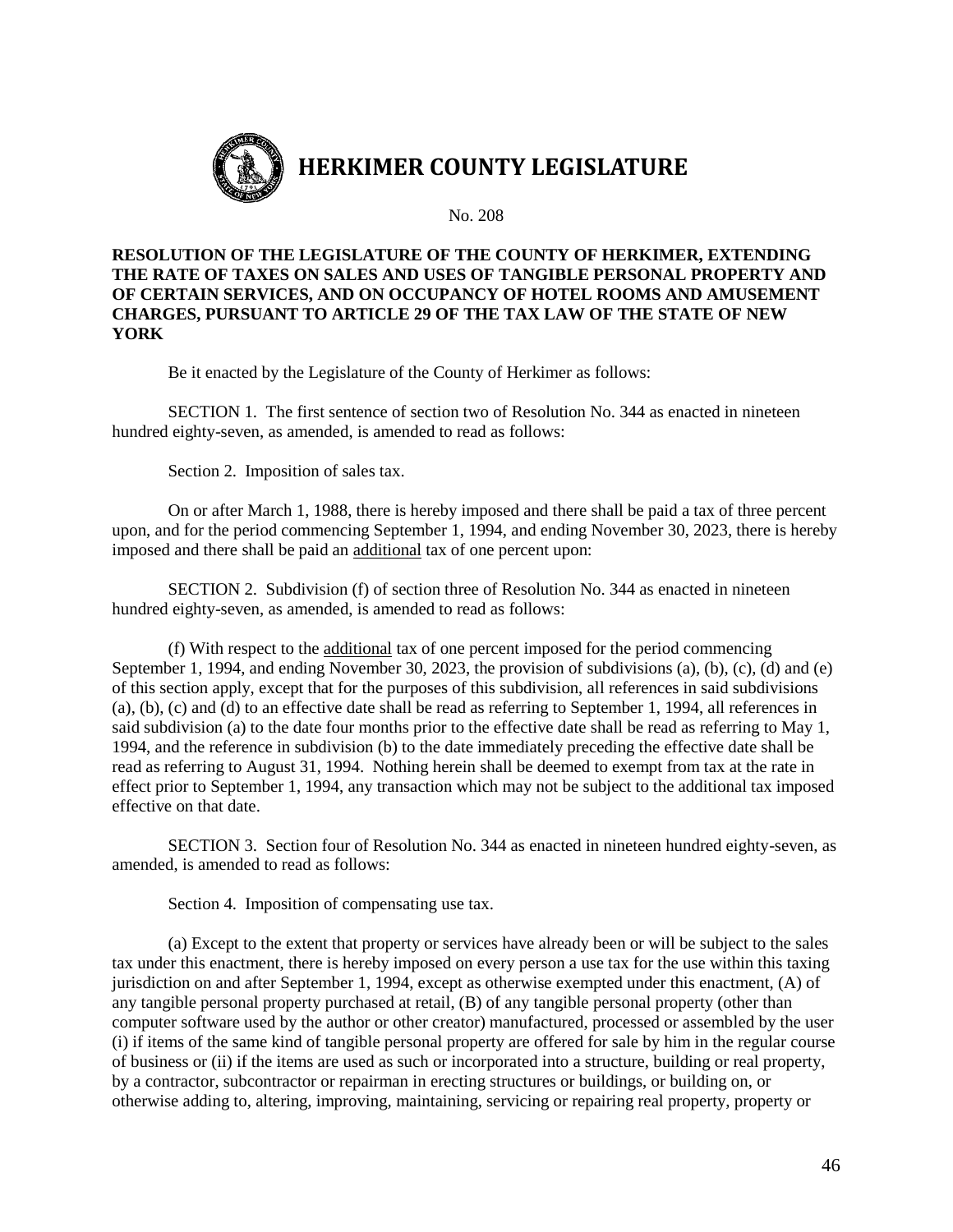land, as the terms real property, property or land are defined in the real property tax law, if items of the same kind are not offered for sale as such by such contractor, subcontractor or repairman or other user in the regular course of business, (C) of any of the services described in paragraphs (1), (7), and (8) of subdivision (c) of section two, (D) of any tangible personal property, however acquired, where not acquired for purposes of resale, upon which any of the services described under paragraphs (2), (3) and (7) of subdivision (c) of section two have been performed, (E) of any telephone answering service described in subdivision (b) of section two and (F) of any computer software written or otherwise created by the user if the user offers software of a similar kind for sale as such or as a component part of other property in the regular course of business.

(b) For the purposes of clause (A) of subdivision (a) of this section, for the period commencing September 1, 1994, and ending November 30, 2023, the tax shall be at the rate of four percent, and on and after December 1, 2023, the tax shall be at the rate of three percent, of the consideration given or contracted to be given for such property, or for the use of such property, including any charges for shipping or delivery as described in paragraph three of subdivision (b) of section one, but excluding any credit for tangible personal property accepted in part payment and intended for resale.

(c) For purposes of subclause (i) of Clause (B) of subdivision (a) of this section, for the period commencing September 1, 1994, and ending November 30, 2023, the tax shall be at the rate of four percent, and on and after December 1, 2023, the tax shall be at the rate of three percent, of the price at which items of the same kind of tangible personal property are offered for sale by the user, and the mere storage, keeping, retention or withdrawal from storage of tangible personal property by the person who manufactured, processed or assembled such property shall not be deemed a taxable use by him.

(d) For purposes of subclause (ii) of clause (B) of subdivision (a) of this section, for the period commencing September 1, 1994, and ending November 30, 2023, the tax shall be at the rate of four percent, and on and after December 1, 2023, the tax shall be at the rate of three percent, of the consideration given or contracted to be given for the tangible personal property manufactured, processed or assembled into the tangible personal property the use of which is subject to tax, including any charges for shipping or delivery as described in paragraph three of subdivision (b) of section one.

(e) Notwithstanding the foregoing provisions of this section, for the purposes of clause (B) of subdivision (a) of this section, there shall be no tax on any portion of such price which represents the value added by the user to tangible personal property which he fabricates and installs to the specifications of an addition or capital improvement to real property, property or land, as the terms real property, property or land are defined in the real property tax law, over and above the prevailing normal purchase price prior to such fabrication of such tangible personal property which a manufacturer, producer or assembler would charge an unrelated contractor who similarly fabricated and installed such tangible personal property to the specifications of any addition or capital improvement to such real property, property or land.

(f) For the purposes of clauses  $(C)$ ,  $(D)$  and  $(E)$  of subdivision (a) of this section, for the period commencing September 1, 1994, and ending November 30, 2023, the tax shall be at the rate of four percent, and on and after December 1, 2023, the tax shall be at the rate of three percent, of the consideration given, or contracted to be given for the service, including the consideration for any tangible personal property transferred in conjunction with the performance of the service and also including any charges for shipping and delivery of the property so transferred and of the tangible personal property upon which the service was performed as such charges are described in paragraph three of subdivision (b) of section one.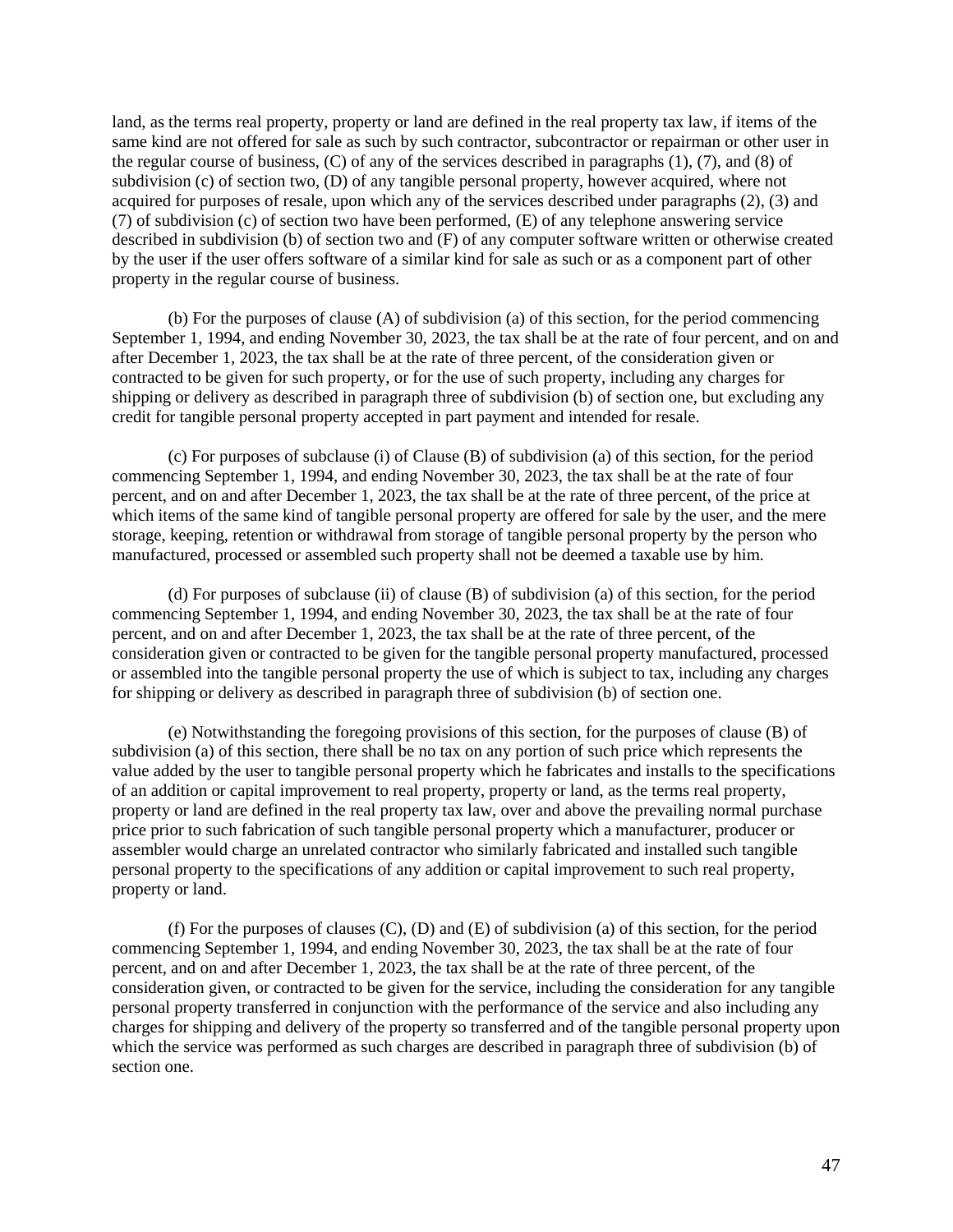(g) For the purposes of clause (F) of subdivision (a) of this section, for the period commencing September 1, 1994, and ending November 30, 2023, the tax shall be at the rate of four percent, and on and after December 1, 2023, the tax shall be at the rate of three percent, of the consideration given or contracted to be given for the tangible personal property which constitutes the blank medium, such as disks or tapes, used in conjunction with software, or for the use of such property, and the mere storage, keeping, retention or withdrawal from storage of computer software described in such clause (F) by its author or other creator shall not be deemed a taxable use by such person.

SECTION 4. Section 4-A of Resolution No. 344 as enacted in nineteen hundred eighty-seven, as amended, is amended to read as follows:

Section 4-A. Imposition of additional rate of sales and compensating use taxes.

Pursuant to the authority of section 1210-E of the Tax Law, in addition to the sales and compensating use taxes imposed by sections 2 and 4 of this resolution, there is hereby imposed and there shall be paid an additional one-quarter of one percent rate of such sales and compensating use taxes, for the period beginning December 1, 2007, and ending November 30, 2023. Such additional taxes shall be identical to the taxes imposed by such sections 2 and 4 and shall be administered and collected in the same manner as such taxes. All of the provisions of this resolution relating or applicable to the administration and collection of the taxes imposed by such sections 2 and 4 shall apply to the additional taxes imposed by this section, including the applicable transitional provisions, limitations, special provisions, exemptions, exclusions, refunds and credits as are set forth in this resolution, with the same force and effect as if those provisions had been incorporated in full into this section and had expressly referred to the additional taxes imposed by this section.

SECTION 5. Subdivision (k) of section six of Resolution No. 344 as enacted in nineteen hundred eighty-seven, as amended, is amended to read as follows:

(k) Exemption of certain energy sources and related services from additional one percent rate of tax. Notwithstanding any inconsistent provision of this resolution, receipts from the retail sale or use of fuel oil and coal used for residential purposes; the receipts from the retail sale or use of wood used for residential heating purposes; and the receipts from every sale, other than for resale, or use of propane (except when sold in containers of less than one hundred pounds), natural gas, electricity, steam and gas, electric and steam services used for residential purposes shall be exempt from the additional one percent rate of sales and compensating use taxes imposed by sections 2 and 4, respectively, of this resolution for the period commencing September 1, 1994, and ending November 30, 2023.

SECTION 6. Paragraphs (B) and (C) of subdivision one of section eleven of Resolution No. 344 as enacted in nineteen hundred eighty-seven, as amended, are amended to read as follows:

(B) With respect to the additional tax of one percent imposed for the period beginning September 1, 1994, and ending November 30, 2023, in respect to the use of property used by the purchaser in this County prior to September 1, 1994.

(C) With respect to the additional tax of one-quarter of one percent imposed for the period beginning December 1, 2007, and ending November 30, 2023, in respect to the use of property used by the purchaser in this County prior to December 1, 2007.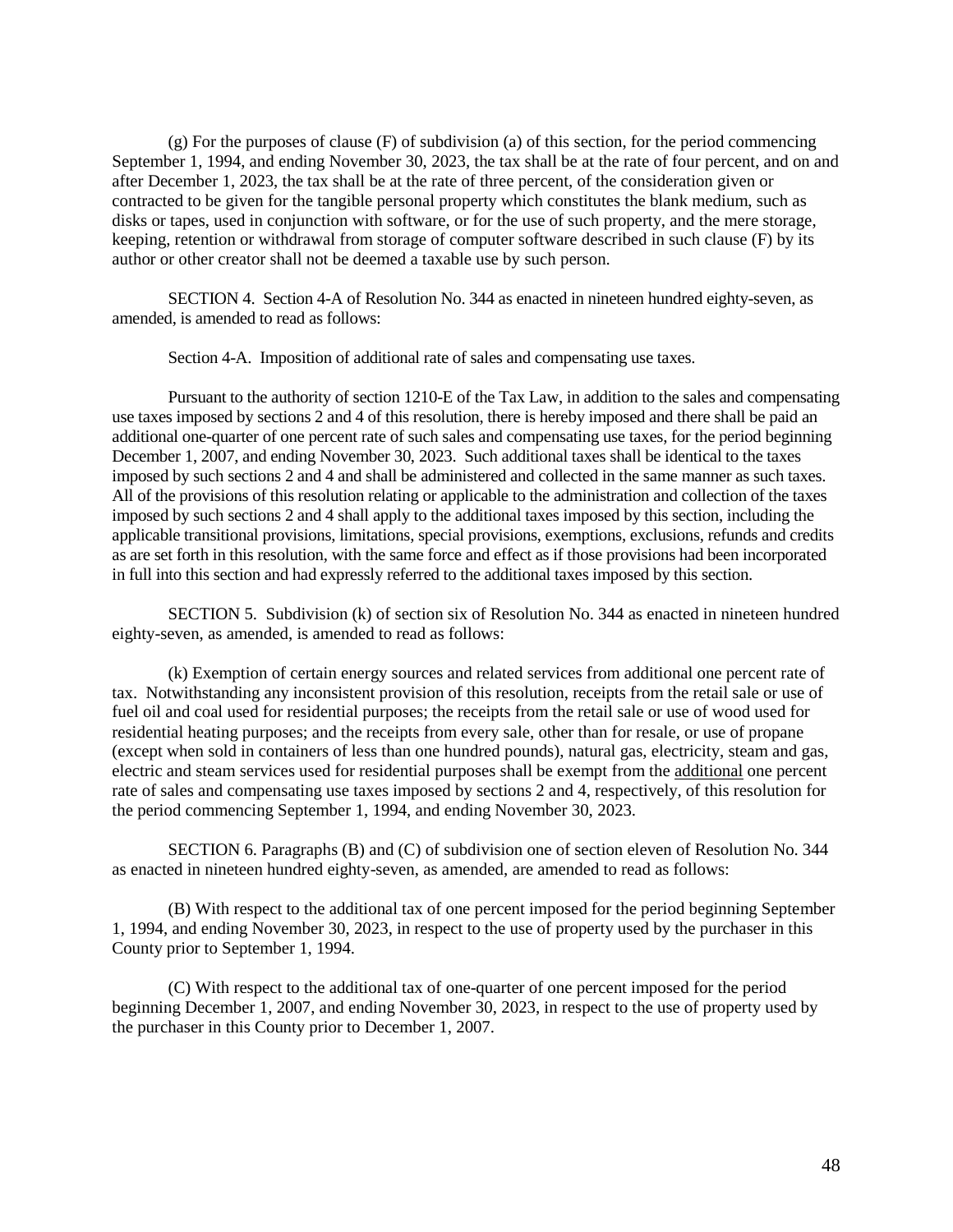SECTION 7. Subdivisions (d) and (f) of section 14 of Resolution No. 344 of nineteen eightyseven, as amended, are amended to read as follows:

(d) During the period commencing June 1, 2006, and ending November 30, 2023, net collections from the additional one percent rate of tax shall be retained for county purposes.

(f) Notwithstanding any contrary provision of law, with respect to the additional one-quarter of one percent rate of sales and compensating use taxes imposed pursuant to the authority of section twelve hundred ten-E of the New York Tax Law for the period beginning December 1, 2007, and ending November 30, 2023, the county shall use all net collections from such additional one-quarter of one percent rate to pay the county's expenses for the construction of additional correctional facilities. Such net collections shall be deposited in a special fund to be created by the county separate and apart from any other funds and accounts of the county. Any and all remaining net collections from such additional tax, after the expenses of such construction are paid, shall be deposited by the county in the general fund of the county for any county purpose.

SECTION 8. This enactment shall take effect December 1, 2020.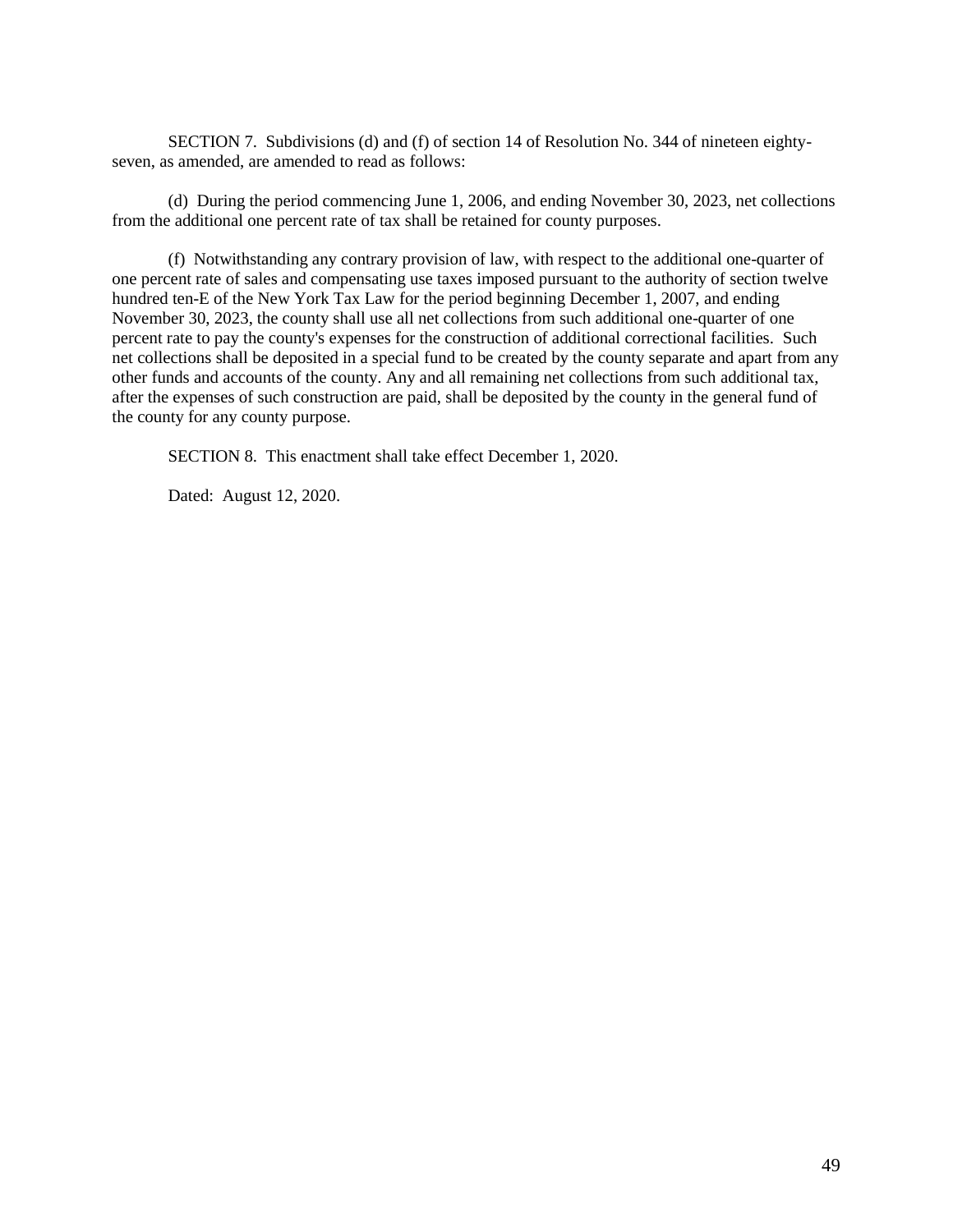

#### **RESOLUTION APPROVING STANDARD WORK DAY AND RETIREMENT REPORTING FOR ELECTED AND APPOINTED OFFICIALS**

#### **Sponsored by: Committee on Ways and Means**

RESOLVED, that the Herkimer County Legislature hereby establishes the following as standard work days for elected and appointed officials to report days worked to the New York State and Local Employees' Retirement System based on the record of activities maintained and submitted by these officials to the Clerk of this body:

| <b>Title:</b>            | <b>Standar</b><br>d Work<br>Day:<br>(Hrs/da<br>${\bf y})$<br>Min. 6<br>hrs<br><b>Max. 8</b><br>hrs | Name:<br>(First<br>and Last)             | <b>Social</b><br><b>Securit</b><br>y<br><b>Numbe</b><br>$r:$ (Last<br>digits) | <b>NYSLRS</b><br>ID: | Tier 1<br>(Check<br>only if<br>memb<br>er is<br>Tier 1) | <b>Current</b><br><b>Term</b><br>Begin &<br>End<br>Dates:<br>(mm/dd/y)<br>$y-$<br>mm/dd/yy | <b>Record</b><br>of<br><b>Activiti</b><br>es<br><b>Result</b> | <b>Not</b><br><b>Submitte</b><br>$\mathbf{d}$ :<br>(Check<br>only if<br>official<br>did not<br>submit<br>their<br><b>Record</b><br><b>of</b><br><b>Activities</b> |
|--------------------------|----------------------------------------------------------------------------------------------------|------------------------------------------|-------------------------------------------------------------------------------|----------------------|---------------------------------------------------------|--------------------------------------------------------------------------------------------|---------------------------------------------------------------|-------------------------------------------------------------------------------------------------------------------------------------------------------------------|
| <b>Elected Officials</b> |                                                                                                    |                                          |                                                                               |                      |                                                         |                                                                                            |                                                               |                                                                                                                                                                   |
| Legislator               | 6                                                                                                  | Mark<br>Gaworeck<br>$\mathbf{i}$         |                                                                               |                      |                                                         | $01/01/20$ -<br>12/31/21                                                                   | 3.46                                                          |                                                                                                                                                                   |
| Legislator               | 6                                                                                                  | Robert J.<br>Schrader                    |                                                                               |                      |                                                         | $01/01/20$ -<br>12/31/21                                                                   | 18.86                                                         |                                                                                                                                                                   |
| Legislator               | 6                                                                                                  | Bob<br>D.<br>Hollum                      |                                                                               |                      |                                                         | $01/01/20$ -<br>12/31/21                                                                   | 5.64                                                          |                                                                                                                                                                   |
| Legislator               | 6                                                                                                  | Raymond<br>Johnson                       |                                                                               |                      |                                                         | $01/01/20$ -<br>12/31/21                                                                   | 24.67                                                         |                                                                                                                                                                   |
| Legislator               | 6                                                                                                  | John<br>L.<br><b>Brezinski</b>           |                                                                               |                      |                                                         | $01/01/20$ -<br>12/31/21                                                                   | 6.65                                                          |                                                                                                                                                                   |
| Legislator               | 6                                                                                                  | Peter<br>F.<br>Manno                     |                                                                               |                      |                                                         | $01/01/20$ -<br>12/31/21                                                                   | 4.42                                                          |                                                                                                                                                                   |
| Legislator               | 6                                                                                                  | Vincent J.<br>Bono                       |                                                                               |                      |                                                         | $01/01/20$ -<br>12/31/21                                                                   | 16.60                                                         |                                                                                                                                                                   |
| Legislator               | 6                                                                                                  | $\overline{J}$ .<br>Kurt<br>Ackerma<br>n |                                                                               |                      |                                                         | $01/01/20$ -<br>12/31/21                                                                   | 5.14                                                          |                                                                                                                                                                   |
| Legislator               | 6                                                                                                  | Peter<br>J.<br>Campione                  |                                                                               |                      |                                                         | $01/01/20$ -<br>12/31/21                                                                   | 2.92                                                          |                                                                                                                                                                   |
| Legislator               | 6                                                                                                  | Patrick E.                               |                                                                               |                      |                                                         | $01/01/20$ -                                                                               | 13.28                                                         |                                                                                                                                                                   |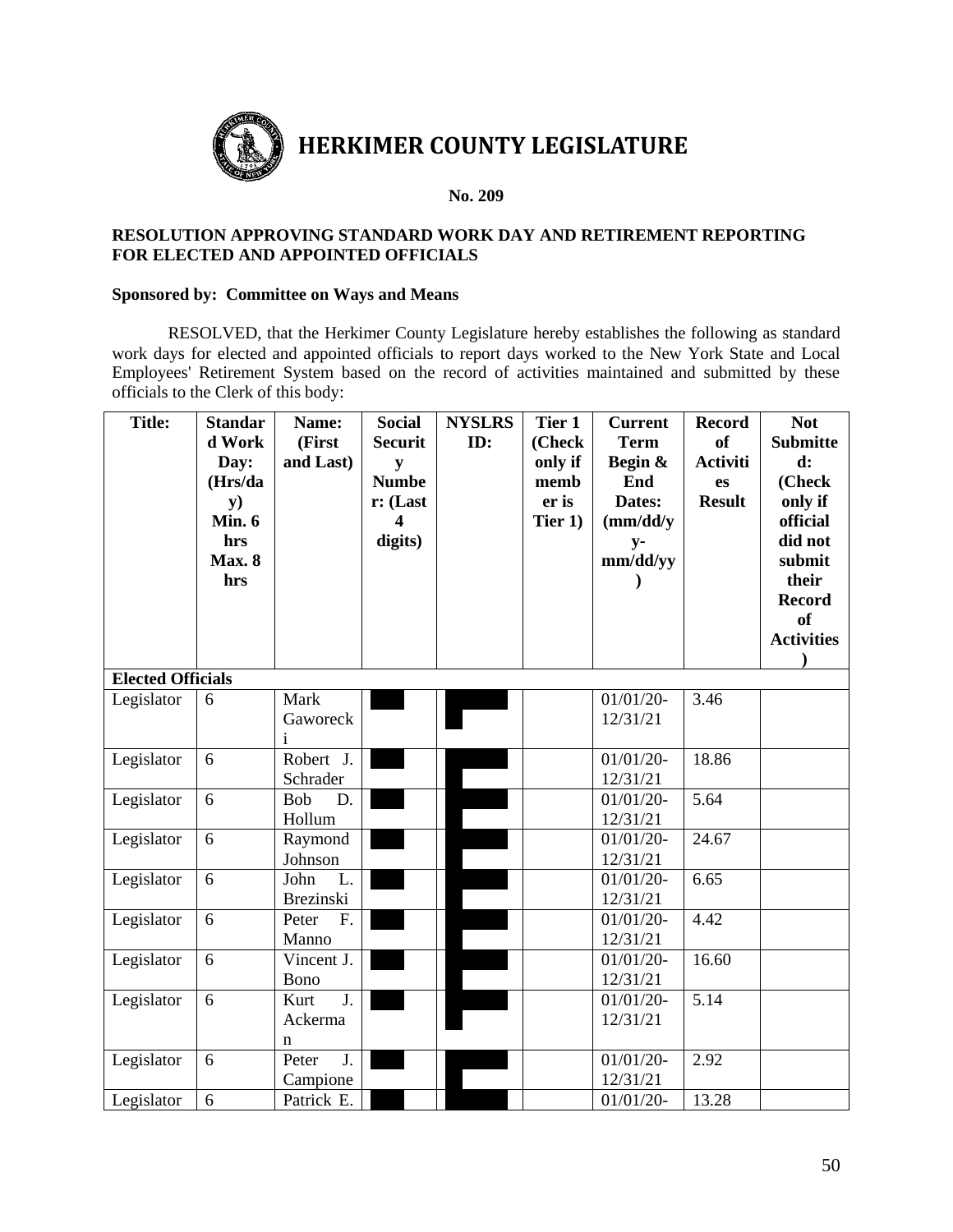|                            |        | Russell    |  | 12/31/21     |       |  |
|----------------------------|--------|------------|--|--------------|-------|--|
| Legislator                 | 6      | William    |  | $01/01/20$ - | 5.69  |  |
|                            |        | Weakley    |  | 12/31/21     |       |  |
| Coroner                    | 6      | Vincent J. |  | $01/01/17$ - | 7.03  |  |
|                            |        | Enea       |  | 12/31/20     |       |  |
| <b>Appointed Officials</b> |        |            |  |              |       |  |
| Assistant                  | 6      | Kyle       |  | $01/01/20$ - | 9.80  |  |
| County                     |        | Crandall   |  | 12/31/21     |       |  |
| Atty.                      |        |            |  |              |       |  |
| Assistant                  | 6      | Karen      |  | $01/01/20$ - | 15.13 |  |
| County                     |        | Mowers     |  | 12/31/21     |       |  |
| Atty.                      |        |            |  |              |       |  |
| Assistant                  | 6      | Michael    |  | $01/21/20-$  | 25.63 |  |
| Dist.                      |        | Johnson    |  | 12/31/20     |       |  |
| Attorney                   |        |            |  |              |       |  |
| Attorney                   | 6      | Christoph  |  | $02/28/20-$  | 1.94  |  |
| for Sewer                  |        | er Bray    |  | 02/27/25     |       |  |
| Board                      |        |            |  |              |       |  |
| Social                     | 6      | Kyle       |  | $01/01/18$ - | 14.74 |  |
| Services                   |        | Crandall   |  | 09/30/21     |       |  |
| Attorney                   |        |            |  |              |       |  |
| Undersheri                 | $\tau$ | Scott      |  | $01/01/20-$  | 22.98 |  |
| ff                         |        | Leskovar   |  | 12/31/23     |       |  |

#### and, be it further

RESOLVED, that certified copies of this Resolution be forwarded to the Herkimer County Treasurer, Personnel Officer, and Principal Account Clerk in the Treasurer's Office.